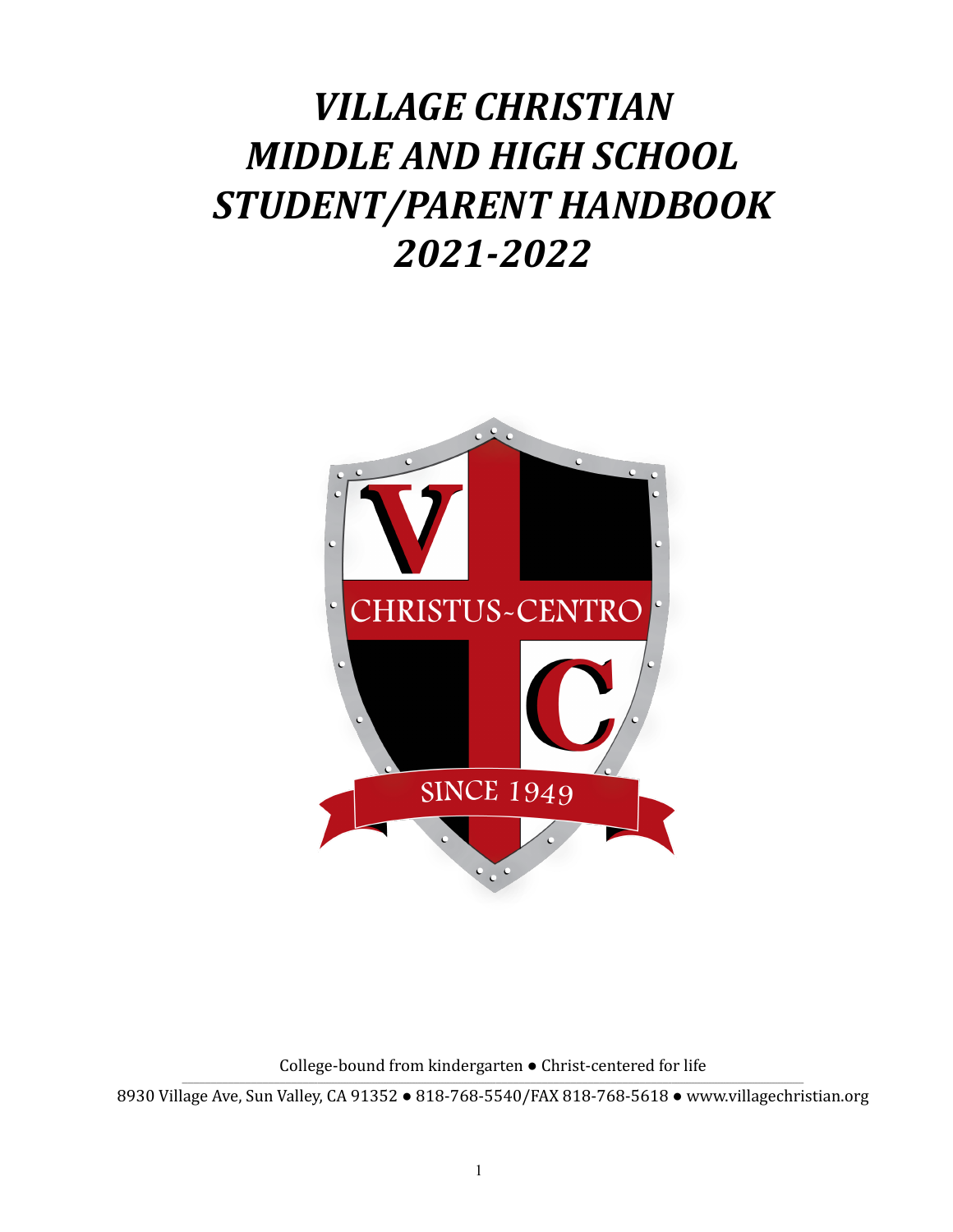# **VILLAGE CHRISTIAN MIDDLE AND HIGH SCHOOL Student/Parent Handbook Table of Contents**

| <b>INTRODUCTION</b>                                      | 5              |
|----------------------------------------------------------|----------------|
| <b>ABOUT VILLAGE CHRISTIAN</b>                           | 5              |
| <b>MISSION</b>                                           | 5              |
| <b>CARE</b>                                              | 5              |
| <b>ACCREDITATION</b>                                     | 6              |
| <b>STATEMENT OF FAITH</b>                                | 6              |
| NON-DENOMINATIONAL STATEMENT                             | 6              |
| OBJECTIVES AND GOALS                                     | 6              |
| 1:5™ CIRCLES OF CARE                                     | 6              |
| <b>ESSENTIAL QUESTIONS</b>                               | $\overline{7}$ |
| <b>COVID-19 SUPPLEMENTAL</b>                             | 8              |
| <b>ACADEMIC INTEGRITY POLICY</b>                         | 9              |
| <b>EXAMPLES</b>                                          | 9              |
| <b>CONSEQUENCES FOR VIOLATIONS</b>                       | 9              |
| <b>ACADEMICS AND GUIDANCE</b>                            | 11             |
| THE COUNSELING DEPARTMENT                                | 11             |
| HIGH SCHOOL GRADUATION REQUIREMENTS                      | 11             |
| MIDDLE AND HIGH SCHOOL GRADUATION CEREMONY               | 12             |
| <b>GRADING SCALE AND GPA CALCULATIONS</b>                | 12             |
| VALEDICTORIAN / SALUTATORIAN                             | 12             |
| <b>ONLINE ACCESS TO GRADES: FACTS</b>                    | 12             |
| INTERIM REPORTS, PROGRESS REPORTS AND REPORT CARDS       | 12             |
| <b>SUMMER SCHOOL COURSES</b>                             | 13             |
| <b>FAILING A CLASS</b>                                   | 13             |
| PHYSICAL EDUCATION FOR HIGH SCHOOL STUDENTS              | 13             |
| Independent PE (Goals for Lifelong Fitness)              | 13             |
| <b>VCS Athletic Participation</b>                        | 14             |
| Non-VCS Athletic Participation                           | 14             |
| <b>LATE WORK</b>                                         | 14             |
| WITHDRAWING FROM A CLASS                                 | 14             |
| MINIMUM COURSE REQUIREMENT                               | 14             |
| <b>REPEATING CLASSES</b>                                 | 14             |
| TAKING A CLASS AT ANOTHER SCHOOL AND TRANSFERRING CREDIT | 14             |
| ONLINE COURSE POLICY FOR NON-VCS CLASSES                 | 15             |
| CONCENTRATIONS™                                          | 15             |
| <b>SCHOLARSHIPS</b>                                      | 16             |
| C.J.S.F. AND C. S. F. ELIGIBILITY AND MEMBERSHIP         | 16             |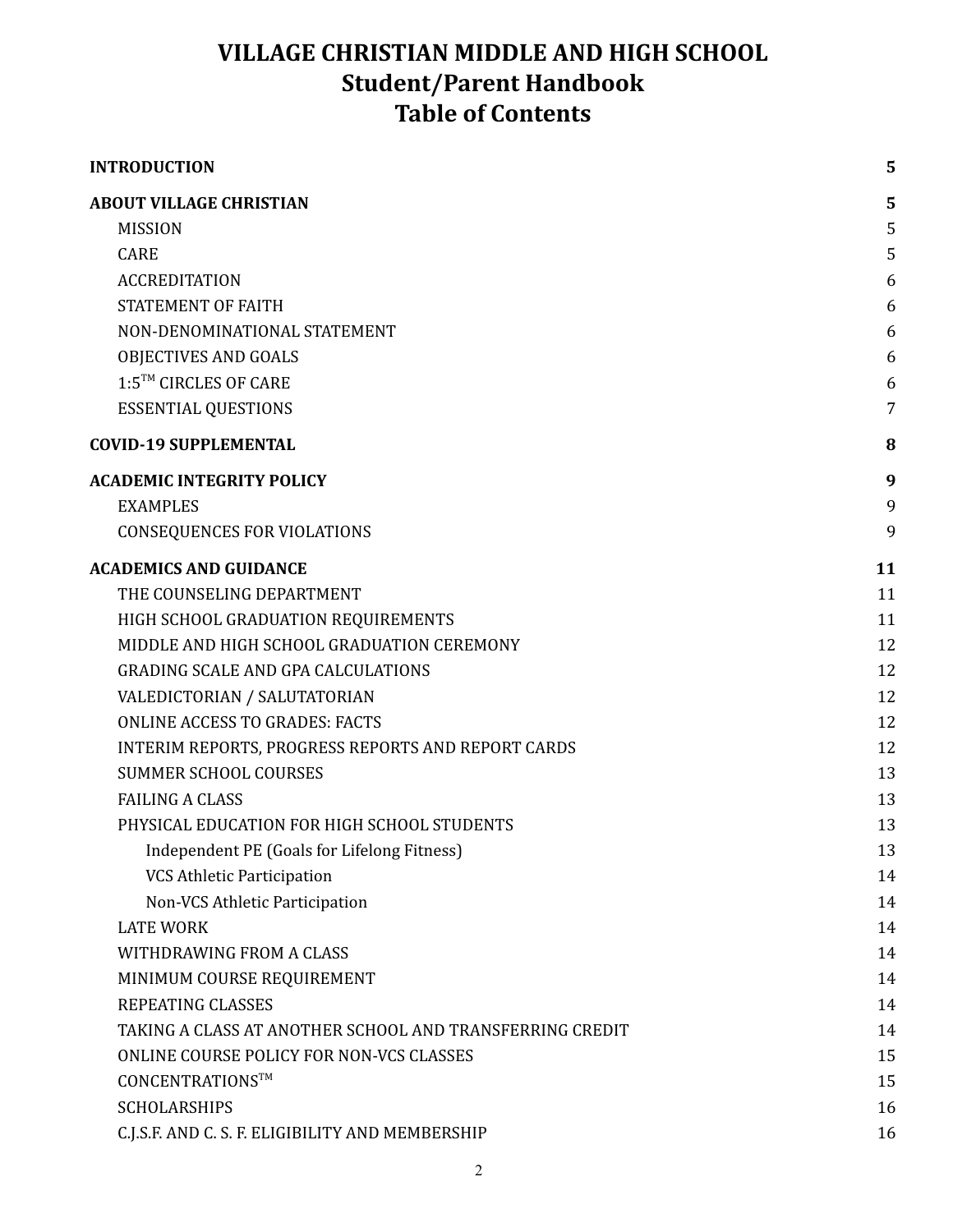| FINAL EXAM EXEMPTION/SENIOR PRIVILEGE                                  | 16 |
|------------------------------------------------------------------------|----|
| WITHDRAWING FROM VILLAGE/TRANSFERRING TO ANOTHER SCHOOL                | 16 |
| <b>STUDENT CODE OF CONDUCT</b>                                         | 17 |
| STUDENT BEHAVIOR EXPECTATIONS                                          | 18 |
| <b>CLASSROOM CONDUCT</b>                                               | 18 |
| STUDENT DIGNITY POLICY: HARASSMENT                                     | 18 |
| STUDENT DIGNITY POLICY: BULLYING                                       | 18 |
| STUDENT DIGNITY POLICY: HAZING AND INITIATION                          | 19 |
| AREAS THAT ARE OFF-LIMITS TO STUDENTS DURING SCHOOL HOURS              | 19 |
| STUDENT SEARCH POLICY                                                  | 19 |
| <b>DISCIPLINE POLICY</b>                                               | 20 |
| PRINCIPLES OF VCS DISCIPLINE                                           | 20 |
| OFF-CAMPUS BEHAVIOR                                                    | 20 |
| "WHAT ABOUT THE OTHER KID?"                                            | 21 |
| <b>CLASSROOM / TEACHER LEVEL INTERVENTIONS</b>                         | 21 |
| <b>ADMINISTRATIVE LEVEL INTERVENTIONS</b>                              | 21 |
| DISCLOSURE OF DISCIPLINARY RECORDS                                     | 24 |
| <b>AGE OF CONSENT</b>                                                  | 24 |
| <b>SUSPENDABLE OFFENSES</b>                                            | 24 |
| <b>MATRIX OF CONSEQUENCES GUIDELINES</b>                               | 26 |
| VCS POLICY REGARDING ALCOHOL, TOBACCO AND OTHER DRUGS (ATOD)           | 28 |
| <b>ATTENDANCE</b>                                                      | 31 |
| <b>PROCEDURES FOR ABSENCES</b>                                         | 31 |
| ATTENDANCE CLASSIFICATIONS                                             | 31 |
| MISSED WORK / ASSESSMENT POLICIES                                      | 32 |
| WHEN ATTENDANCE BECOMES AN ISSUE                                       | 32 |
| <b>TARDIES</b>                                                         | 32 |
| <b>TRUANCY</b>                                                         | 32 |
| <b>COVID-19 RELATED ABSENCES</b>                                       | 33 |
| NON-ILLNESS RELATED PLANNED ABSENCES                                   | 33 |
| PLANNED ABSENCES DURING FINALS                                         | 33 |
| EXTENDED ABSENCES DUE TO ILLNESS / INJURY                              | 33 |
| ATTENDANCE REQUIREMENTS FOR ATHLETIC AND EXTRACURRICULAR PARTICIPATION | 33 |
| EARLY DEPARTURES DUE TO ILLNESS OR PARENT REQUEST                      | 33 |
| STUDENTS BECOMING ILL WHILE AT SCHOOL                                  | 33 |
| HOME 1, HOME 2, AND EARLY DISMISSAL 6, 7                               | 34 |
| <b>ATHLETICS</b>                                                       | 35 |
| PHILOSOPHY                                                             | 35 |
|                                                                        |    |
| <b>SCHOLASTIC ELIGIBILITY</b>                                          | 35 |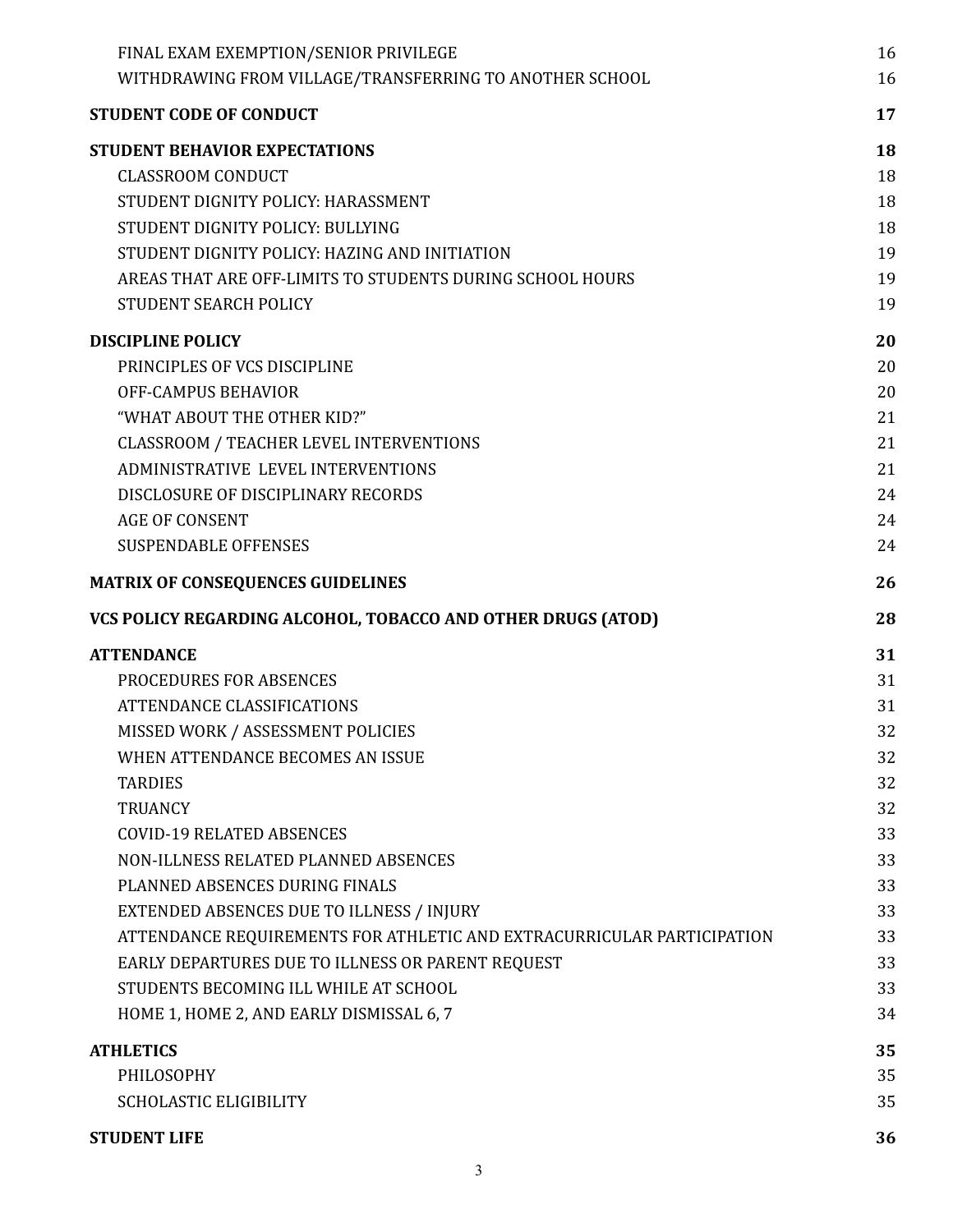| <b>CHAPEL AND ASSEMBLIES</b>                                       | 36 |
|--------------------------------------------------------------------|----|
| <b>LIBRARY</b>                                                     | 36 |
| <b>TEXTBOOKS</b>                                                   | 36 |
| <b>LOCKERS</b>                                                     | 36 |
| PERSONAL PROPERTY                                                  | 36 |
| <b>ELECTRONIC DEVICES</b>                                          | 36 |
| NOTICES AND ANNOUNCEMENTS                                          | 37 |
| AFTER-SCHOOL PROCEDURES                                            | 37 |
| <b>BICYCLES AND SKATEBOARDS</b>                                    | 38 |
| STUDENT DROP OFF AND PICK UP                                       | 38 |
| <b>JUNIOR/SENIOR LUNCH PASS</b>                                    | 38 |
| STUDENT GUIDELINES FOR DRIVING AND PARKING ON CAMPUS               | 38 |
| <b>WORK PERMITS</b>                                                | 39 |
| <b>STUDENT UNIFORM / DRESS CODE POLICY</b>                         | 39 |
| <b>SPIRIT FRIDAYS</b>                                              | 39 |
| <b>TATTOOS</b>                                                     | 39 |
| <b>STUDENT HEALTH</b>                                              | 40 |
| WHEN A STUDENT BECOMES ILL/INJURED AT SCHOOL                       | 40 |
| RE-ADMISSION AFTER ABSENCE FROM ILLNESS/INJURY                     | 40 |
| ADMINISTRATION OF MEDICATION                                       | 40 |
| IMMUNIZATION REQUIREMENTS                                          | 41 |
| SCHOOL ENTRY IMMUNIZATION REQUIREMENTS                             | 41 |
| TECHNOLOGY AND DIGITAL CITIZENSHIP                                 | 42 |
| PRIVILEGE OF ACCESS AND USE                                        | 42 |
| <b>GUIDING PRINCIPLE</b>                                           | 42 |
| PURPOSE OF VCS NETWORK                                             | 42 |
| <b>DEFINITIONS</b>                                                 | 42 |
| <b>INTERNET / WIRELESS NETWORKS</b>                                | 43 |
| <b>SECURITY AND DAMAGES</b>                                        | 43 |
| <b>GOOGLE APPS AND OTHER THIRD PARTY ACCOUNTS</b>                  | 43 |
| <b>GOVERNMENT LAWS</b>                                             | 43 |
| REMEDIAL AND DISCIPLINARY ACTION                                   | 43 |
| STUDENT RESPONSIBLE USE POLICY* (DIGITAL CITIZENSHIP EXPECTATIONS) | 44 |
| <b>APPENDIX</b>                                                    | 46 |
| NOTICE OF NON-DISCRIMINATION                                       | 46 |
| DIRECTORY INFORMATION DISCLOSURE NOTICE                            | 46 |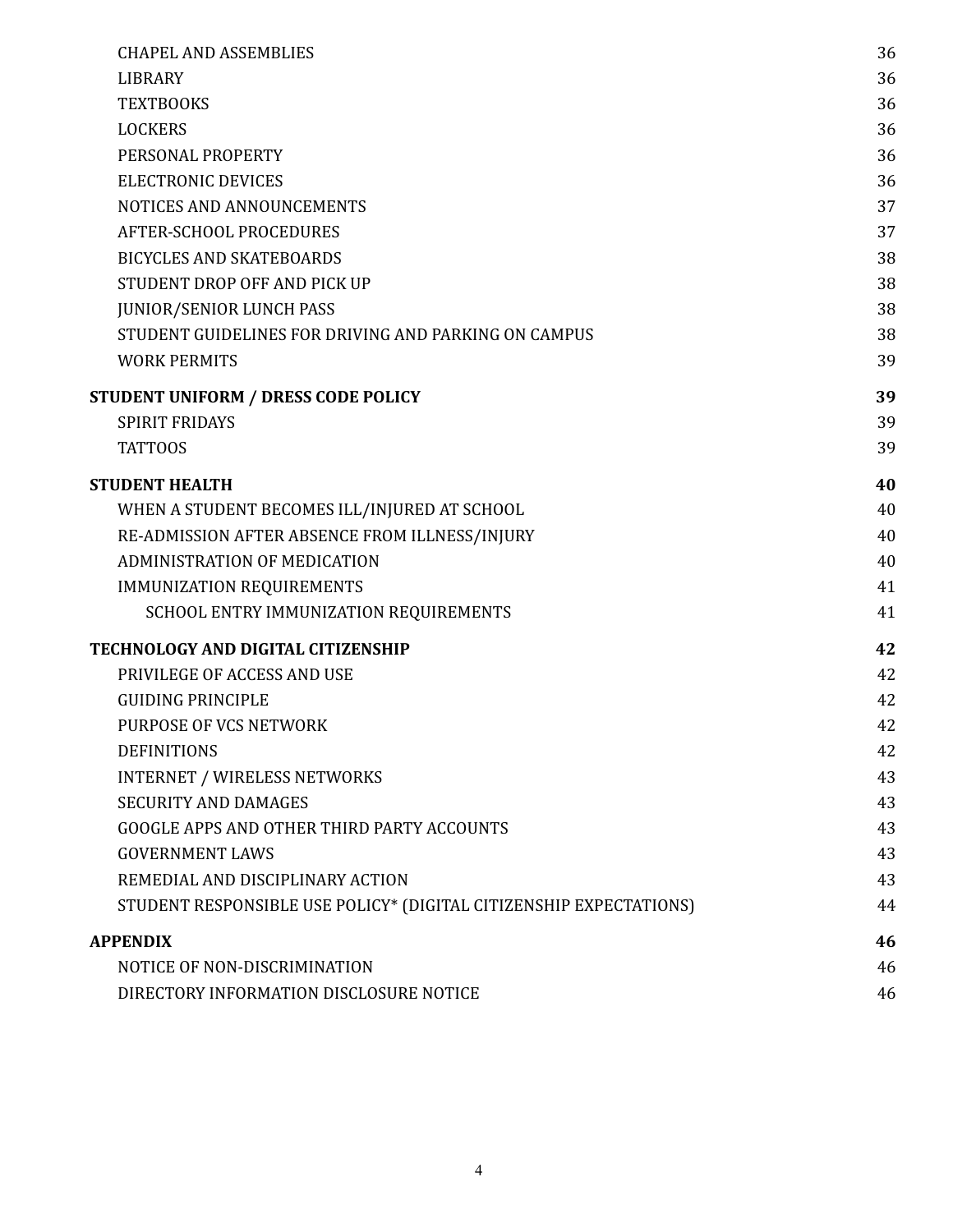# **INTRODUCTION**

<span id="page-4-0"></span>The Village Christian Middle and High School Student/Parent Handbook is your guide to a successful school year. The handbook details our academic, behavioral and spiritual goals as well as many aspects of campus life that affect the lives of our students and the operation of the middle and high school.

Parents and students are expected to read the handbook carefully as students are held accountable to the policies and procedures explained herein. This information will help you understand what Village Christian School has to offer you as well as what is expected of students and parents to have a successful year, which will glorify our Lord Jesus Christ.

<span id="page-4-1"></span>Changes to last year's handbook are indicated by a vertical line to the left of the paragraph.

# **ABOUT VILLAGE CHRISTIAN**

### <span id="page-4-2"></span>**MISSION**

The mission of Village Christian School is to provide a *CAREing*, Christ-centered education producing students who thrive.

### <span id="page-4-3"></span>**CARE**

In order to reach our mission, Village Christian School focuses on the following core values, which spell out the acrostic CARE:

**Christ-centered**: Village Christian School sees its primary purpose to be <sup>a</sup> welcoming school where students can be exposed to the rich life of God's love by knowing Christ personally (John 17:3). It is our desire that every student comes to a point where Christ is the center of their life, influencing every thought that they have and action they make, and in so doing they can spread His Word even further.

**Accessibility/Affordability**: Allowing Christ to influence every thought and action, we model our school after Jesus' example of making Himself available to all that would come to Him. He did not set Himself aside for the most privileged or most affluent, but rather was welcoming to all that wanted to hear Him. Following His lead, our goal is to be accessible to the greatest number of students and families possible.

**Real-Relationships**: Motivated by love, God sacrificed His own Son, so that we could have <sup>a</sup> real eternal relationship with Him (John 3:16). Likewise, the evidence that we have a vital relationship with Christ shows up in the way we love one another (John 13:35). Having a personal relationship with Christ is central to every other relationship we have and as we pursue this relationship with Him, He will increase our desire to serve one another.

**Educational Excellence**: Finally, as <sup>a</sup> school, these values are expressed in an excellent Christian education. We don't believe excellence is compromised with accessibility and therefore we dedicate ourselves in the pursuit of academic excellence unmatched by both public and other private schools. It is our desire that each student develop a lifelong love of learning and improving themselves for the future.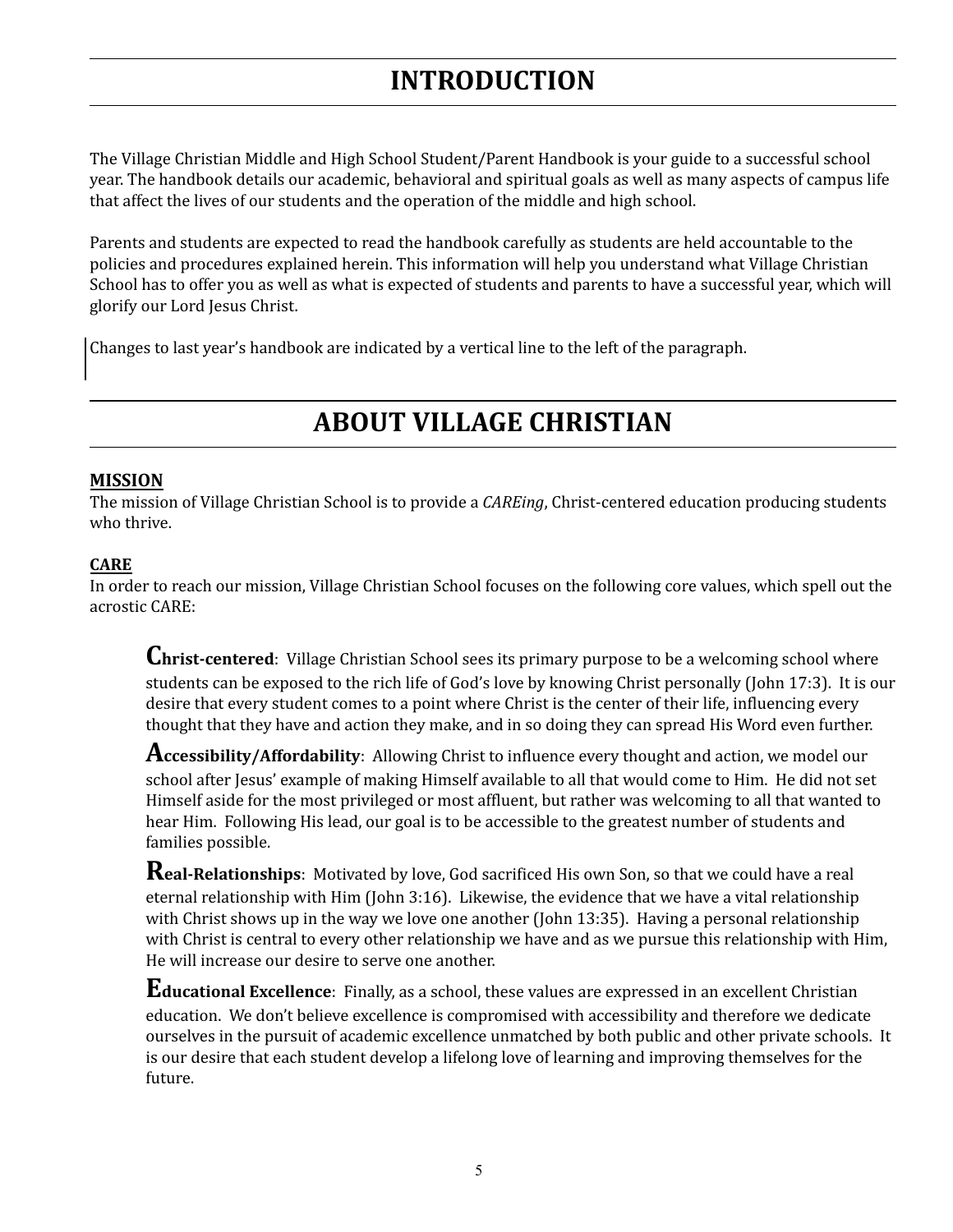### <span id="page-5-0"></span>**ACCREDITATION**

Village Christian is fully accredited by the Western Association of Schools and Colleges (WASC).

### <span id="page-5-1"></span>**STATEMENT OF FAITH**

We Believe

- the Bible to be the inspired, the only infallible, authoritative Word of God
- that there is only one God, eternally existent in three persons: Father, Son and Holy Spirit
- in the deity of Christ, in His virgin birth, in His sinless life, in His miracles, in His vicarious and atoning death through His shed blood, in His bodily resurrection, in His ascension to the right hand of the Father, and in His personal return in power and glory.
- that for the salvation of lost and sinful man, regeneration by the Holy Spirit is absolutely essential.
- in the present ministry of the Holy Spirit by whose indwelling the Christian is enabled to live a godly life and by whose infilling the believer is equipped for service.
- in the resurrection of both the saved and the lost: they that are saved unto the resurrection of life, and they that are lost unto the resurrection of damnation.
- in the spiritual unity of believers in Christ

### <span id="page-5-2"></span>*NON-DENOMINATIONAL STATEMENT*

Village Christian School is a nondenominational school by affiliation and statement of faith. VCS clearly presents the Bible to be "the inspired, the only infallible, authoritative Word of God." While we are not a church, we do and will teach truth, which is God's Word. Any dogma, doctrine, or other concepts that contradict, add to, or subtract from the completed Word of God as presented in the 66 books of the Bible will be held up and judged against the Bible for trustworthiness. Anything that contradicts, by omission and commission, God's completed Word will be presented as such in class discussions, lectures, chapels, or whenever questions on these issues are dealt with.

### <span id="page-5-3"></span>*OBJECTIVES AND GOALS*

Village Christian School is committed to preparing all students to thrive in the 21<sup>st</sup> century by providing a solid foundation in Christ and an education that will allow them to excel in college and beyond. VCS strives to develop critical thinkers who can give well-reasoned answers to challenging questions. Our comprehensive curriculum is designed to exceed state and national standards and provide our graduates with the opportunity to attend the college of their choice.

## <span id="page-5-4"></span>*1:5 TM CIRCLES OF CARE*

Village Christian School is committed to CAREing for students in a way that helps them excel and thrive not only during their time in school, but into college and beyond. Recent research has shown that students who are surrounded by five trustworthy adults, in addition to their parents, are better prepared to thrive. We call this supportive group a "Circle of Care." These kinds of adults are found all around the Village campus among teachers, coaches, administrators, and support staff. Students have also found 1:5™ adults in their extended family, at church, in the neighborhood, and on local clubs and teams.

It has also been demonstrated that students who learn how to reach out to their "five," and ask for help, advice, and support, do better in school, academically, socially, and spiritually. Village Christian Schools join with parents in a strategic partnership to help every single student in our family find and enjoy the support of at least five caring adults who become part of their cheering "crowd of witnesses" [Hebrews 12:1].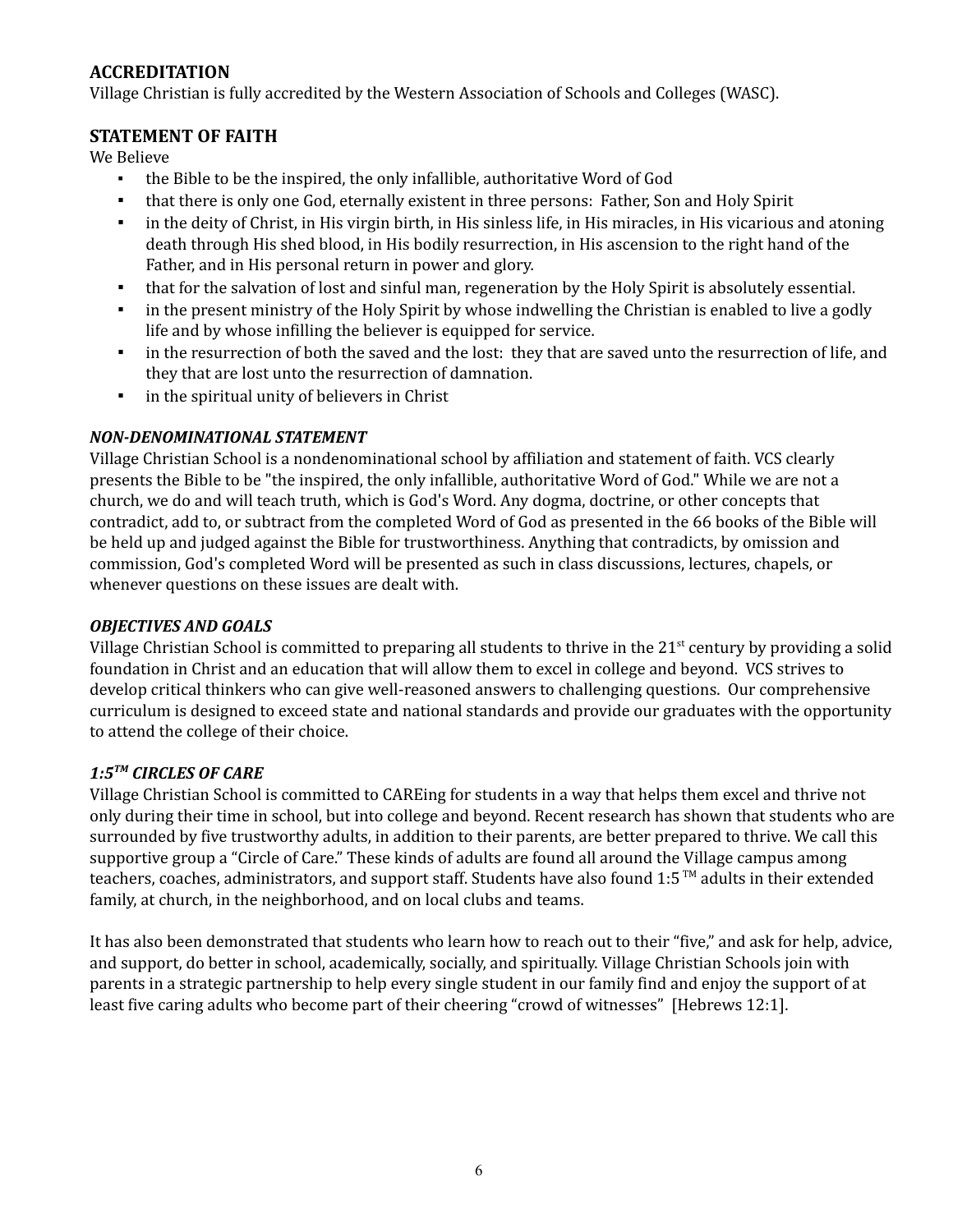### <span id="page-6-0"></span>*ESSENTIAL QUESTIONS*

We expect all Village students to have carefully thought through these following questions. A student who has effectively answered these questions is well prepared for not only college academic study, but for being a leader in their profession, family, community and church. These are also known as "Expected Schoolwide Learning Results"

- 1. Who is God?
- 2. What is Truth?
- 3. What is my purpose?
- 4. How can I access, process, and share information
- 5. How can I develop, express, and use my creativity?
- 6. How can I make wise choices?
- 7. How can I develop healthy relationships?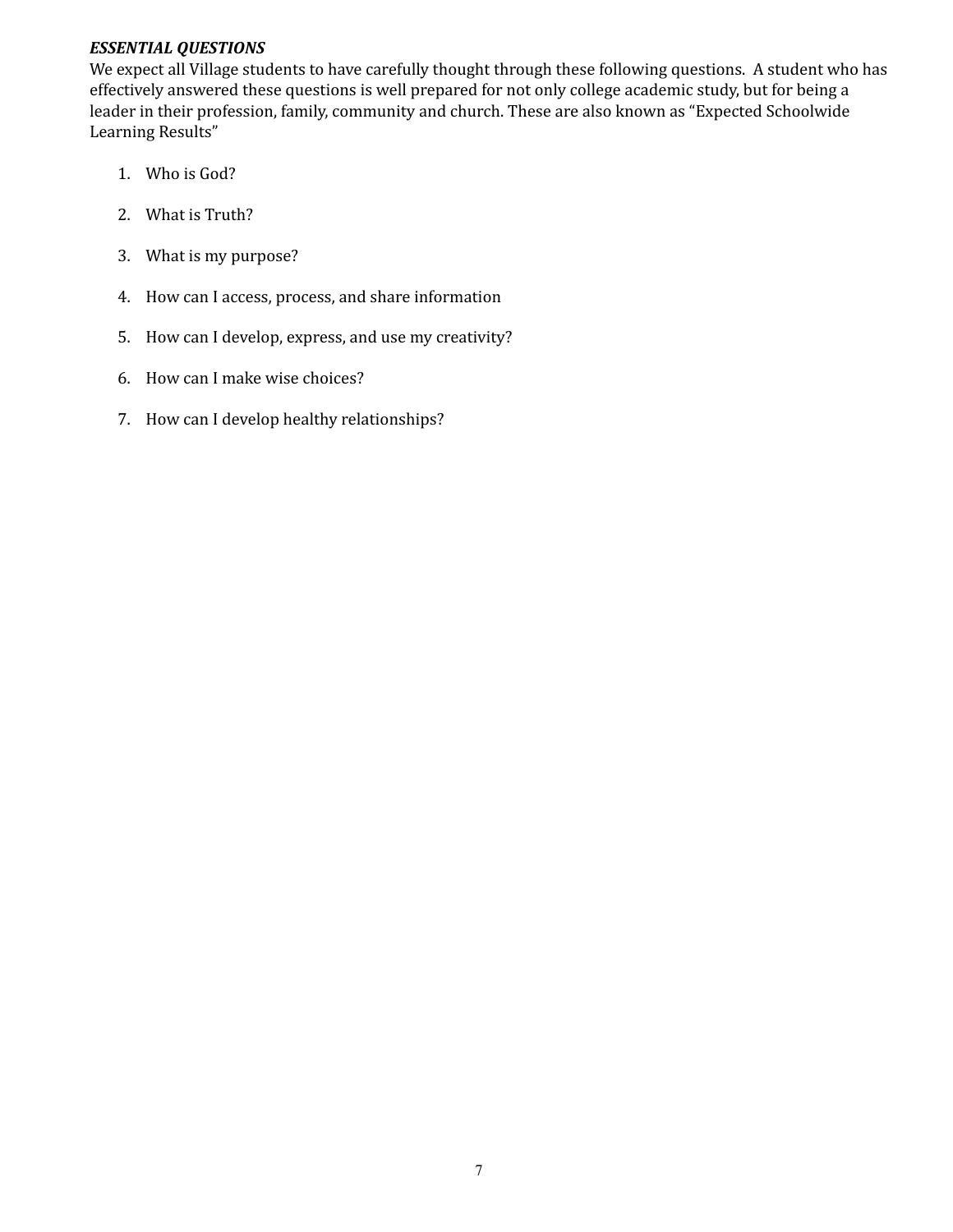# **COVID-19 SUPPLEMENTAL**

<span id="page-7-0"></span>The following stipulations supersede any other information printed in this handbook and pertain to students, staff, and families until otherwise notified by Village Christian School administration.

As with all policies listed herein, they are subject to change as needed by administration.

- Until further notice, masks are required while inside a classroom and optional outside the classroom. Masks are highly recommended for unvaccinated students, staff, and anyone with increased risk of complications or underlying conditions.
- Face masks / face coverings must be appropriate for Village Christian School and not promote behavior contrary to Village Christian standards.
- Hand Sanitizer dispensers have been secured to the wall in every classroom. Upon entering each classroom, it is expected that every student uses the hand sanitizer station.
- Students are expected to practice excellent hygiene and wash their hands several times daily.
- Any student who is ill is advised to stay home. There will be no hybrid instruction so students staying home should check their Google Classroom to stay caught up with assignments if possible.
- Before arriving to school, all students and staff must check-in using the HealthTrak app which requires users to answer a few questions and record his/her temperature that morning.
- 1st period and 2nd period teachers will check student Health Trac apps before students will be permitted to enter the classroom.
- Students who do not have the "Cleared to Come to Campus" screen with the proper date will be sent to the Middle School or High School office, whichever is closer, to complete the daily screening.

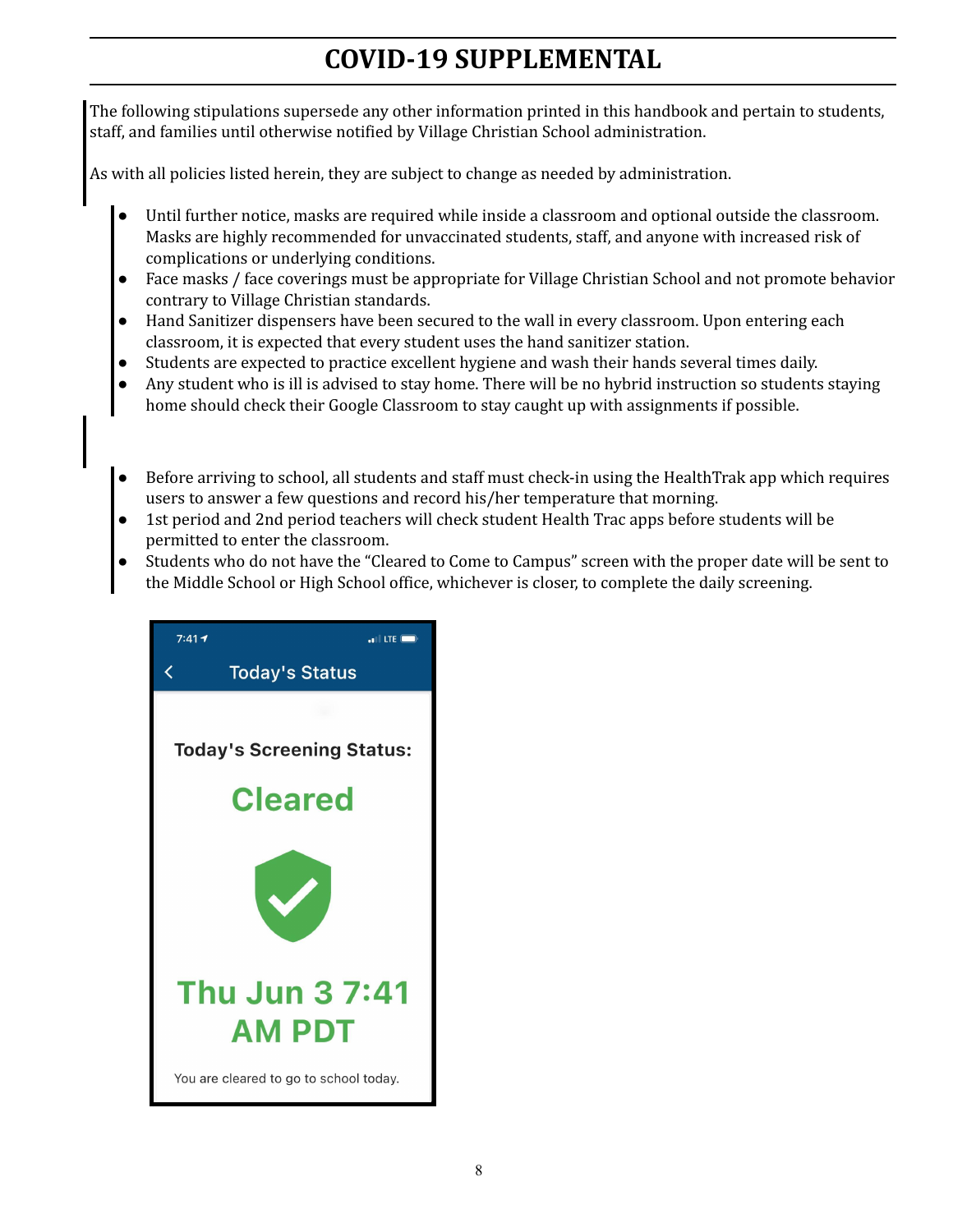# **ACADEMIC INTEGRITY POLICY**

<span id="page-8-0"></span>Village Christian School seeks to educate students in both mind and character and therefore expects its students to demonstrate integrity in all academic endeavors. VCS defines academic integrity as each student doing his or her own work, except in instances where groups of students are permitted by the teacher to work together to produce one product. If a student uses the phrases, sentences, structures, or ideas of another in an individual assignment, such as a research paper, then the student must give due credit to their sources. When teachers require individual work to be submitted, but allow collaboration in completing that work, students may discuss ideas and concepts, but the actual work turned in must be that of the individual student. Additionally, there is no distinction between giving and receiving unauthorized help; one who helps another to cheat is as guilty as one who benefits from the cheating. All work submitted by students should be a true reflection of their own individual effort and ability.

### <span id="page-8-1"></span>**EXAMPLES**

Examples of unacceptable practices which constitute academic dishonesty include, but are not limited to:

- Copying another student's work with or without that student's knowledge;
- Using another's words or ideas without giving due credit (plagiarism);
- Lying about attendance or ability to complete assignments and/or assessments;
- Using phones, calculators, smart watches, tablets, etc. during testing without teacher permission;
- Violating testing procedures as defined by a teacher in an individual classroom;
- Giving and/or receiving answers to a test or quiz;
- Unauthorized distribution, copying, or recording of any parts or items on tests or quizzes.

### <span id="page-8-2"></span>**CONSEQUENCES FOR VIOLATIONS**

Instances of academic dishonesty will be investigated by the teachers, counselors, and administration and will incur the following consequences:

### **1st Violation:**

- Student will fail the assignment or be required to redo the assignment with a grade deduction.
- Teacher will contact parent/guardian by phone or email
- Teacher will submit written referral with appropriate documentation to administration who may meet with student. Violation will be documented in discipline record.
- Student will be assigned appropriate consequences by administration.
- Student may receive an lower citizenship mark for the grading period.

### **2 nd Violation (in the same or any other class):**

Consequences listed in First Violation and **ONE OR MORE** of the following:

- Student may receive an lower citizenship mark for the grading period.
- Student's letter grade for the grading period may drop one letter grade.
- Student will be assigned Saturday Detention or In-School-Suspension for no more than one day.
- A conference will be held with administrator, parent/guardian, counselor and student
- Student may be barred from participation or having a leadership role in a club, scholarship group, student government, athletic team, or other extracurricular or cocurricular activity for a period of 1-4 weeks.

### **3 rd (and Subsequent) Violation(s) (in the same or any other class):**

Consequences listed in First Violation and **ONE OR MORE** of the following:

- Student will fail the assignment.
- Student will receive an "unsatisfactory" citizenship mark for the semester.
- Student's letter grade for the grading period may drop one letter grade.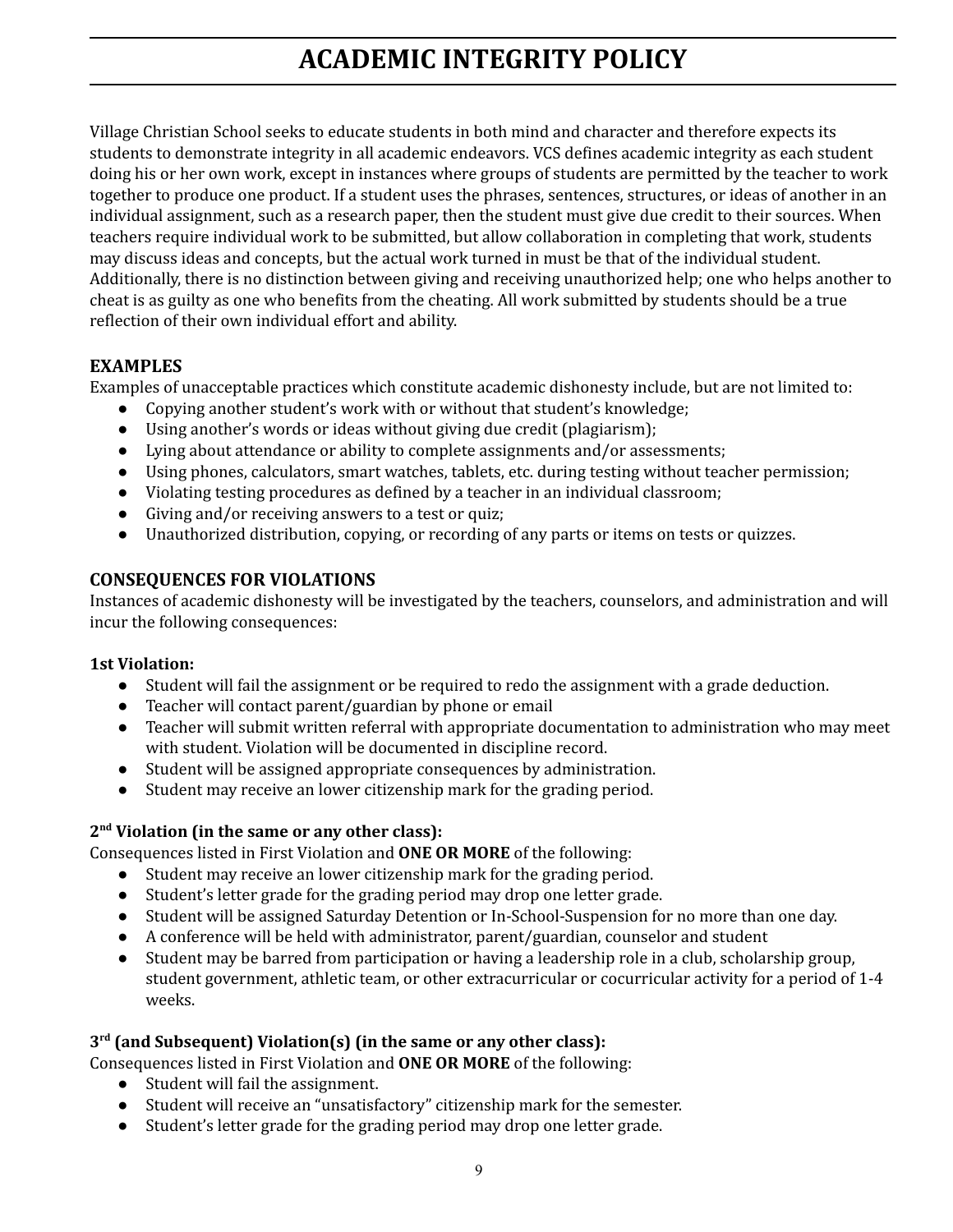- Student may be dropped and/or failed from the class if multiple violations have occurred in same class
- Student may be barred from participation in a club, scholarship group, student government, athletic team, or other extracurricular or cocurricular activity for one semester or 20 weeks.
- Student will be suspended (Out-of-School) for 1-5 days.
- Student may be recommended for dismissal.

\* Violations are cumulative over the course of a student's Middle School or High School career at Village. The consequences will reset between 8th and 9th grade. Thus, if a student violates the Academic Integrity Policy in Math class (1st Violation) in 9th grade and then later violates the Academic Integrity Policy in a second class (History) during 10th grade, the violation in the History class will be considered the Second Violation *according to VCS policy and the student will receive consequences for a Second Violation.*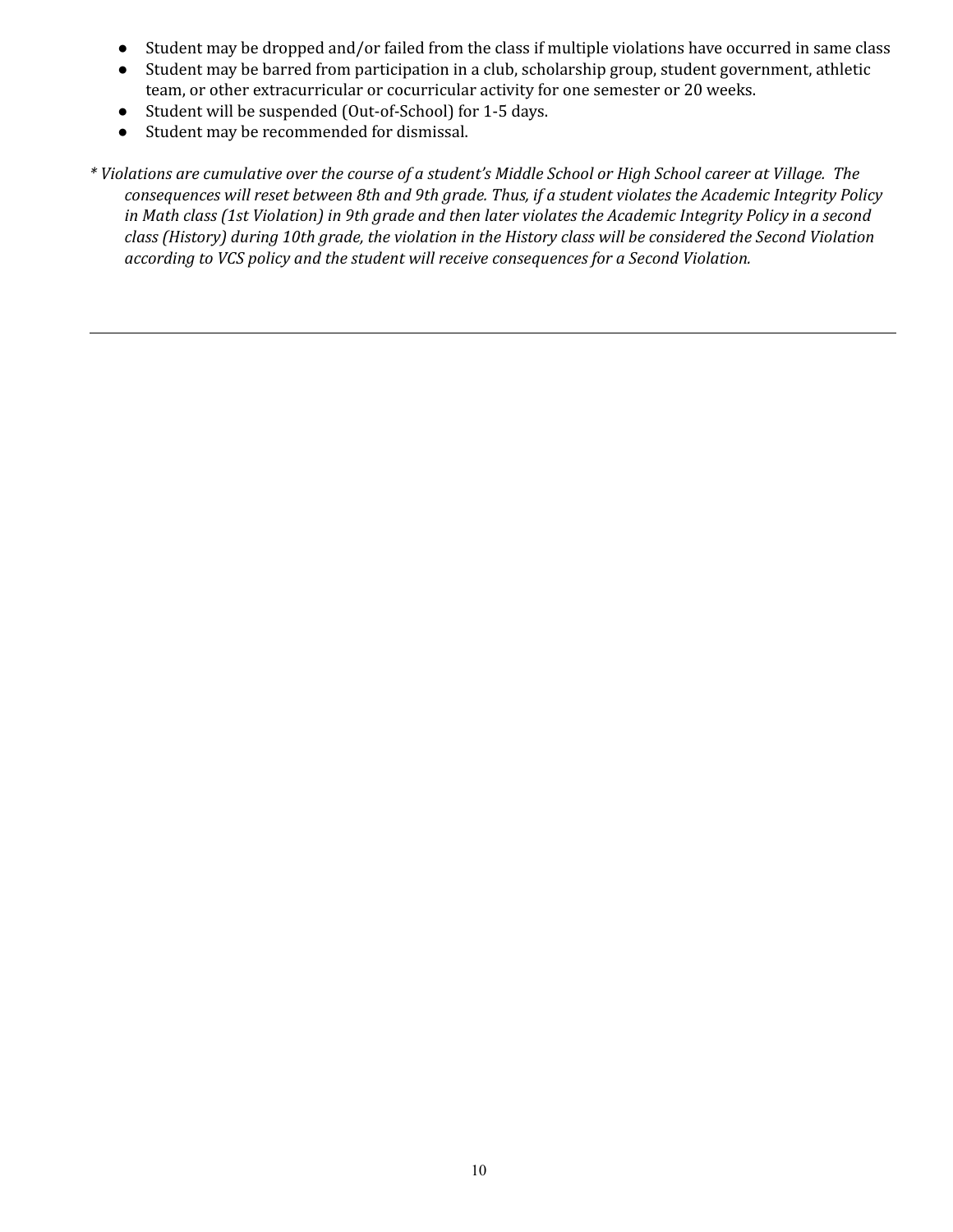# **ACADEMICS AND GUIDANCE**

### <span id="page-10-1"></span><span id="page-10-0"></span>**THE COUNSELING DEPARTMENT**

The Counseling Department consists of state credentialed counselors available to assist students in grades 6-12 in three areas: academic intervention, personal/social development, and college/career planning. Throughout the middle and high school years, counselors will identify and provide interventions for students who are struggling academically. When necessary, Student Study Teams and Individual Learning Plans will be created. Personal/Social needs will be addressed through faculty or self-referrals, and followed up through individual counselor meetings. Counselors actively meet with students and families on a regular basis for academic planning and advancing college/career preparations. In addition to individualized meetings, the Counseling Department provides college and career focused seminars, workshops and field trips throughout the academic year. Our counselors stay current on college admissions, student scholarship information, NCAA eligibility requirements and 21<sup>st</sup> century careers and skills to give all VCS students the foundation to thrive.

### <span id="page-10-2"></span>**HIGH SCHOOL GRADUATION REQUIREMENTS**

Credit Requirement: Min. 250 (1 semester = 5 Credits)

| <b>A-G CSU &amp; UC Entrance Requirements</b> |                          |                                   |  |
|-----------------------------------------------|--------------------------|-----------------------------------|--|
| Cat.                                          | <b>Course</b> (Yrs. Req) | <b>Minimum Courses Req.</b>       |  |
| A                                             | History (2)              | World History & US History        |  |
| B                                             | English (4)              | English $9 - 12$                  |  |
| $\mathsf{C}$                                  | Math $(3)$               | Algebra 1, Geometry, Algebra 2    |  |
| D                                             | Lab Science (2)          | Biology, Chemistry                |  |
| E                                             | Foreign Lang (2)         | Spanish 1 & 2 or Mandarin 1 & 2   |  |
| F                                             | Fine Art $(1)$           | Any on Approved list              |  |
| G                                             | Elective (1)             | Any additional from 'A - E' above |  |

| <b>VCHS Graduation Requirements (250 Credits)</b> |                          |                                                       |
|---------------------------------------------------|--------------------------|-------------------------------------------------------|
| Cr.                                               | <b>Course</b> (Yrs. Req) | <b>Minimum Courses Req.</b>                           |
| 30                                                | History $(3)$ :          | W. History, US History, US Gov (1 sem) & Econ (1 sem) |
| 40                                                | English $(4)$ :          | English $9 - 12$                                      |
| 30                                                | Math $(3)$ :             | Incl. Geometry or Statistics (min)                    |
| 20                                                | Science $(2)$ :          | Any Science                                           |
| 10                                                | Foreign Language (2)     | Two years                                             |
| 10                                                | Fine Art $(1)$           | Any                                                   |
| 40                                                | Bible $(4)$              | <b>Bible 9-12</b>                                     |
| 20                                                | Physical Ed. (2)         | PE or Athletics                                       |
| 5                                                 | Health $(1/2)$           | Health (1 sem.)                                       |
| 45                                                | Elective (5)             | Any additional above (limit P.E. to 20 addl. Credits) |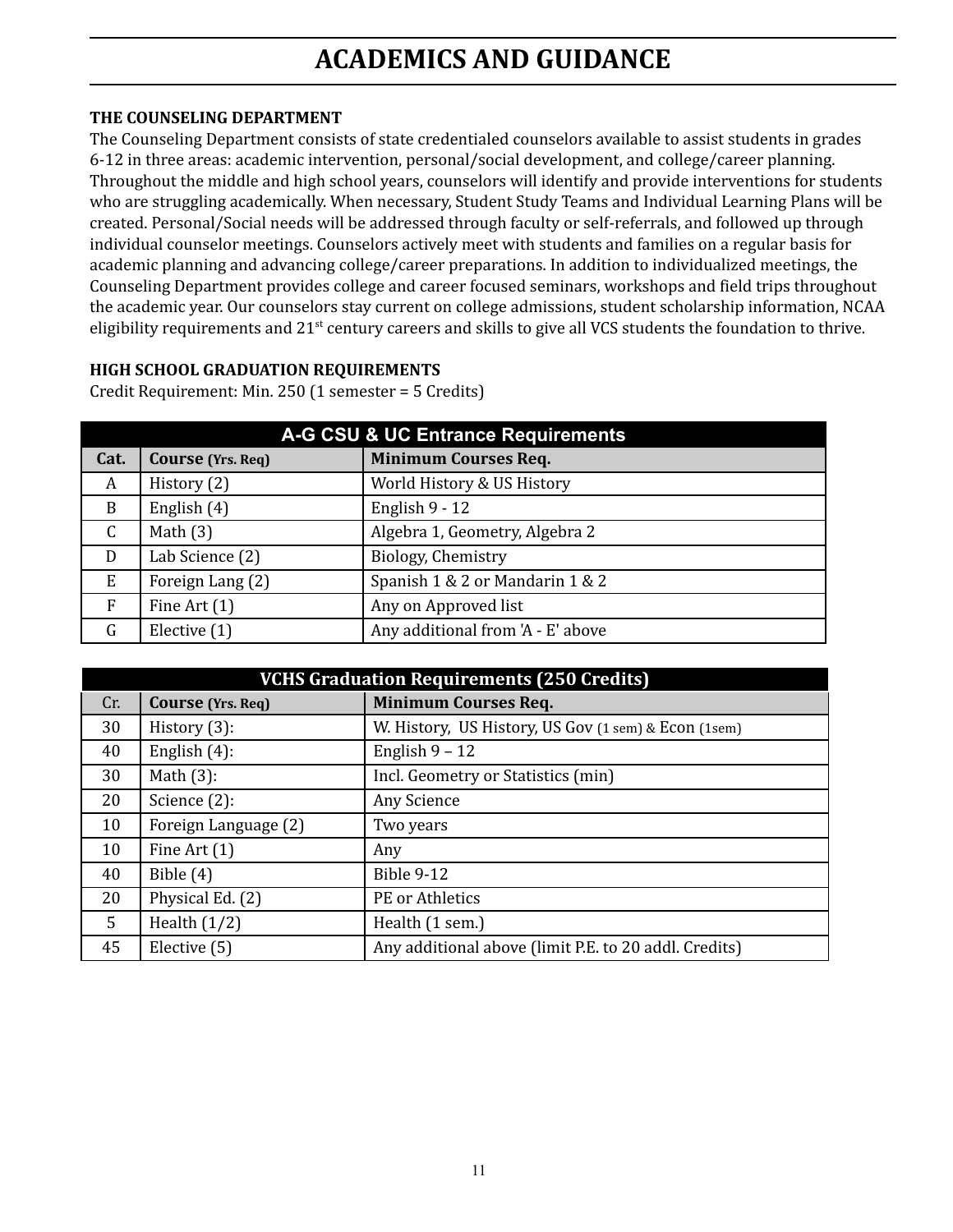### <span id="page-11-0"></span>**MIDDLE AND HIGH SCHOOL GRADUATION CEREMONY**

Like all school activities, the graduation ceremony is a privilege and not a right, and a student may be excluded from participation at the administration's discretion. Students will normally be able to participate in the graduation ceremony if they successfully complete all graduation requirements. A diploma will not be released until all graduation requirements have been completed and all financial / disciplinary issues have been resolved.

If an 8th or 12th grade student is failing any required course(s) after 5 weeks of the Spring Semester, there will be a required meeting of the parents, student, teacher(s) and counselor which will include a written contract. The purpose of this meeting will be to outline what the student must accomplish during the remaining weeks of the semester in order to pass the courses needed to receive a diploma.

Seniors who are in danger of failing a required course for graduation may be subject to Senior Interventions which may include the replacement of any "Off Periods" with a mandatory study hall until the grades improve.

| Percent | Grade | Gr. Pts. | Percent  | Grade | Gr. Pts.   |
|---------|-------|----------|----------|-------|------------|
| 93-100  |       | 4.0      | 73-76    |       | 2.0        |
| 90-92   | А-    | 3.67     | 70-72    | $C-$  | 1.67       |
| 87-89   | B+    | 3.33     | 67-69    | D+    | 1.33       |
| 83-86   | B     | 3.0      | 63-66    |       | 1.0        |
| 80-82   | B-    | 2.67     | 60-62    | D-    | .67        |
| 77-79   | C+    | 2.33     | $0 - 59$ | F     | $\cdot$ () |

### <span id="page-11-1"></span>**GRADING SCALE AND GPA CALCULATIONS**

- The cumulative GPA is augmented and calculated by taking an unweighted GPA of all coursework beginning with 9<sup>th</sup> grade, and then adding .025 points for every semester of AP or honors coursework with grades C- or higher.
- The GPAs reported on semester report cards are weighted for honor roll purposes, and calculated by adding an additional point for each AP and honors class with a grade of C- or higher.
- Several courses, like Student Service (often referred to as Teacher's Aide), are graded Pass/Fail.

## <span id="page-11-2"></span>**VALEDICTORIAN / SALUTATORIAN**

- The Valedictorian/Salutatorian are selected using cumulative augmented GPA as reported at the midterm of the fourth quarter.
- To be considered for selection, a student must be enrolled at VCS for the last six semesters.
- Additional criteria used to determine Valedictorian and Salutatorian in case of an identical GPA include the number of units completed, completion of Senior Projects, and total practicum points.

### **ONLINE ACCESS TO GRADES: FACTS**

FACTS (formerly known as RenWeb) is the online communications / student information system which allows parents to view their children's attendance, grades, schedule, academic plan, and to communicate with teachers, etc. Instructions for using FACTS can be found on the web site [www.villagechristian.org](http://www.villagechristian.org) or by following this link: [Family](https://vil-ca.client.renweb.com/pw/) Portal  $\sim$  Log In.

## <span id="page-11-3"></span>**INTERIM REPORTS, PROGRESS REPORTS AND REPORT CARDS**

Interim reports will be issued at the middle of each grading period. Students with incompletes and/or who are averaging 72% or less in a class will receive these reports.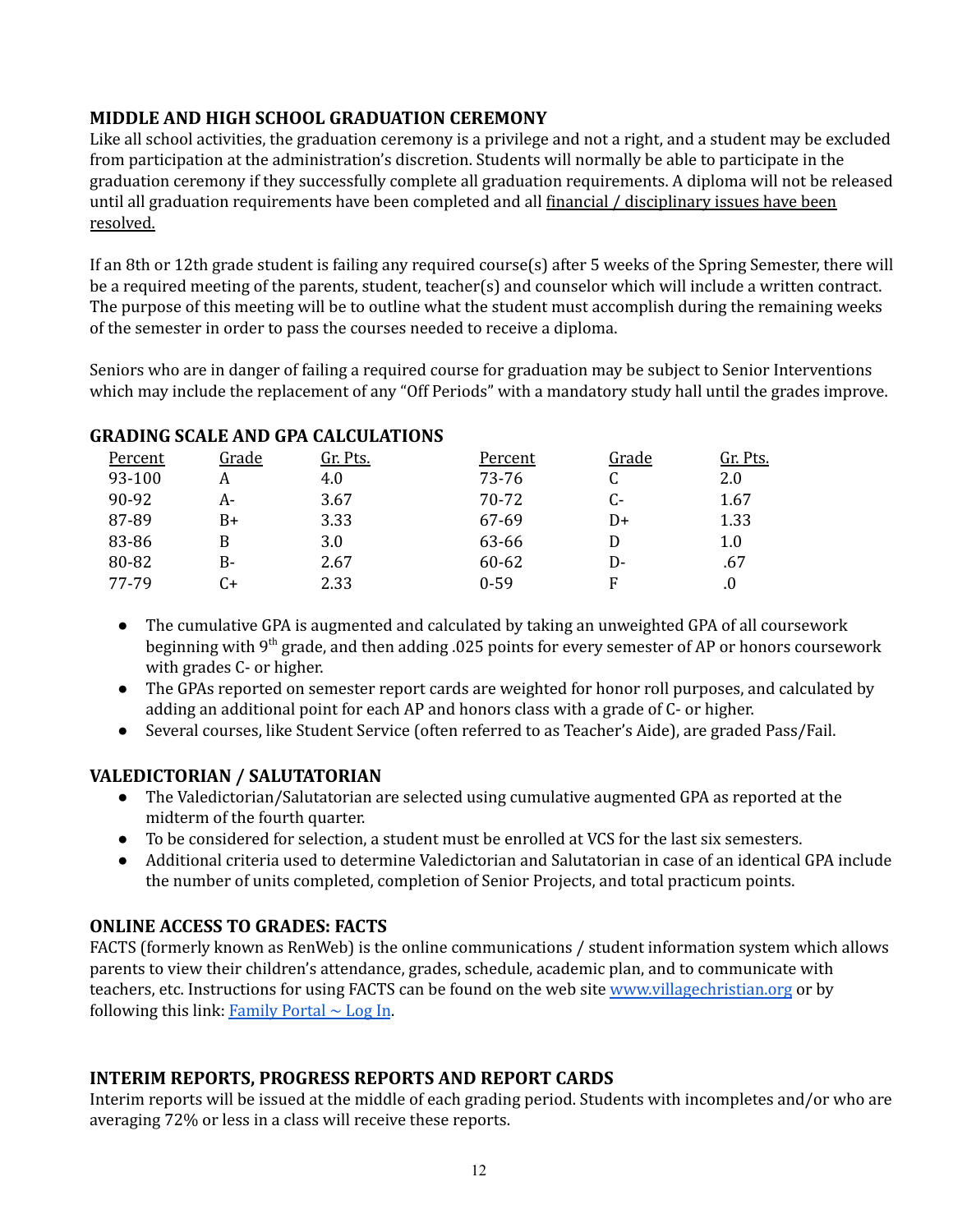Progress Reports will be issued midway through each semester. Parents are expected to review progress reports with their students.

Semester report cards will be made available electronically at the end of each semester.. Parents can obtain regular information about their student's grades by checking FACTS regularly.

<span id="page-12-0"></span>Any request for a grade review must be made within four weeks of the report card being issued.

### **SUMMER SCHOOL COURSES**

Summer school courses are entered as the grade for the school year just completed, unless entering 9<sup>th</sup> grade and taking a high school course. Middle school students taking a summer course will be marked as grade and year entering.

VCS typically offers an accelerated summer school. Semester courses like Health and Economics are offered for initial credit and meet everyday for four hours for 3 weeks. Remedial year-long courses and initial credit Middle School classes meet for 6 hours daily for four weeks. Missing one day of a Middle School class during the summer is equivalent to missing 6-7 days of school during the school year.

Families planning to take advantage of VCS Summer School must not plan any vacation days during this time period. No permission will be given for missing days. Finals will NOT be moved up for individuals. Any student not able to attend class every day should not register for VCS accelerated summer school classes.

### <span id="page-12-1"></span>**FAILING A CLASS**

It is our desire to work hand in hand with parents and students in maintaining the academic standards desired at VCS. Any student receiving an "F" or having a GPA of less than 2.0 for their semester grade may be placed on academic probation by an administrator. Students remaining on academic probation for more than one semester may be required to re-evaluate whether Village is the most appropriate learning environment for that student. Students are removed from academic probation if they meet the conditions of the probation contract.

Although a "D" in a class will earn *high school* credit toward graduation, as a general rule, a "D" or "F" in a core academic class required for freshman admission to a four year college or university will be regarded as a *disqualifier* and will make a student ineligible for admission.

Some classes may be offered during summer school for remedial credit.

## **PHYSICAL EDUCATION FOR HIGH SCHOOL STUDENTS**

High School students have several options in fulfilling the PE credits required by California for graduation. It is expected that all PE Credits (20 credits) will be completed by the end of Sophomore year.

### <span id="page-12-2"></span>Independent PE (Goals for Lifelong Fitness)

The rationale for independent PE at Village is two-fold: 1) to help students find ways to incorporate fitness into their lives in a way that is enjoyable, effective and that will develop into lifelong fitness habits and 2) to create room in the schedules of VCS students for them to explore other electives other academic courses.

The Independent PE option requires students to complete units or modules which consist of activity logs, short videos encouraging them to establish and complete goals toward physical fitness, and complete worksheets. Students should plan to spend at least 2 1/2 hours a week (spread out over the course of the week) in one of the many possible activities on the approved activities list.

More information will be communicated to Independent PE students at the beginning of the year.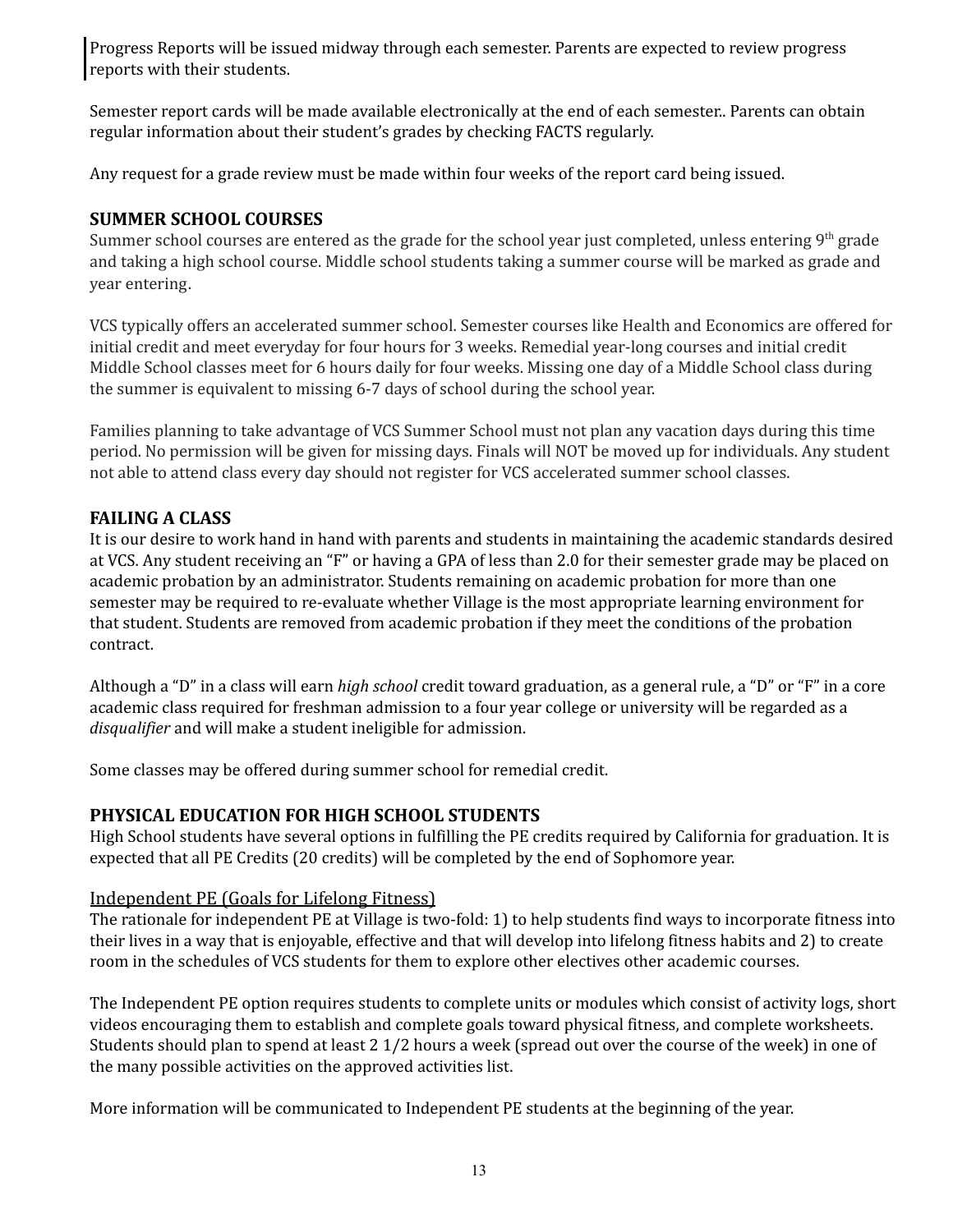Independent PE will be graded "Credit/No Credit."

Students will be scheduled into Independent PE on a quarterly basis rather than a semester basis. While the student will still receive 5 credits per semester for these classes, it allows some flexibility for student-athletes who are unable to finish the season for a variety of reasons

## VCS Athletic Participation

High school students can fulfill their graduation requirements for Physical Fitness by representing VCS in official interscholastic competition. As a small school, VCS relies on the participation of all its students to have full teams; therefore, students are encouraged to try out for sports, even if they don't have experience in that particular sport.

Each quarter of participation in an approved VCS sport will replace a quarter of LifeLong Fitness and help fulfill graduation requirements. For more information, contact the Athletic Department.

## <span id="page-13-0"></span>Non-VCS Athletic Participation

Students involved in supervised athletic activities outside of school (such as sports not offered at VCS like gymnastics, hockey, or dance) can apply to meet their PE requirement by having their club coach sign semester participation verifications. Applications are available in the HS office and must be completed by the fourth week of the semester.

# **LATE WORK**

Late work for excused absences will be accepted with no penalty and according to the number of days absent. Late work policies for any other reasons or circumstances is at the discretion of the teacher.

# <span id="page-13-1"></span>**WITHDRAWING FROM A CLASS**

Schedule changes and/or course withdrawal must be approved through the counseling department. Teacher and parent consent forms must be submitted. Withdrawing from a class after the 4<sup>th</sup> week will result in a "withdraw F" for the class. Before dropping a class during the senior year, the senior should notify the admissions offices of the colleges he or she has applied to determine how the change will impact his or her college admission.

## <span id="page-13-2"></span>**MINIMUM COURSE REQUIREMENT**

6th grade through  $10^{th}$  grade students are required to take 7 classes which may include Study Halls.  $11^{th}$  grade students are required to take 6 classes and seniors are required to take 5 classes.

# <span id="page-13-3"></span>**REPEATING CLASSES**

Credit for a class will be granted only once. Students retaking a class to remediate a D or F will not receive more than 5 credits for that class. All grades will be posted on the transcript even if courses are re-taken. Both the original class and grade earned and the remediated class and grade earned will appear on the transcript but students will only receive credit for the remediated class.

# **TAKING A CLASS AT ANOTHER SCHOOL AND TRANSFERRING CREDIT**

Excluding transfer students, all a-g/college required classes are to be taken at Village Christian while a student at Village Christian. The following restrictions will apply:

● Any class for which a student wishes to have credit transferred must have prior signed approval from a guidance counselor. This safeguards the student from taking a class that would either not advance the student appropriately within the VCHS curriculum and/or not qualify for inclusion on an application to a four year college or university.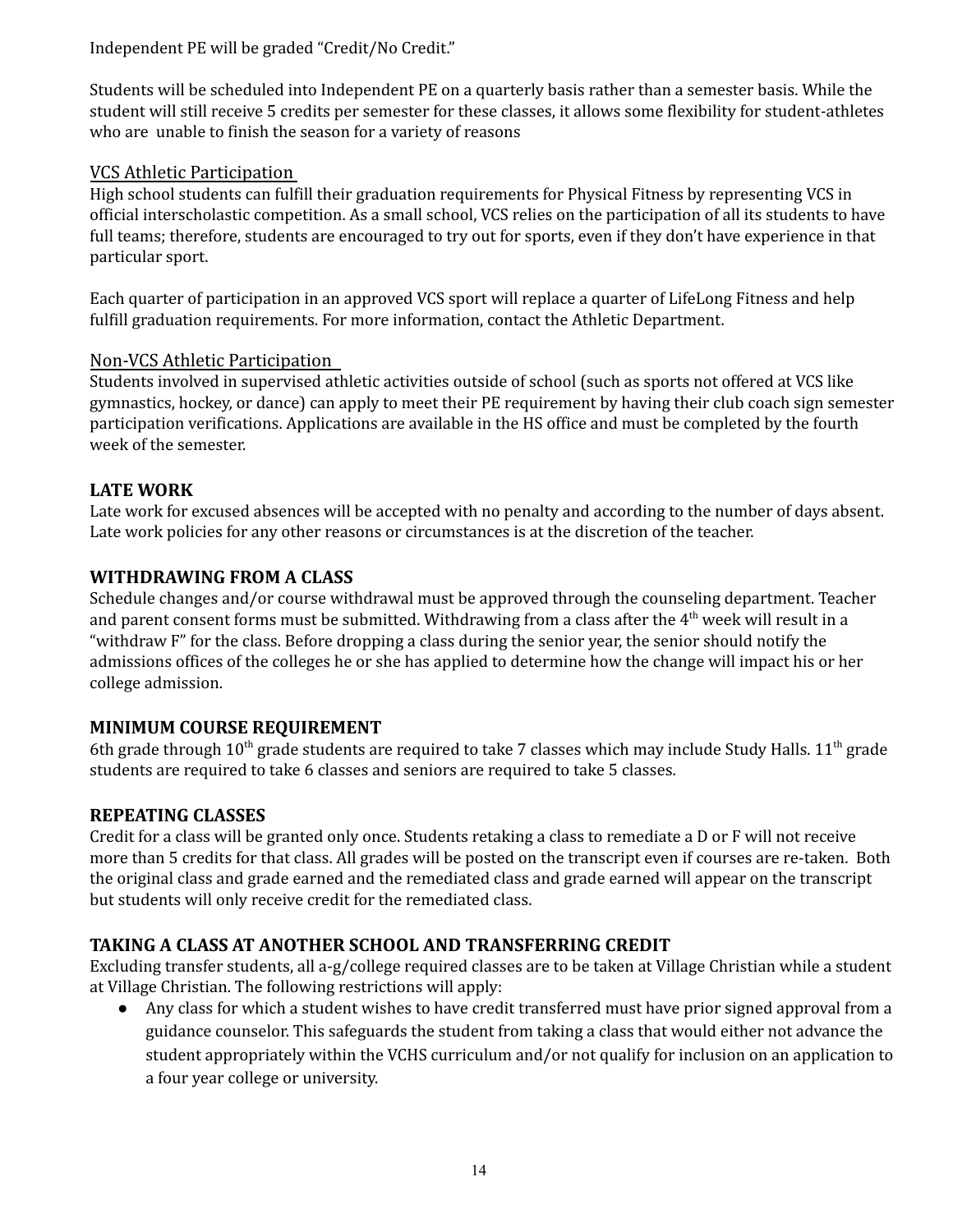- Students who are approved to take a college class, to meet a graduation requirement, will have the credit transferred on an unweighted or non-augmented credit (i.e. on a 4.0 scale) basis on the transcript. Approved college courses taken for enrichment will not show on the transcript.
- Only AP courses taken at Village (while a student is enrolled at Village) receive AP weighting / augmentation.

This policy applies to classes taken during the summer or regular school year.

### **ONLINE COURSE POLICY FOR NON-VCS CLASSES**

Many online courses are not accepted by colleges/universities or NCAA/NAIA, thus Village has a policy to safeguard the student from taking classes that will not meet these requirements. ALL NON-VCS ONLINE CLASSES MUST BE APPROVED BY THE STUDENT'S COUNSELOR.

- Online classes may be used for grade recovery/remediation with approval
- Students are required to take all a-g/college required classes at Village. Exceptions to this will be evaluated on a case by case basis and will be granted only in unusual circumstances.
- A proctor fee of \$50 will be charged for any non-VCS final administered for an online class.

### **CONCENTRATIONSTM**

Concentrations<sup>™</sup> is the signature academic program at Village Christian High School. All students will select a Concentration during their ninth grade Biblical Studies class (or during New Student Orientation if they enroll after ninth grade). All students must also attend seminar class, which is an important component of Concentrations<sup>™</sup>. Seminar class typically meets on Wednesdays after chapel and is graded "pass/fail."

Freshman Seminar: Ninth grade students spend some time in developing skills for high school success, learning more about their strengths and interests, and preparing to select a Concentration. In fourth quarter, students move into a seminar class with other members of their Concentration.

Concentration Seminar: Students in grades 10-12 meet in seminar with other students from their Concentration. The class serves as a Concentration homeroom class and provides opportunities to explore careers and develop authentic products. Those products and projects are displayed at the Spark Symposium, our high school open house in the spring.

Ignite: Ignite is an event in March for ninth graders, their families, and the adults that form their "Circle of Care." At this ceremony, students are welcomed into their chosen Concentration.

Changing Concentrations: The purpose of Concentrations<sup>™</sup> is to help students rule in and rule out potential careers and majors. If a student learns through their Concentration experiences that it is not a good fit, we want them to begin exploring other options. To accommodate the transition, there are open enrollment periods during the summer, first quarter, and fourth quarter. During second and third quarters, students are typically working on group projects for the Spark Symposium. Because of this, there are no Concentration switches during second and third quarters.

Practicum: Practicum are experiences typically done outside of school hours. There are three types of practicum:

- On Campus Experience: earns 5 points--Experiences which happen on campus like a guest speaker during super-seminar.
- Off Campus Experience: earns 10 points--Experiences that occur off-campus where students have to put effort of their own in to complete like college lectures, one time service projects, conferences, and workshops.
- Commitment: earn 20 points--involvement over time such as on-going volunteering, after school productions, out of class competitions (sports medicine team, Engineering club), and internships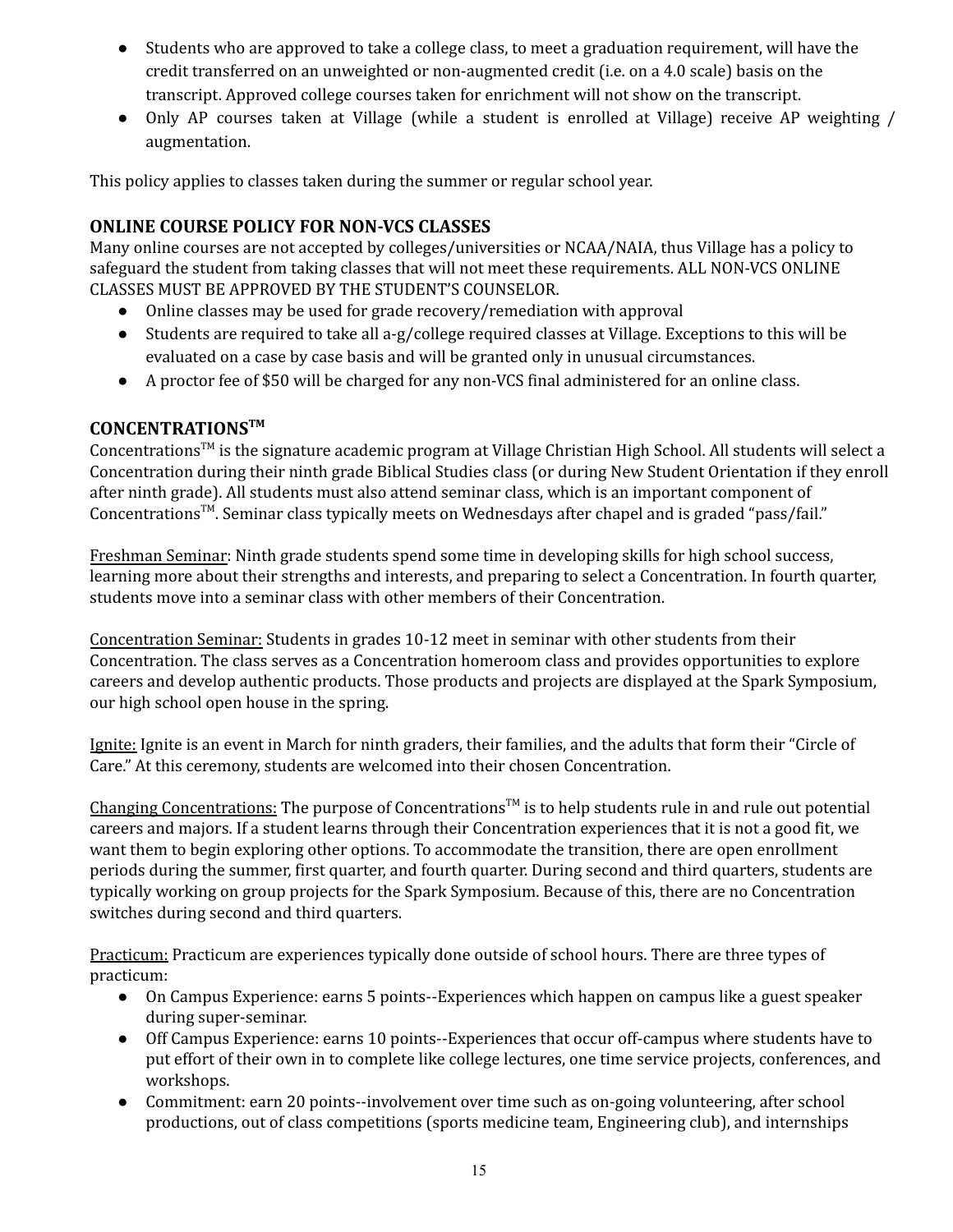- Immersion: 20 points--all day involvement for a week or more such as Mexicali and other mission trips, summer enrichment programs at colleges, and summer enrichment courses at Village
- Senior Project: earns 30 points--Senior project is the natural culmination of a student's Concentrations<sup>™</sup> experience. This optional project is completed during the senior year and consists of: 1) a proposal, 2) a paper (research paper of 1,000 to 1,500 words), 3) a project of at least 20 hours, 4) a portfolio (including all necessary paperwork and a reflection), and 5) a presentation. Students who complete a senior project are recognized at graduation with a black stole.

Students earn points when they submit a written reflection to the Dean of their Concentration after completing the experience. Students (and parents) can view their current practicum point totals in FACTS.

Completing a Concentration**:** Besides selecting a Concentration and attending seminar, there are no Concentration requirements for graduation. However, students may be recognized at graduation for completing their Concentration if they have earned at least 100 practicum points. Students who complete their Concentration are awarded a cord to wear at graduation in their Concentration color.

Honors: Students who complete a senior project and earn at least 150 practicum points have completed their Concentration with Honors. They are recognized at graduation with a black stole with silver trim.

Illuminate: Illuminate is the senior awards night, when we present students with their cords and stoles and recognize their achievements in Concentrations<sup>™</sup>.

### **SCHOLARSHIPS**

VCS offers a variety of scholarships to Junior and Seniors. These scholarships will be advertised in the spring bulletins.

### **C.J.S.F. AND C. S. F. ELIGIBILITY AND MEMBERSHIP**

Membership in C.J.S.F. (7<sup>th</sup>-8<sup>th</sup> grade) and C.S.F. (9th -12th grade) is based upon scholarship and citizenship and is for the semester following the one in which the qualifying grades were earned. Membership shall be by application only. Applications will be available during the first two weeks of each semester in the Middle and High School offices. It is the student's responsibility to return the completed application to the office within the time frame that is announced in the student bulletin. No late applications will be accepted.

### <span id="page-15-0"></span>**CJSF/CSF applicants will be expected to pay a membership fee each semester before being given the membership card or the excused absence day form.**

### <span id="page-15-1"></span>**FINAL EXAM EXEMPTION/SENIOR PRIVILEGE**

Seniors are exempt from taking the final exams in the second semester of a class if the student meets all of the following conditions:

- The student has a semester grade in that class that is 90% or higher.
- The student has not been suspended (in-school or out-of-school) during the current semester.
- The student has not been absent from that class more than 5 times during the current semester.

### <span id="page-15-2"></span>**WITHDRAWING FROM VILLAGE/TRANSFERRING TO ANOTHER SCHOOL**

Please contact the admissions office for proper withdrawal procedures. The pupil must check in all school property, such as library books, textbooks, etc., and clear out his/her locker. All financial obligations, such as tuition, book fines and assessments must be paid at the time of withdrawal.

Student Athletes should also inquire with the Athletic Director as to how a transfer will impact eligibility at the new school.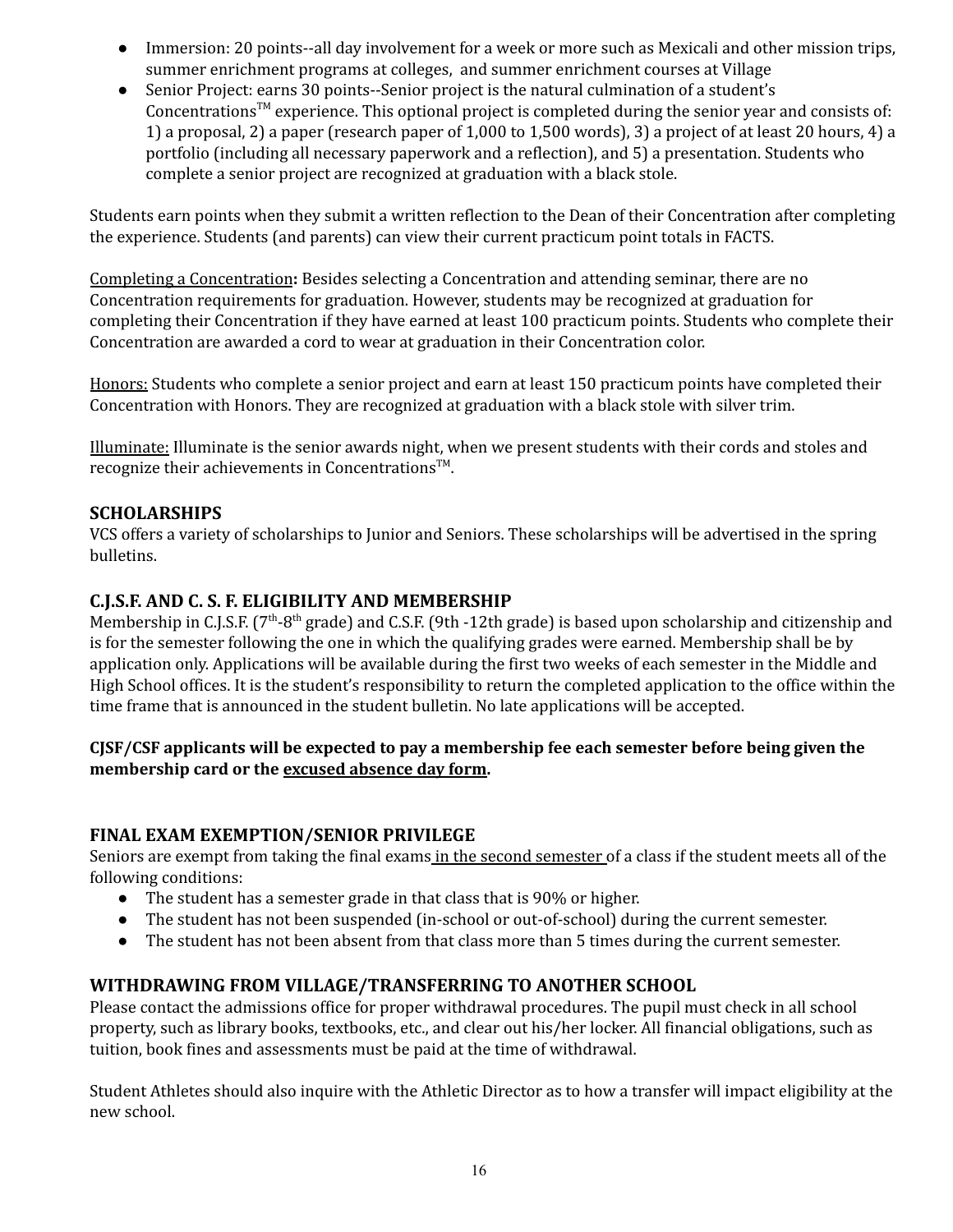# **STUDENT CODE OF CONDUCT<sup>1</sup>**

- <span id="page-16-0"></span>1. Your first priority at school is to learn. Avoid distractions that interfere with or are counter-intuitive to that mission.
- 2. Be in the assigned place with appropriate materials, ready to work at the designated time that class begins.
- 3. Keep hands, feet, and objects to yourself and never intentionally harm another student.
- 4. Use school-appropriate language and behavior at all times while maintaining friendly and courteous behavior.
- 5. Be polite and respectful to everyone, including students, teachers, administrators, support staff, and visitors.
- 6. Follow individual teacher instructions, class rules, and expectations at all times.
- 7. Do not be a bully. If you see someone being bullied, intervene by telling them to stop or immediately report it to school personnel.
- 8. Do not become a distraction for others. Give every other student the opportunity to maximize their potential. Encourage your fellow students. Never tear them down.
- 9. School attendance and participation in class are an essential part of the educational process. Regular attendance at school is necessary for student success. Furthermore, it allows students to achieve the maximum possible benefits from their educational experience. All students are encouraged to be present and prompt. School attendance is the responsibility of both parents and students.
- 10. Represent yourself in a manner that you will be proud of. Take advantage of the opportunities you have at school. They will help you be successful throughout your life.

*<sup>1</sup> Meador, Derrick. "Developing a Complete Student Code of Conduct." ThoughtCo, Feb. 11, 2020, thoughtco.com/developing-a-complete-student-code-of-conduct-3194521.*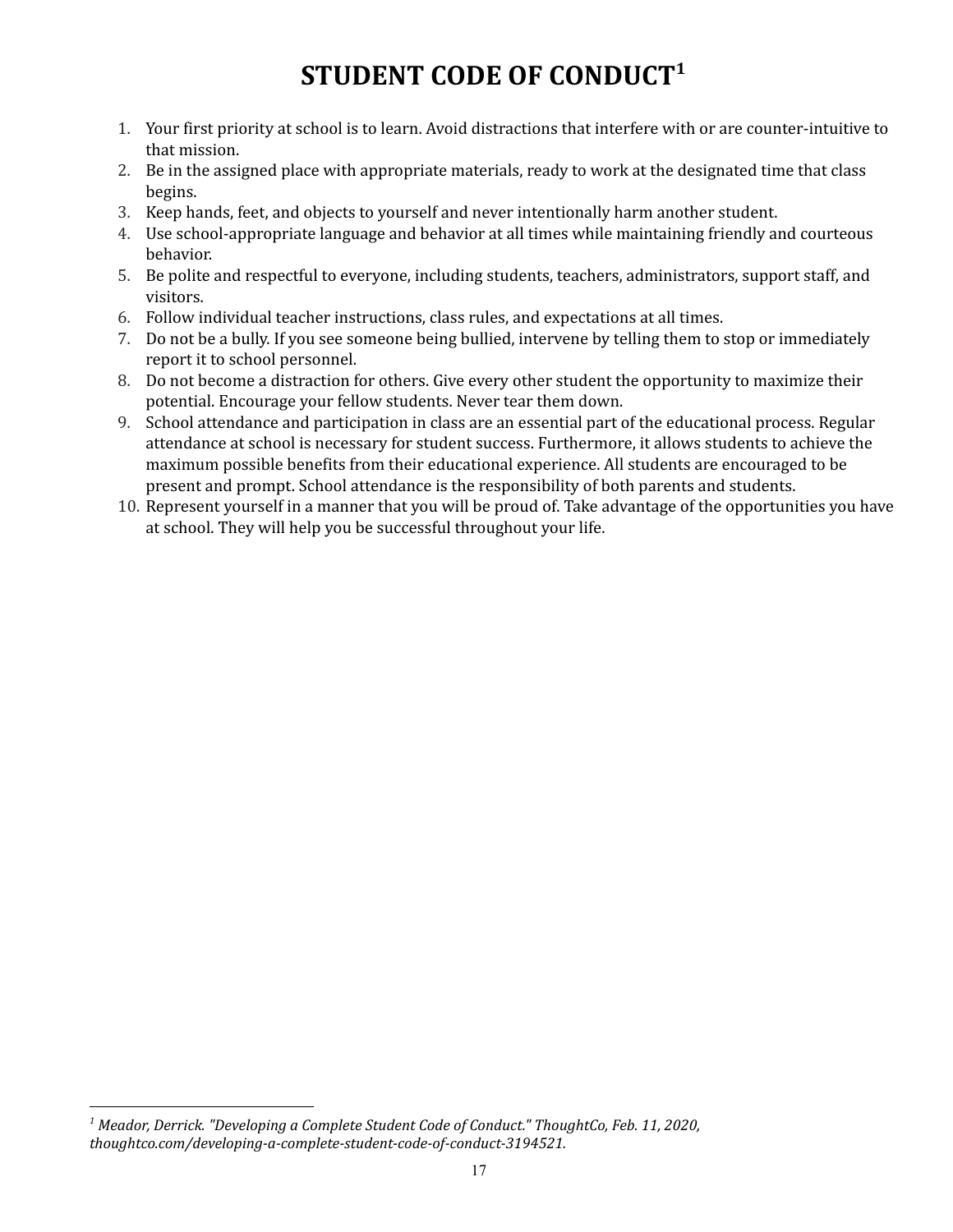# **STUDENT BEHAVIOR EXPECTATIONS**

<span id="page-17-0"></span>Rules and standards are necessary in order to promote an environment that is safe, orderly and allows all students to flourish. Our expectation is that our students will be respectful, responsible, motivated and conduct themselves with integrity. Our goal in discipline is to teach students to make choices that are desirable, and for them to learn self-discipline. Enrollment at VCS is a privilege and our expectation is that students will conduct themselves in accordance with Village Christian School goals and standards. We rely on parents to become partners with the school in the education of their child. Upon enrollment, students and parents agree to abide by the Standards of Conduct.

## <span id="page-17-1"></span>**CLASSROOM CONDUCT**

Each teacher develops rules and classroom procedures specific to their subject area and congruent with school rules. All students are expected to be positive contributors to the classroom environment and support the structure of the classroom. Teachers' rules and procedures are included in their course syllabus.

### <span id="page-17-2"></span>**STUDENT DIGNITY POLICY: HARASSMENT**

Village Christian School is committed to maintaining an educational community in which all individuals treat each other with dignity and respect, and which is free from all forms of intimidation, exploitation, bullying, and harassment, including sexual harassment. Sexual harassment between any persons, including students, employees, parents or campus visitors, on or off campus, via social media, electronically, digitally or at any VCS sponsored event is prohibited. Violators of this policy will be subject to discipline, up to and including termination or expulsion. Inappropriate conduct is unacceptable whether intentional or unintentional.

Any person who believes he/she has been subjected to harassment should report it immediately to an appropriate faculty member, staff, or administrator. Students may report to a teacher, administrator, staff or counselor. Each report will be given serious consideration and investigated appropriately.

Verbal harassment includes offensive comments, jokes or slurs, graphic verbal comments about an individual's body, and graphic verbal comments of a sexual or racist nature.

Visual harassment includes the creation of and/or displaying of offensive posters, cards, cartoons, graffiti, drawings, objects, or gestures.

Physical harassment includes unwelcome or offensive touching or impeding or blocking of movement.

In California, it is a crime to possess, produce or distribute "obscene matter" depicting persons younger than 18 years old. This would be a violation of PC 311, the state's pornography law. Any student possessing, producing, or distributing any obscene matter, including but not limited to nude pictures of a minor, may face criminal charges and / or expulsion from Village Christian School.

## <span id="page-17-3"></span>**STUDENT DIGNITY POLICY: BULLYING**

Village Christian School (Middle and High School levels) uses the following definition: Repeated actions or threats of action directed toward a person by one or more people who have (or are perceived to have) more power or status than their target in order to cause fear, distress or harm. Bullying can be physical, verbal, psychological or any combination of these three. Bullying behaviors can include name-calling, obscene gesturing, malicious teasing, rumors, slander, social exclusion, damaging a person's belongings, threats and physical violence. *2*

<sup>2</sup> <https://www.adl.org/education/resources/glossary-terms/definitions-related-to-name-calling-bullying-and-bias>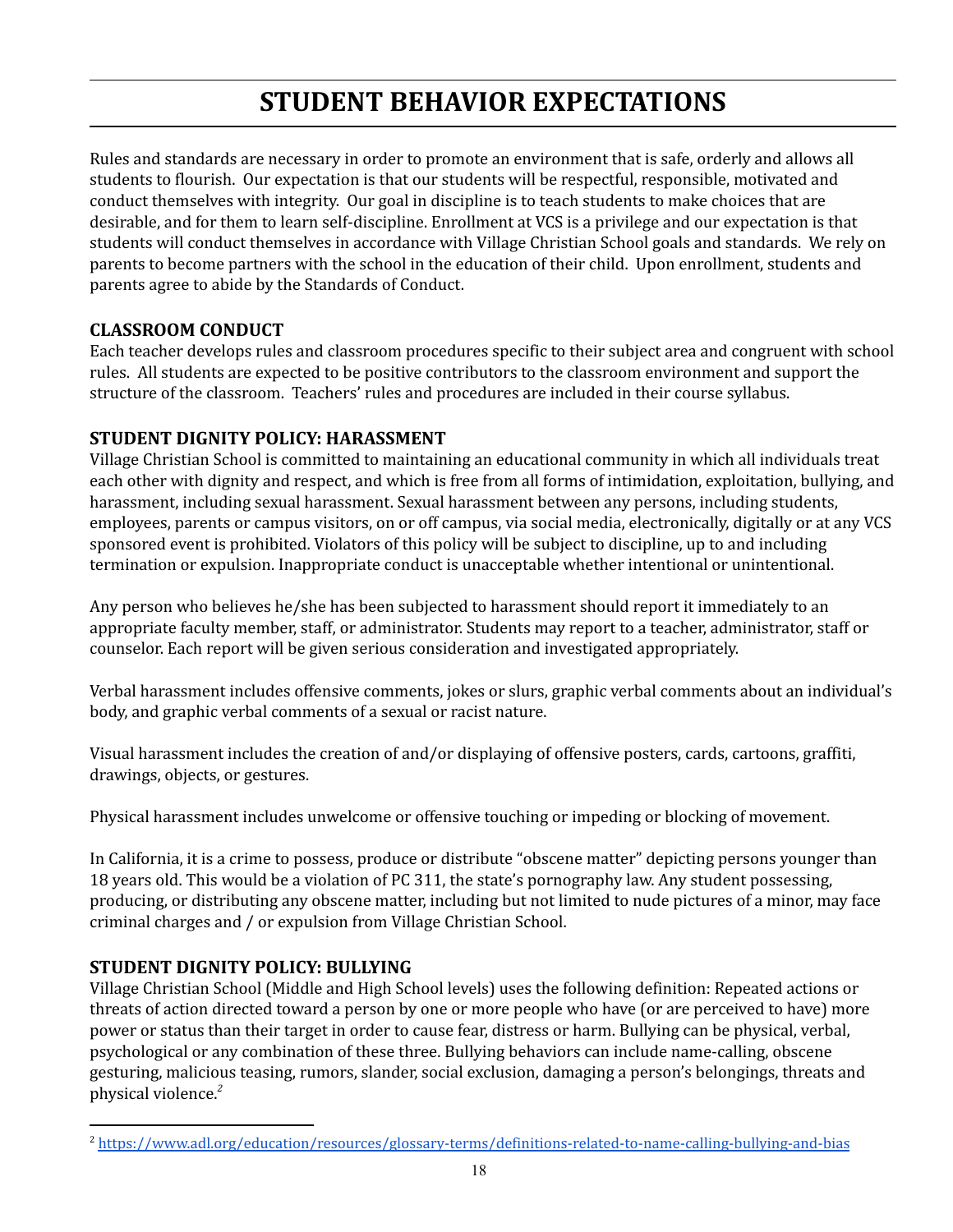Students who feel that they have been subjected to conduct of a harassing nature are to immediately report the matter to their Principal, Dean, Assistant Principal or counselors. All complaints will be immediately investigated. Every effort will be made to protect the privacy of the parties involved in any complaint. However, the school reserves the right to fully investigate every complaint, and to notify a student's parent/guardian and appropriate civil authorities as the circumstances warrant.

Any student who aids or abets, as defined in Section 31 of the Penal Code, the infliction or attempted infliction of physical injury to another person may be subject to further disciplinary action.

### <span id="page-18-0"></span>**STUDENT DIGNITY POLICY: HAZING AND INITIATION**

No student or other person in attendance at any event or activity associated with Village Christian School shall conspire to engage in hazing or participate in hazing of any fellow student or person attending or associated with the school.

Hazing and initiation includes any method of initiating or reinitiating into a student organization, or any pastime or amusement engaged in with respect to such an organization, which causes or is likely to cause bodily danger, physical harm, or personal degradation or disgrace resulting in physical or mental harm. Hazing and initiation does not include customary athletic events or similar contests or competitions approved by the school administration. Any infraction will result in consequences that will be appropriate and consistent with school policy as determined by the administration.

Any student who aids or abets, as defined in Section 31 of the Penal Code, the infliction or attempted infliction of physical injury to another person may be subject to disciplinary action.

### <span id="page-18-1"></span>**AREAS THAT ARE OFF-LIMITS TO STUDENTS DURING SCHOOL HOURS**

- The parking lots and parked cars in other areas.
- Areas in the surrounding hills.
- Inside the gymnasium (including the lobby) or weight room without adult supervision.
- Any area around elementary classrooms, lunch areas, or playgrounds.

### <span id="page-18-2"></span>**STUDENT SEARCH POLICY**

School officials may search any individual student including his/her property when there is reasonable suspicion that the search will uncover evidence that he/she is violating the law or school policy.

The types of student property that may be searched by school officials include, but are not limited to lockers, desks, purses, backpacks, student vehicles, cellular phones, or other electronic communication devices.

VCS has contracted with Impact Canine Solutions to conduct random searches using nonaggressive specially trained dogs to sniff out and alert staff to the presence of substances prohibited by law or school policy. Dogs sniff property only and not people.

VCS has installed Vape Detection devices in bathrooms on campus. These devices will notify administration if chemicals associated with vaping are detected in the air. In case of an alert, administration or designees have a reasonable suspicion to search any student (including the student's property) in the area at the time of the alert.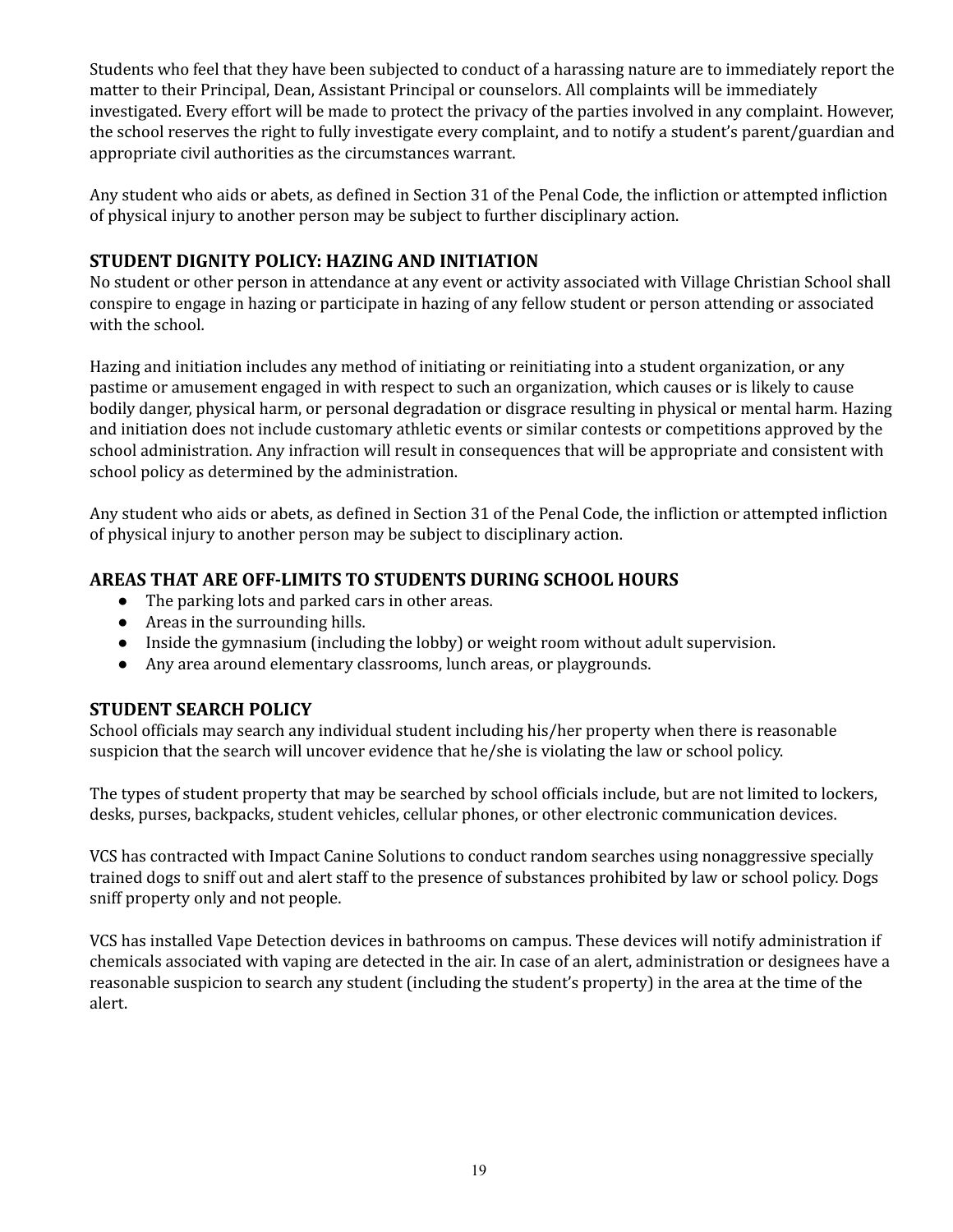# **DISCIPLINE POLICY**

### <span id="page-19-1"></span><span id="page-19-0"></span>**PRINCIPLES OF VCS DISCIPLINE**

The principles that guide the VCS Discipline policy are as follows:

### **Respect God - Respect People - Respect Property - Preserve the Learning Environment**

These principles form the basis of community life at Village Christian School. When an individual (or a group of individuals), violates the standards of the community, it is our responsibility to correct the behavior and work toward the restoration of the community.

Any violation of the Village Community standards (either minor or major) indicates a lack of "alignment" in a student's life. As in a car with alignment issues, a slight adjustment at the right time can make all the difference in arriving at the desired destination. To make these alignments and course corrections, we rely heavily on our partnership with parents, guardians, and family.

We see most discipline issues as opportunities to make adjustments in a student's life so that they stay the course and accomplish their goals.

There are, however, things that so violate the standards of the Village community, that, for the sake of the community, separation is required. This separation may be temporary, a suspension, or more long-term, an expulsion. In all disciplinary decisions we seek to balance the needs and rights of the individual with those of the community.

In order to best serve the Village Community, the administration is granted great leeway in how discipline is administered within the confines of the law and the Village Christian School philosophy.

It should also be noted that the frequency and severity of offenses will be taken into consideration. Therefore, it is possible that a student's 1st violation may result in a suspension, expulsion or involvement of law enforcement. Likewise, in cases of "exceptional misconduct" or severe misbehavior, the steps of progressive discipline may not apply.

Though not an exhaustive list, the following examples of misconduct would be considered exceptional:

- 1. Assault or intentional behavior threatening or causing bodily harm.
- 2. False fire alarm.
- 3. Malicious, sexual or racial harassment and/or assault.
- 4. Possession and/or use of a dangerous (or look-a-like) weapon.
- 5. Possession, distribution and/or use of any prohibited substance.
- 6. Possession or use of any incendiary device.
- 7. Extortion, forgery, theft, gambling, and vandalism including graffiti.

### <span id="page-19-2"></span>**OFF-CAMPUS BEHAVIOR**

Students at Village Christian represent the school not only while on campus, but off campus as well. Behavior that occurs off campus during non-school hours, including online behavior, is still subject to discipline by VCS administration.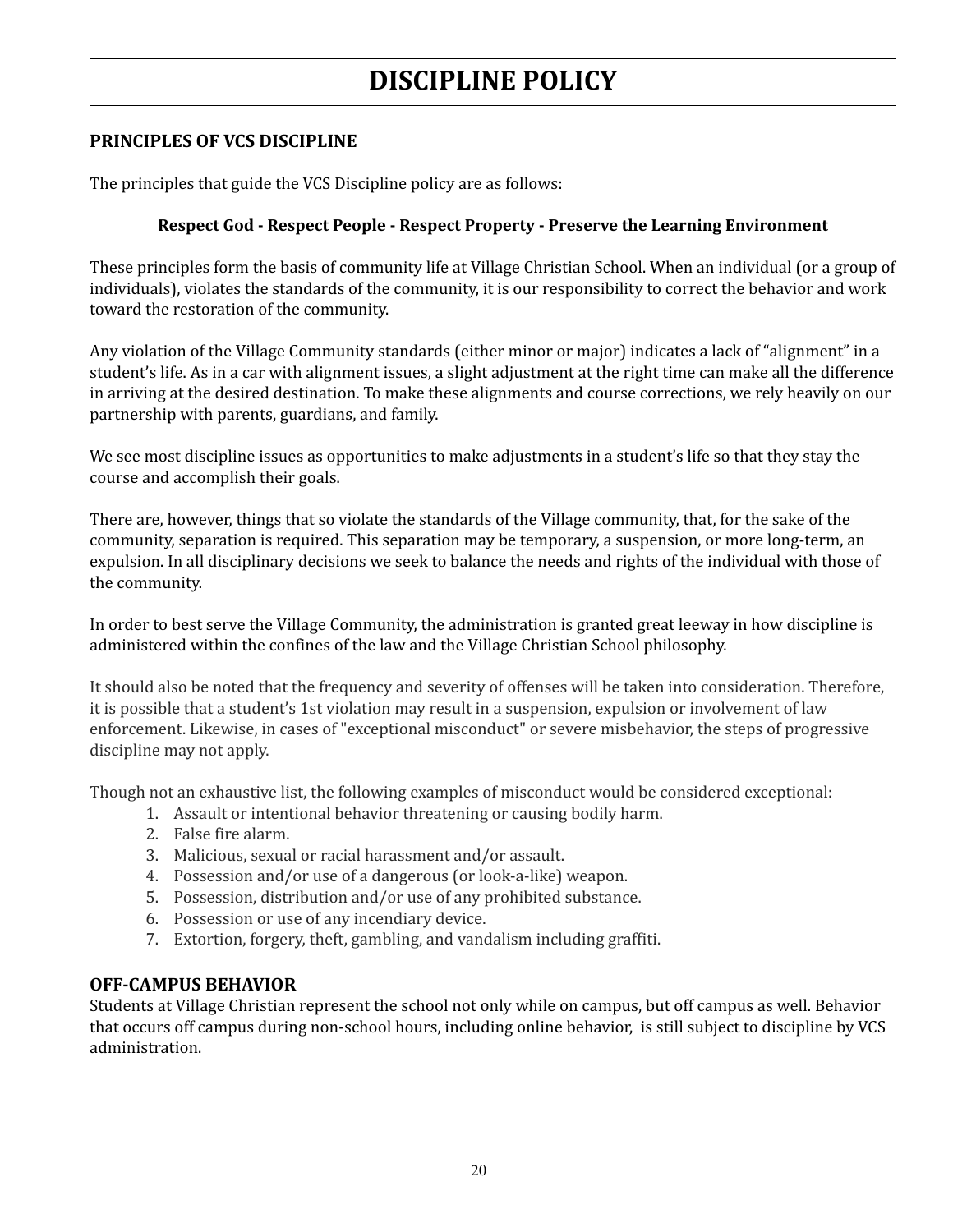### <span id="page-20-0"></span>**"WHAT ABOUT THE OTHER KID?"**

Oftentimes, more than one student is involved in an incident. In these situations, school staff, faculty, and administration are oftentimes prohibited from revealing details about any other students involved except to the child's parents. We ask that, in this community, we trust one another to have the best interest of the individual students and the school community at heart. While we will do our best to assure all parties involved that the situation is being dealt with in a just manner, we cannot and will not divulge protected information about any student except to the appropriate legal authorities.

As a matter of principle and law, we only discuss discipline situations with those who need to know. Other students in the school do not need to know, so we don't discuss situations with them, including what is discovered during internal investigations. Please keep this in mind when you hear students discussing the salacious and sordid details of another student's latest misdeeds. They may not have all the information.

### <span id="page-20-1"></span>**CLASSROOM / TEACHER LEVEL INTERVENTIONS**

Because most minor violations of VCS behavior policies occur in the classroom, our teachers are often the first level in discipline. Some consequences students can expect at this level of discipline:

- **Parent/Teacher Contact:** Teacher sends email, leaves phone message, or sends a note home.
- **Conference:** Meeting to discuss behavior. May be formal or informal. May be in person or via telephone or email. Includes any of the following: Teacher/Student, Teacher/Parent, Teacher/Student/Parent, Teacher/Dean, Teacher/Teacher, Teacher/Lead Teacher or any combination of the above mentioned.
- **In-Class Consequence:** Seat moved or other change in environment.
- **Time Out:** Temporary denial of student's participation in classroom activities.
- **Contract with Student/Parent:** Statement is written, listing steps to be taken to improve behavior. The statement also describes the support to be provided by school staff and/or parent/guardian, as well as the date when results of the contract will be reviewed.
- **Student Action Plan:** Student writes about his or her behavior, causes and identifies possible alternatives.
- **Teacher assigned Detention.** Students must have ample time to purchase and eat food during scheduled breaks. Students should not be retained if this will prevent them from getting to their next class on time. If possible, notify the parent to alleviate parental concerns.
- **Referral to Administration**

### <span id="page-20-2"></span>**ADMINISTRATIVE LEVEL INTERVENTIONS**

If the administration determines that a student's behavior demonstrates a lack of respect for persons or property, disrupts the teaching and learning in the classroom or violates California Education or Penal code, the student will be disciplined. Student behavior is expected to positively reflect the mission and expectations of VCS, both in and out of school. We have not attempted to list every behavior and consequence, but instead have provided guidelines for appropriate discipline.

As mentioned previously, there are certain behaviors and activities that pose such a level of disruption to learning, and/or danger to self and/or others that immediate action at higher levels of intervention is required by school guidelines. Examples include: violence or threat of violence, harassment / bullying, drug or alcohol use, weapons, etc.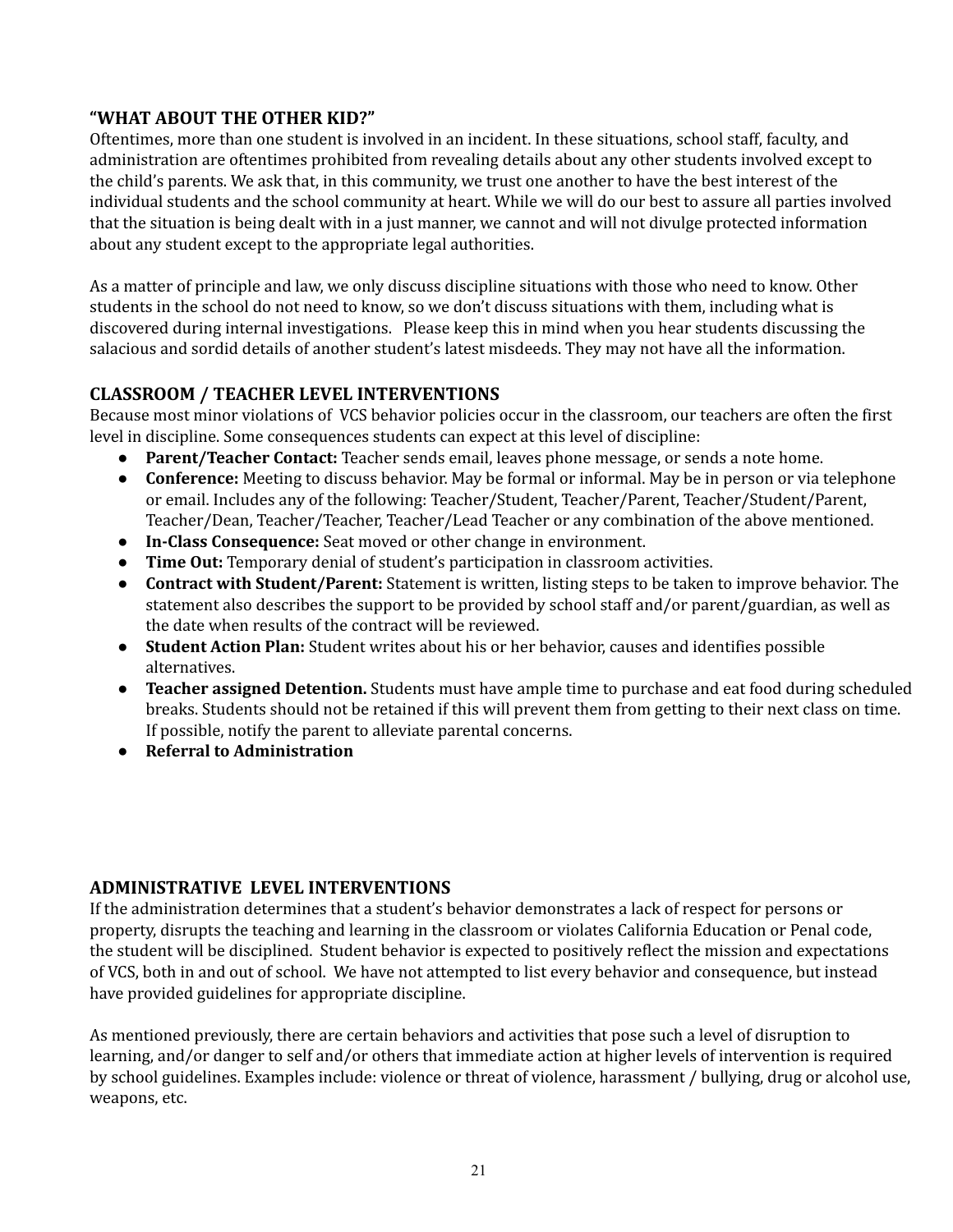Possible Administrative Level Interventions:

### **1.** *Student Conference*

Often, the first step in the VCS discipline process is a conference with a student. Often informal, administrative staff will discuss the situation with the student, discuss possible consequences for continued behavior, attempt to determine causes of unwanted behavior, and explore healthy, wise alternatives to the unwanted behavior.

### *2. Campus Beautification*

Students may be issued Campus Beautification by the administration. When Campus Beautification is assigned, the student will report to a secondary school staff of his/her choice to complete the assigned time commitment. Students are typically assigned between 10 minutes and 60 minutes of Campus Beautification to be completed within 48 hours. Campus Beautification may include, but is not limited to, picking up litter, working in the garden, cleaning a classroom for a teacher, helping to serve in the library, etc. Typically, the student is responsible for finding a staff person to coordinate and verify the work completed. The purpose of a Campus Beautification assignment is for the student to be restored to the campus community after violating campus rules by working to improve the physical attributes of the campus.

### *3. Supervised Lunches*

Students may be issued a Supervised Lunch by the administration. Students issued a Supervised Lunch must report to a designated or agreed upon Adult Supervisor (Campus Supervisor, Administration, Teacher or Coach) within the first ten minutes of lunch. The Supervisor will then instruct the student where to eat lunch and to remain for the remainder of lunch. The purpose of a Supervised Lunch is to remove a student from his / her normal group of friends for a day as a consequence for violating campus rules.

### *4. Lunch Detentions*

Students may be issued lunch detention by the administration. Students will always be allowed to eat lunch, but may have to serve detention while eating lunch.. Detention supersedes ALL OTHER SCHOOL ACTIVITIES including: all sports, cheerleading, dance, band, choir, etc. Lunch Detention starts 10 minutes after the start of lunch and concludes at the end of lunch. Students late to the detention room will not be allowed to serve their detention that day.

### *5. After School Detentions*

Students can be issued detention by the administration. The parent will be contacted by the administration. Detention supersedes ALL OTHER AFTER SCHOOL ACTIVITIES including: all sports, cheerleading, dance, band, choir, etc. Any potential conflicts e.g. medical appointments, work, etc. must be worked out by student and family to serve detention. Detention runs from 3:00 p.m. to 4:00 p.m. Students late to the detention room will not be allowed to serve their detention that day.

### *6. Saturday Detention*

Saturday detentions may be assigned by administration for either 2 hours or 4 hours. There is a fee associated with Saturday detentions that helps to cover the costs of administering Saturday detention. For a 2-hour Saturday detention a fee of \$25 will be applied. A 4-hour Saturday detention will accrue a fee of \$40. These fees should be paid before the assigned Saturday detention. Students should bring their own materials to work on during Saturday detention but students should not use electronic devices during this time.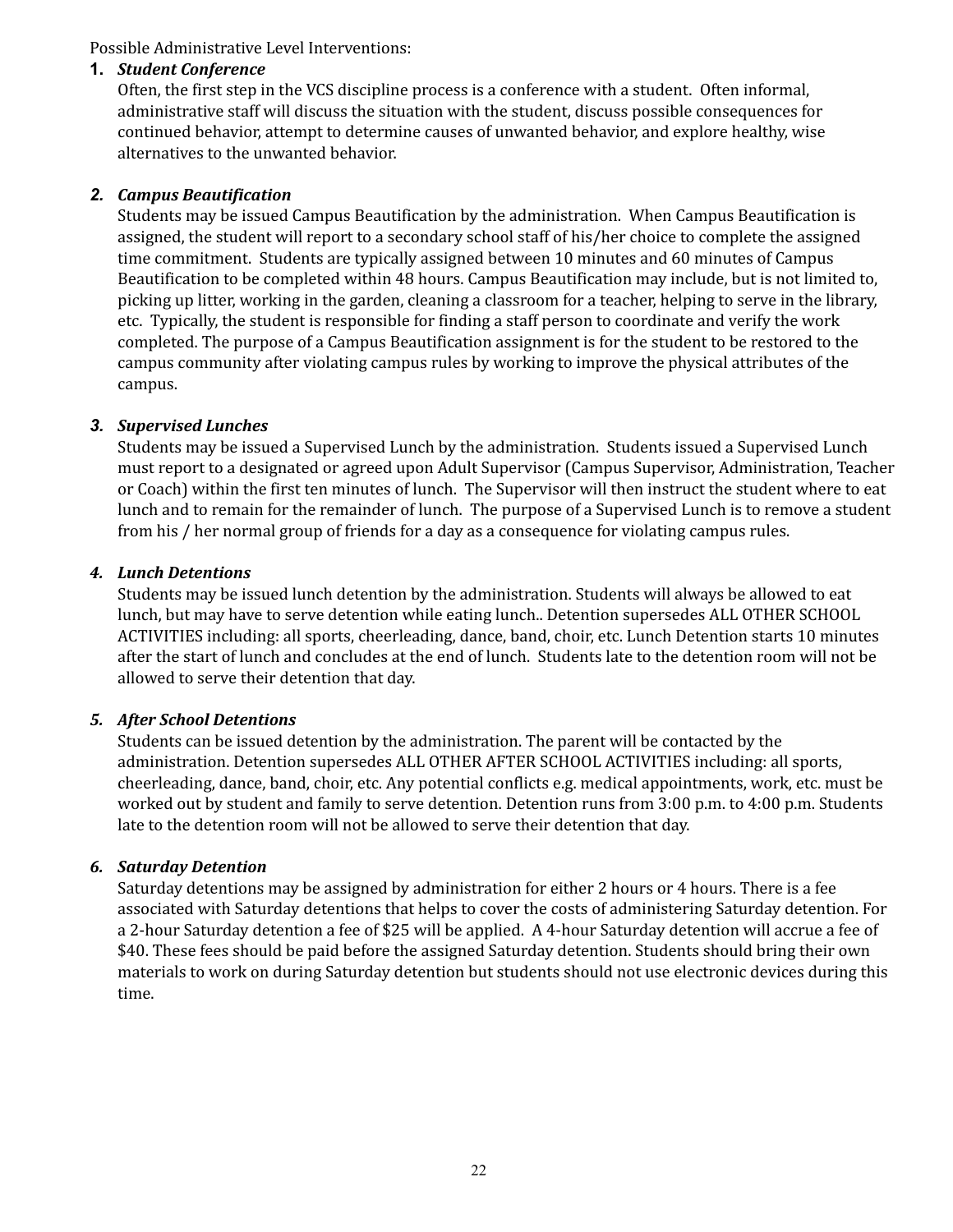## *7. Suspension*

Suspension is the removal of a student from ongoing instruction. A suspension may be out-of-school (OSS) or in-school (ISS). Students assigned to In-School-Suspension will be removed from class and will be assigned to an area to be supervised by Administration. These students should expect to be working independently all day and have breaks at different times than the rest of the student body.

- $\circ$  An administrator may suspend a student for up to 10 days. A conference must be held with an administrator before a student may be readmitted to school. A suspension becomes part of a student's discipline file.
- $\circ$  Suspended students may complete school assignments while on suspension. These assignments must be turned in the day the student returns to school whether the class meets that day or not.
- *During out-of-school suspension, students may not come to school, may not attend, and may not participate in any school-related activities.*
- Offenses that may result in suspension are based on section 48900 of the California Education Code. These are serious offenses such as theft, fighting, substance abuse, harassment, disruption, defiance, etc.
- A list of suspendable offenses as depicted in section 48900 of the California Education Code is included at the end of this section.

### *8. Administrative Behavior Contracts*

The purpose of an Administrative Behavior Contract is to provide a student who has violated the standards of the school community with a more structured and monitored behavioral experience for a season until full restoration to the school community can be achieved. An Administrative Behavior Contract formally defines the expected behavior of a student across campus, in all classes, and includes "free time" such as breaks, nutrition, and lunch and sometimes may include off campus behavior. Generally the term of an Administrative Behavior Contract will be anywhere from four weeks to one semester, but may be enforced for a longer period of time as well. Administrative Behavior Contracts usually include a Mentoring component where the student is paired with an adult mentor on campus to assist in the student's restoration to the school community. Violation of this Administrative Behavior Contract may result in suspension or expulsion.

### **9.** *Expulsion*

If it becomes necessary, in the opinion of the school administration, to expel a student who does not abide by the Standards of Conduct contained in this Handbook, the matter shall be referred by the Head of School to the Board of Directors of the school for disposition. The administration has the authority to suspend the student indefinitely until a final decision of the Board of Directors has been reached.

A student being recommended for expulsion should expect a physical hearing with the Head of School and Principal prior to the formal recommendation of expulsion being submitted to the Board.

In the event that the decision of the Board of Directors is to expel the student, the Head of School shall deliver written notice of that decision to the student's parent/guardian. In the event that the parent/guardian wishes to request the Board of Directors to reconsider its decision, the parent/guardian must submit an appeal in writing, and must have such written request delivered to the Head of School on or before fifteen days after receipt of the notice of the Board of Directors' decision.

If an appeal is made, the Board of Directors shall consider the appeal. After consideration, the Head of School shall deliver to the student's parent/guardian written notice of the decision of the Board of Directors in the appeal of the matter.

When a student is asked to withdraw or is expelled from VCS, they will be restricted from being on campus or at any school activity without prior authorization from school administration.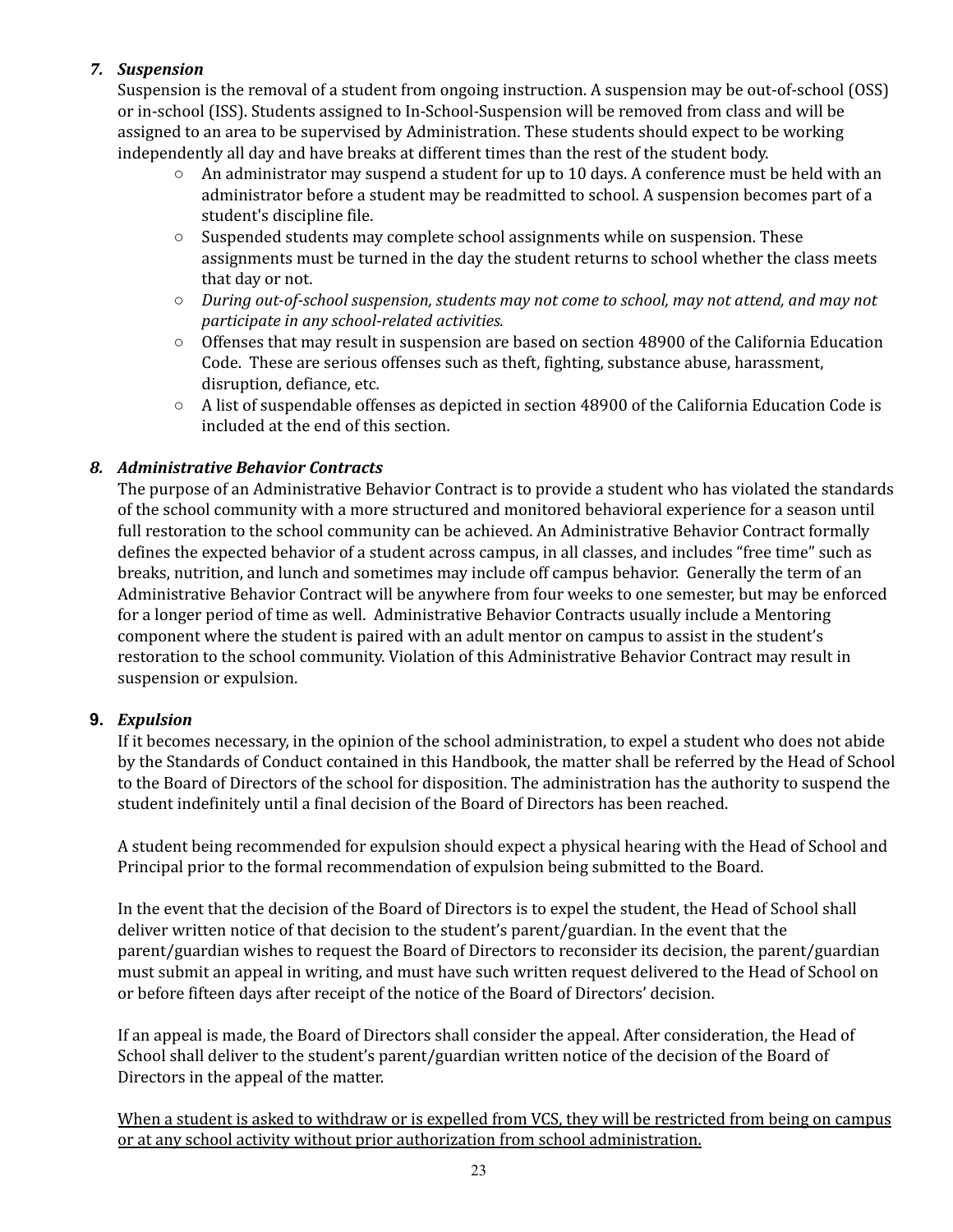### **10.** *Law Enforcement Intervention*

VCS will involve Law Enforcement as necessary to ensure the safety of students in this community.

### <span id="page-23-0"></span>**DISCLOSURE OF DISCIPLINARY RECORDS**

In addition to academic performance, colleges or universities have an interest in learning about the personal conduct and character of its applicants. Upon request, a student is expected to honestly and fully disclose if he or she has been subject to disciplinary action that resulted in probation, suspension, withdrawal or dismissal from high school. Additionally, when requested by a college or university, a counselor or administrator may disclose disciplinary action taken against a student for an infraction that resulted in probation, suspension, dismissal or withdrawal from school.

### <span id="page-23-1"></span>**AGE OF CONSENT**

Students are reminded that it is illegal, in the State of California, for students over the age of 18 to have any sexual contact with any person under the age of 18. Further, according to Penal Code 261.5, the age of consent in the State of California is 18. Individuals aged 17 or younger in California are not legally permitted to consent to sexual activity.

### <span id="page-23-2"></span>**SUSPENDABLE OFFENSES**

(Based on California Education Code 48900)

- (a) (1) Caused, attempted to cause, or threatened to cause physical injury to another person. (2) Willfully used force or violence upon the person of another, except in self-defense.
- (b) Possessed, sold, or otherwise furnished a firearm, knife, explosive, or other dangerous object, unless, the Principal had given written permission to possess the item.
- (c) Unlawfully possessed, used, sold, or otherwise furnished, or been under the influence of alcohol, an intoxicant of any kind or any other controlled substance listed in Chapter 2 (commencing with Section 11053 of Division 10 of the Health and Safety Code.
- (d) Unlawfully offered, arranged, or negotiated to sell any item referred to above and either sold, delivered, or otherwise furnished to a person another liquid, substance, or material and represented the liquid, substance, or material as a controlled substance, alcoholic beverage, or intoxicant.
- (e) Committed or attempted to commit robbery or extortion.
- (f) Caused or attempted to cause damage to school property or private property.
- (g) Stolen or attempted to steal school property or private property.
- (h) Possessed or used tobacco, or products containing tobacco or nicotine products, including, but not limited to: cigarettes, cigars, miniature cigars, clove cigarettes, smokeless tobacco, snuff, chew packets, vapes, and betel.
- (i) Committed an obscene act or engaged in habitual profanity or vulgarity.
- (j) Unlawfully possessed or unlawfully offered, arranged, or negotiated to sell drug paraphernalia, as defined in Section 11014.5 of the Health and Safety Code.
- (k) Disrupted school activities or otherwise willfully defied the valid authority of supervisors, teachers, administrators, school officials, or other school personnel engaged in the performance of their duties.
- (l) Knowingly received stolen school property or private property.
- (m)Possessed an imitation firearm. As used in this section, "imitation firearm" means a replica of a firearm that is so substantially similar in physical properties to an existing firearm as to lead a reasonable person to conclude that the replica is a firearm.
- (n) Committed or attempted to commit a sexual assault as defined in Section 261, 266c, 286, 288, 288a, or 289 of the Penal Code or committed a sexual battery as defined in Section 243.4 of the Penal Code.
- (o) Harassed, threatened, or intimidated a student who is a complaining witness or a witness in a school disciplinary proceeding for the purpose of either preventing that student from being a witness or retaliating against that student for being a witness, or both.
- (p) Unlawfully offered, arranged to sell, negotiated to sell, or sold the prescription drug Soma.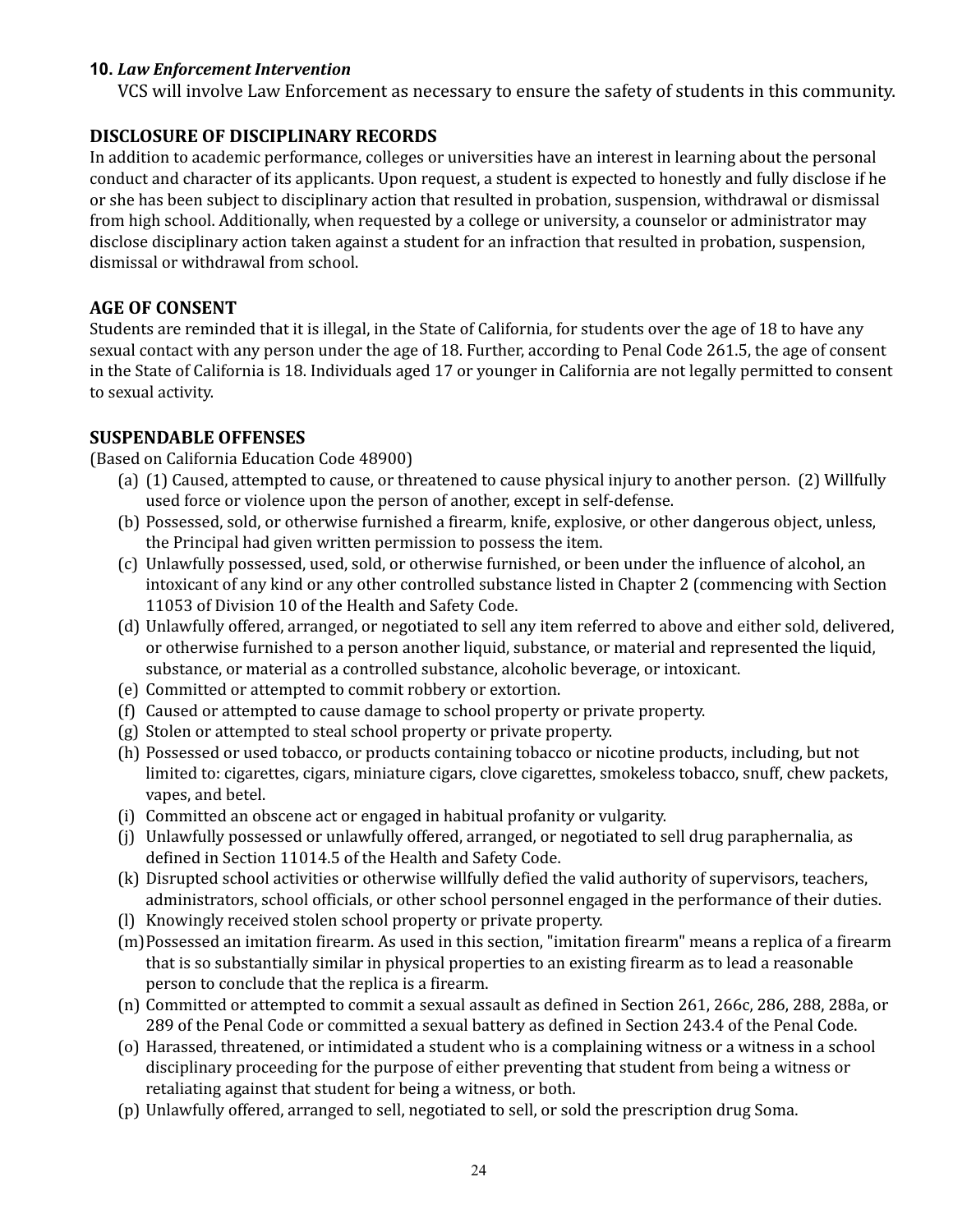- (q) Engaged in, or attempted to engage in, hazing. For purposes of this subdivision, "hazing" means a method of initiation or preinitiation into a student organization or body, whether or not the organization or body is officially recognized by an educational institution, which is likely to cause serious bodily injury or personal degradation or disgrace resulting in physical or mental harm to a former, current, or prospective student. For purposes of this subdivision, "hazing" does not include athletic events or school-sanctioned events.
- (r) Engaged in an act of bullying, including, but not limited to, bullying committed by means of an electronic act, as defined in subdivisions (f) and (g) of Section 32261, directed specifically toward a student or school personnel.
- (t) A pupil who aids or abets, as defined in Section 31 of the Penal Code, the infliction or attempt infliction of physical injury to another person may be subject to suspension.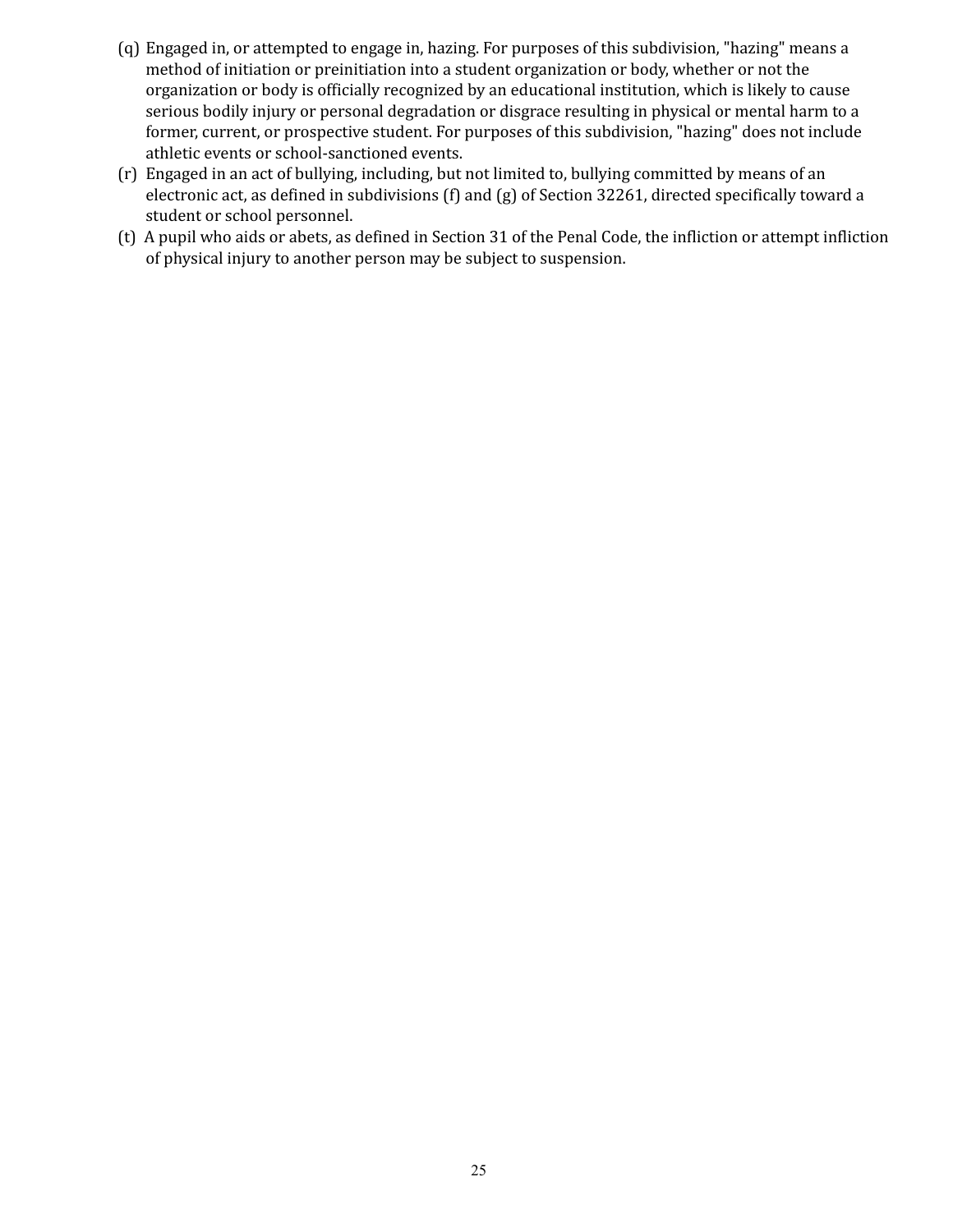# **MATRIX OF CONSEQUENCES GUIDELINES**

<span id="page-25-0"></span>

| Offense:    | Inappropriate Classroom Behavior |                                                                                                                                                         |
|-------------|----------------------------------|---------------------------------------------------------------------------------------------------------------------------------------------------------|
| 1st Offense | In any one class                 | Teacher calls home and may assign detention.                                                                                                            |
| 2nd Offense | In any one class                 | Student may be referred to the Dean. Dean notifies parents and may<br>assign detention. Student does not return to the classroom until the<br>next day. |
| 3rd Offense | In any one class                 | Parent conference with Dean. Student may be suspended from class<br>until the conference is set. Citizenship grade in class may be lowered.             |
| 4th Offense | In any one class                 | Suspension from class, behavioral contract established. Parent and<br>student conference with Dean, Asst. Principal, and Counselor.                     |
| 5th Offense | In any one class                 | Follow provision of behavioral contract. Possible school suspension.                                                                                    |

| Offense:      | Defiance     |                                                                                                                                                                                                                           |
|---------------|--------------|---------------------------------------------------------------------------------------------------------------------------------------------------------------------------------------------------------------------------|
| 1st Offense   | In any class | Student is referred to the Dean. The Dean notifies parents and<br>assigns detention. Student does not return to the classroom until the<br>next day.                                                                      |
| 2nd Offense   | In any class | Student is referred to the Dean. Student may be assigned In-School<br>Suspension (ISS). Conference with parents, student, Dean and teacher<br>is scheduled to develop behavioral contract. Citizenship may be<br>lowered. |
| 3rd Offense + | In any class | Suspension from school. Revised contract. Parent conference.                                                                                                                                                              |

|                        | Offense: Dress Code                                                                                                                                                |
|------------------------|--------------------------------------------------------------------------------------------------------------------------------------------------------------------|
| <b>Every Violation</b> | Student will be assigned at least a 20-minute detention. Parents will be notified.                                                                                 |
| 3rd Violation          | Full after school detention (50 mins). Student must fix the problem before returning to<br>class (parent brings proper uniform attire or buys attire from Office). |
| 4th Violation          | 2 hour Saturday Detention and associated fee                                                                                                                       |
| 5th Violation          | 4 hour Saturday Detention and associated fee                                                                                                                       |
| 6th Violation          | <b>In-School Suspension</b>                                                                                                                                        |

|              | Offense: Unauthorized / Inappropriate Use of a Phone or Electronic Device |                                                                                                          |  |
|--------------|---------------------------------------------------------------------------|----------------------------------------------------------------------------------------------------------|--|
| 1st Offense  | In any class                                                              | Device is confiscated, sent to the office, returned to student after<br>school. Parent may be contacted. |  |
|              |                                                                           |                                                                                                          |  |
| 2nd Offense  | In any class                                                              | Device is confiscated, sent to the office, returned to student after                                     |  |
|              |                                                                           | school. Parent contacted.                                                                                |  |
| 3rd Offense  | In any class                                                              | Device is confiscated, sent to the office, returned to student after                                     |  |
|              |                                                                           | school. Parent contacted. Lunch detention assigned.                                                      |  |
| 4th+ Offense | In any class                                                              | Device is confiscated, sent to the office, returned to parent. After                                     |  |
|              |                                                                           | School detention assigned.                                                                               |  |

| Offense: Tardies       |               |                                       |
|------------------------|---------------|---------------------------------------|
| 3rd Tardy to a class   | In a semester | 10 mins. Campus Beautification        |
| 5th Tardy to a class   | In a semester | 20 Minute Detention                   |
| 7th Tardy to a class   | In a semester | 50 minute Detention                   |
| 9th Tardy to a class   | In a semester | Saturday Detention and associated fee |
| 10th+ Tardy to a class | In a semester | <b>Attendance Contract</b>            |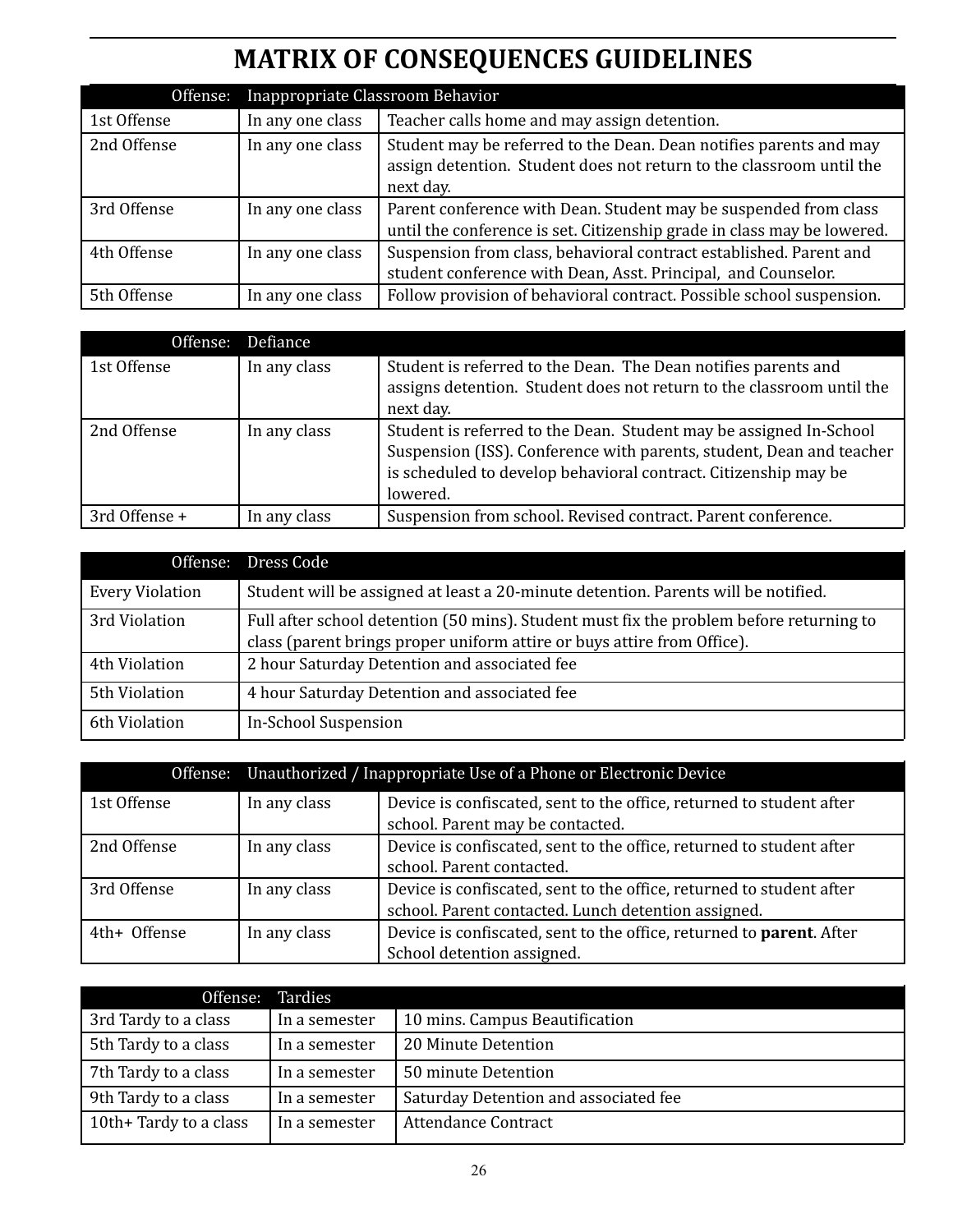|               | Offense: Uncleared Absence                                              |
|---------------|-------------------------------------------------------------------------|
| Every Offense | If uncleared after 3 days, becomes a Truancy with subsequent discipline |
|               |                                                                         |

|             | Offense: Truancy |                                       |
|-------------|------------------|---------------------------------------|
| 1st Offense | In a semester    | 50 minute detention                   |
| 2nd Offense | In a semester    | Saturday Detention and associated fee |
| 3rd Offense | In a Semester    | In-School Suspension                  |

|              | Offense: Inappropriate Display of Affection |
|--------------|---------------------------------------------|
| 1st Offense  | Conference with both parties                |
| 2nd Offense  | Detention. Parents contacted.               |
| 3rd+ Offense | Behavior Contract.                          |

|             | Offense: Insults or abusive language, remarks, or actions (discriminatory, racial, or sexual) |
|-------------|-----------------------------------------------------------------------------------------------|
| 1st Offense | Detention. Parents contacted.                                                                 |
| 2nd Offense | 1 to 3 Day Suspension                                                                         |
|             | 3rd+ Offense   2 to 5 Day Suspension                                                          |

|             | Offense: Failure to Complete Discipline (Unserved detentions, etc.) |
|-------------|---------------------------------------------------------------------|
| 1st Offense | Detention Doubled                                                   |
| 2nd Offense | Supervised Lunch until all Discipline completed                     |
| 3rd Offense | Saturday Detention and associated fee                               |
| 4th Offense | 1 to 3 Day In-School Suspension w/ Behavior Contract                |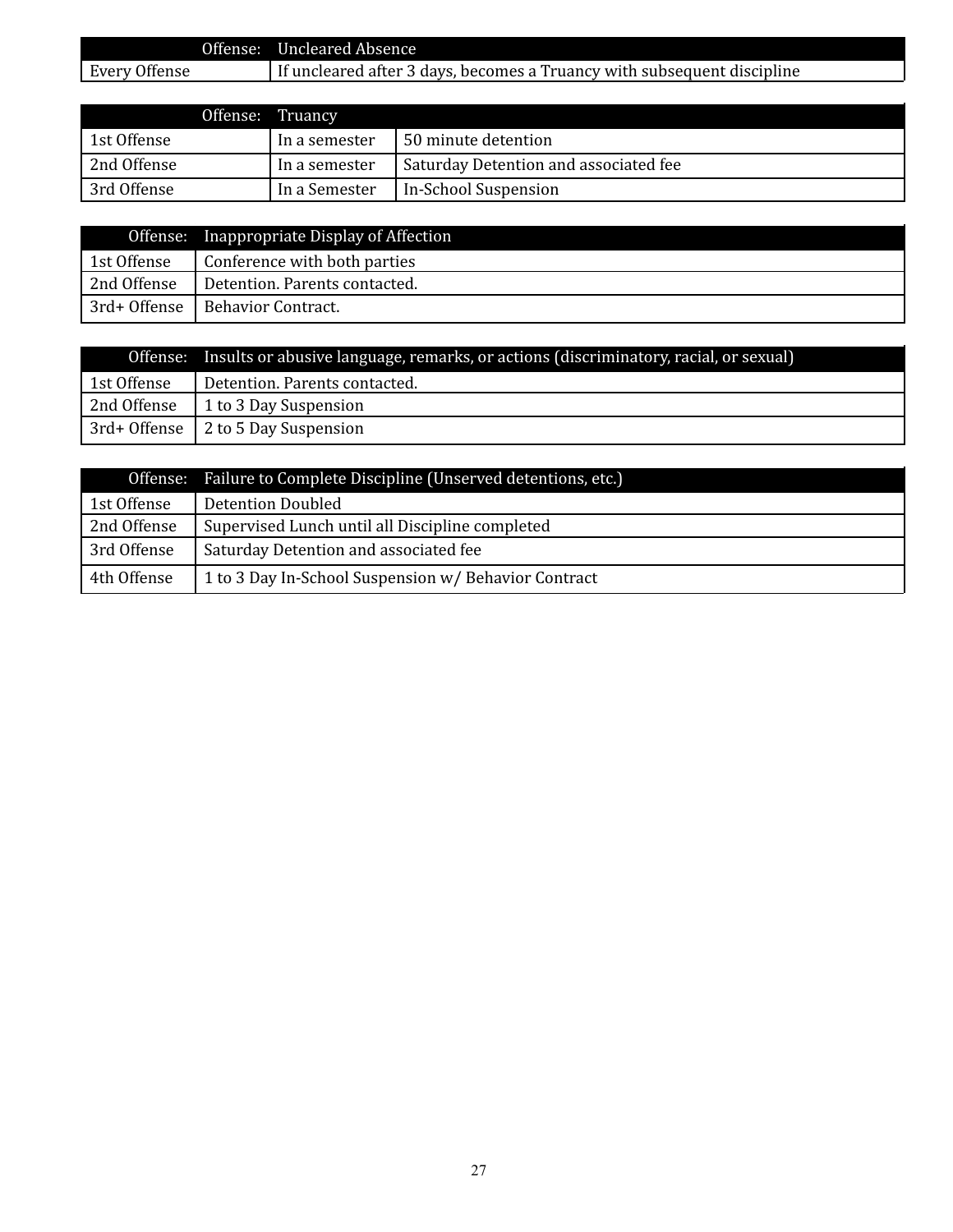# <span id="page-27-0"></span>**VCS POLICY REGARDING ALCOHOL, TOBACCO AND OTHER DRUGS (ATOD)**

Village Christian School, as an educational institution, promotes the belief that tobacco, alcohol, and other drugs are detrimental to the healthy development of adolescents. In keeping with this principle, we maintain a policy prohibiting students' use of these substances, and provide information and support to allow students to develop productive Christian lifestyles free of chemical encumbrances.

At the time of filing for admission or upon annual re-registration, both student and parent/guardian must agree to abide by and support the standards and to give wholehearted cooperation to the school in upholding and enforcing the standards. Such agreement, signed by the student and the parent/guardian, shall be a condition for admission or re-registration of the student to the school. Choosing not to sign the consent form, by parent or student, will result in non-admittance or inability to re-enroll. Parents choosing not to allow their student or refusal by a student, to submit to any part of the policy conditions will result in dismissal from the school.

VCS students agree to live within the framework of the school's Standard of Conduct as stated in the S/P Handbook. While some students may not have personal convictions in accordance with the standards in the handbook, agreeing to these standards obligates the student to assume responsibility for adherence to them, **WHETHER ON CAMPUS OR OFF CAMPUS.**

Village Christian School's basic policy related to student use of alcohol, tobacco and other drugs is:

Possession of, use of, or consumption of any **TOBACCO including e-cigarettes** product on campus or at any school function (on or off campus) is strictly prohibited and will be subject to discipline. Possession of, use of, or consumption of any tobacco product off campus, at non-school activities, is strictly prohibited. Any product containing, made, or derived from tobacco or nicotine that is intended for human consumption, whether smoked, heated, chewed, absorbed, dissolved, inhaled, snorted, sniffed, or ingested by any other means, including, but not limited to, cigarettes, cigars, little cigars, chewing tobacco, pipe tobacco, or snuff is included in this prohibition.

**Smoking** is prohibited on campus or at any school function (on or off campus) and will be subject to discipline. *Smoking* means inhaling, exhaling, burning, or carrying of any lighted or heated cigar, cigarette, pipe, tobacco, or plant product intended for inhalation, whether natural or synthetic, in any manner or form, and includes the use of an electronic smoking device that creates aerosol or vapor or of any oral smoking device for the purpose of circumventing the prohibition of smoking.

Possession of or use of any **Electronic Nicotine Delivery System (ENDS)** including, but not limited to vapes, vaping pens, or any other vaping devices on campus or at any school function (on or off campus) is strictly prohibited and will be subject to discipline. An electronic device that delivers nicotine or *other vaporized liquids* to the person inhaling from the device, including, but not limited to, an electronic cigarette, cigar, pipe, or hookah or any component, part, or accessory, whether or not sold separately, is prohibited. Any product intended to be used in vaping device is also prohibited.

Possession of, use of, or consumption of any beverage or substance containing **ALCOHOL**, or being under the influence of such substance, on campus or at any school function (on or off campus) is strictly prohibited and will be subject to discipline. Possession of, use of, or consumption of, or being under the influence of any beverage or substance containing alcohol off campus, at non-school activities which, in the opinion of the school, impugns the good reputation of VCS, is strictly prohibited. Note: A student's involvement in the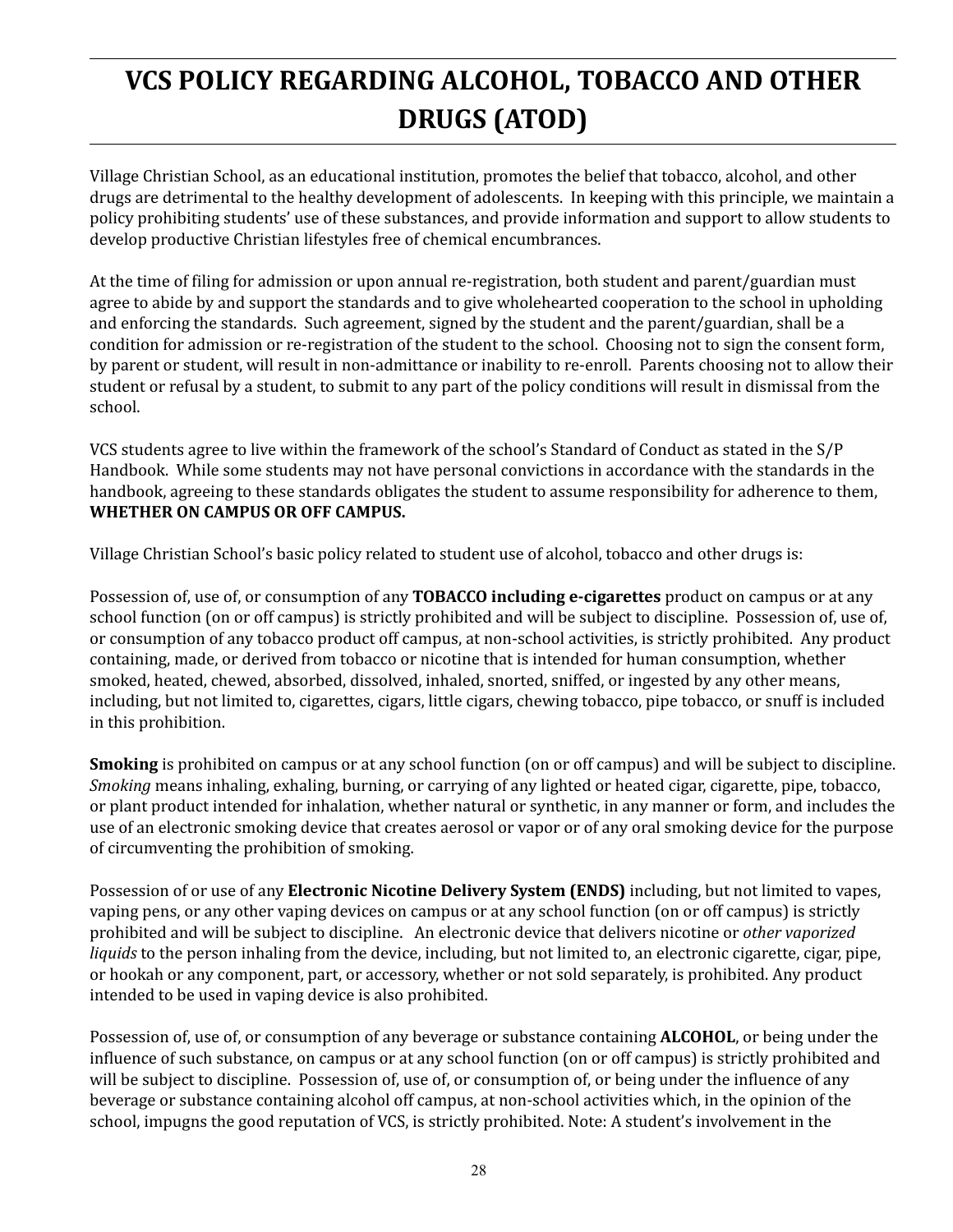furnishing of alcohol of any kind to anyone is a violation of the penal code and will be reported to law enforcement.

Possession of, use of, consumption of, or being under the influence of illegal **DRUGS** (including *prescription* drugs) on campus or at any school function (on or off campus) is strictly prohibited and will be subject to discipline. Any possession of, use of, or consumption of, or being under the influence of illegal drugs off campus, at non-school related activities which, in the opinion of the school, impugns the good name of VCS, is strictly prohibited. Note: A student's involvement in the furnishing of prescription drugs, illegal drugs, drug paraphernalia, or look-alike drugs of any kind to anyone is a violation of the penal code and will be reported to law enforcement.

Students may be required to submit to substance abuse **TESTING** if the administration suspects that the student has a history of substance abuse, investigates or observes evidence or signs of substance abuse on the part of the student, or believes that a report of substance abuse, by students, parents, or other individuals, may be accurate.

Substance abuse testing shall be by urinalysis and/or examination of hair follicles. Multiple tests may be required. Testing that results from the administration's belief or strong suspicion that a student is using any type of drugs, including alcohol, will be at the expense of the student and/or his or her parent/guardian. Such testing will be done at a facility selected by the administration.

Confirmed positive results from any substance abuse testing will result in the student's immediate **SUSPENSION** pending an administrative hearing to consider consequences, including **EXPULSION** from VCS.

When the administration has a reasonable basis to believe that a student may be in possession of prohibited items such as alcohol, tobacco, vaping devices or other drugs, that students book bags, purses, lockers, desk or vehicle will be subject to **SEARCH**. Furthermore, the student will be required to empty his/her pockets, purses or billfolds and allow these to be searched.

The CONSEQUENCES for possession of, use of, or abuse of alcohol, tobacco or other drugs (including abuse of prescription drugs) on or off campus while a student at VCS are:

- Possession of tobacco / vaping products or devices
	- 1st offense: 1-3 day suspension with probation contract
	- $\circ$  2nd offense: 10 day suspension with administrative hearing to consider 18 week expulsion
- Smoking and other use of tobacco / vaping products or devices
	- 1st offense: 1-3 day suspension with probation contract
	- $\circ$  2nd offense: 10 day suspension with administrative hearing to consider 18 week expulsion
- Possession of alcohol
	- 1st offense: 5 day suspension with probation contract and referral for assessment
	- 2nd offense: 10 day suspension with administrative hearing to consider 18 week expulsion
- Use of alcohol
	- $\circ$  1st offense: 10 day suspension with administrative hearing to consider 18 week expulsion
- Possession of drugs or drug paraphernalia
	- $\circ$  1st offense: 10 day suspension with administrative hearing to consider 12 month expulsion
- Sale or giving of tobacco / vaping products or devices
- 1st offense: 5-10 day suspension with administrative hearing to consider 18 week expulsion
- "Under the influence" of alcohol or other drugs
	- 1st offense: 10 day suspension with administrative hearing to consider 24 month expulsion
- Sale or giving of alcohol, drugs or drug paraphernalia
	- $\circ$  1st offense: 10 day suspension with administrative hearing to consider permanent expulsion from VCS with notification to law enforcement.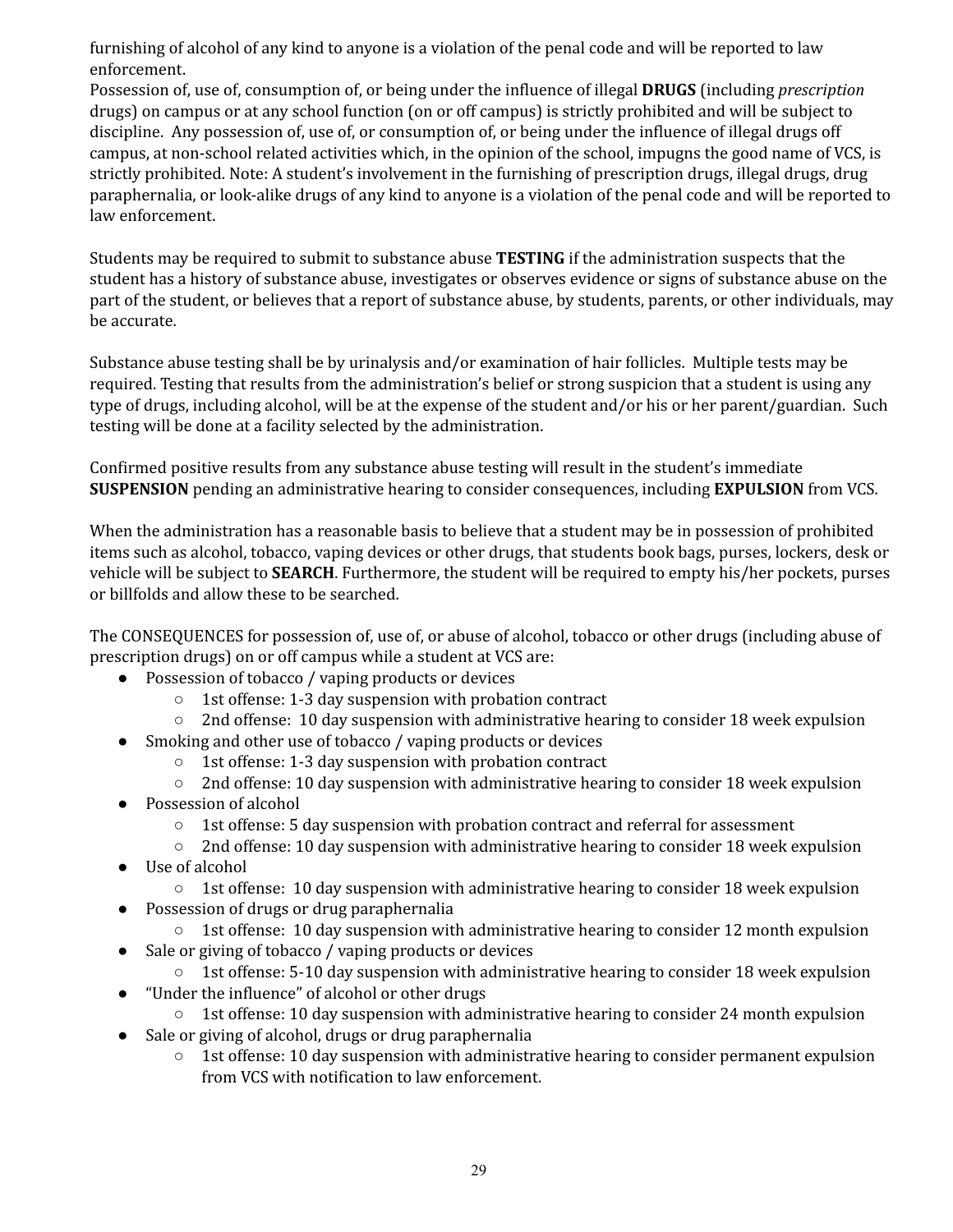Students expelled from VCS for violating the ATOD policy who seek re-admittance to the school after the expulsion period must complete a **SUBSTANCE ABUSE RECOVERY PROGRAM (SARP)** approved by VCS. The program will consist of the following:

- The student will undergo a complete substance abuse assessment by a medical/psychological professional selected by the administration that is highly trained in the areas of substance and chemical dependency and mental health.
- The entire family of the suspended student must also agree to participate in the substance abuse assessment with the student.
- The student and family must agree to and, in fact, comply with all the recommendations and treatment protocols contained in the substance abuse assessment.
- The parents and the student must agree that the student will submit to random drug testing during the recovery program and expulsion period at the request of the administration.
- The medical/psychological professional must verify the student has successfully completed the prescribed program.

Students who have successfully met the time requirement of the expulsion period, completed the recovery program and received a positive recommendation from the medical/psychological professional who performed the substance abuse assessment *may* re-apply to VCS. A student seeking re-admittance to VCS will appear before a discipline review committee formed by the **HEAD OF SCHOOL**. This committee will make a recommendation to the head of school. Following the head of school's review of the committee's recommendation, the head of school will submit a recommendation to the **BOARD OF DIRECTORS** for final dispensation. The Board of Director's decision will be final.

Any student re-admitted to VCS by decision of the Board of Directors will be placed on probation for the duration of the student's time at VCS and may be reinstated to co-curricular and extracurricular activities as defined in the probation contract.

*School Board approved August 2018*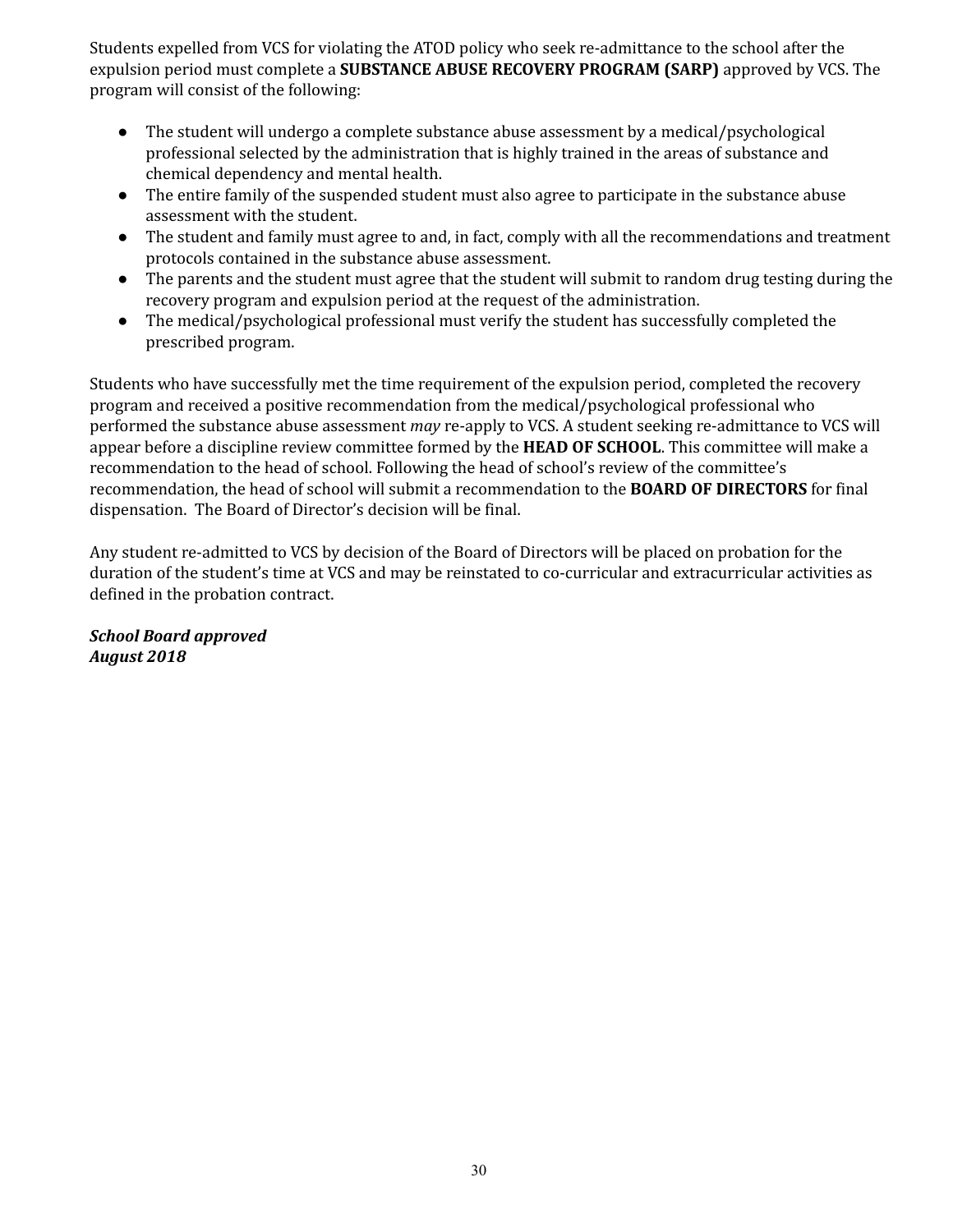# **ATTENDANCE**

<span id="page-30-0"></span>One of the keys to success in school and in every area of life is being present, being on time and being prepared. Students at Village Christian School are expected to attend school daily and to be on time. Regular attendance is the student's and parent's responsibility.

At Village Christian, we plan roughly 180 days of school each school year and include in those days activities that will benefit students academically, physically and spiritually. In order to benefit fully from all that Village Christian has to offer, we expect students to be in attendance every day. Research show that attendance is directly correlated to achievement in school. We expect students to show up and show up on time. We fully expect parents and students to accept responsibility for attendance.

## <span id="page-30-1"></span>**PROCEDURES FOR ABSENCES**

- If a student is absent, the absence must be cleared (a parent or guardian must contact the school). To clear an absence:
	- o in Middle School:
		- Phone 818.767.8382 ext. 402
		- **•** Email [msattendance@villagechristian.org](mailto:msattendance@villagechristian.org)
		- Note: The note must state the student's name, the date of the absence, and the specific reason for the absence.
	- o in High School:
		- Phone 818.767.8382 ext. 505
		- Email [hsattendance@villagechristian.org](mailto:hsattendance@villagechristian.org)
		- Note The note must state the student's name, the date of the absence, and the specific reason for the absence.
- If a parent has called or emailed, they do not need to send a note with the student upon return.
- Students do not need to report to the HS or MS office if parent has already cleared the absence.
- Any uncleared absences will result in detentions until cleared. All absences must be cleared within 3 school days or the uncleared absence will become a truancy.
- Parents/legal guardians are the only persons authorized to clear absences or tardies, even if a student is 18 years of age or older..

# <span id="page-30-2"></span>**ATTENDANCE CLASSIFICATIONS**

Simply as a means of tracking attendance patterns, the Middle School and High School will mark absences and tardies as follows:

**Excused**: Illness; Medical, Dental, Optometrical, Chiropractic appointment; funeral of immediate family member; observance of religious holiday; quarantine by county or city health worker, or an event authorized by the school principal.

**Unexcused**: Any absence not listed above that has been approved by parent.

**Truant**: Absent without parent or school knowledge / permission.

*These designations are intended for internal tracking purposes. Whether an absence is excused or unexcused will* have no tangible impact on a student's grades or ability to make up work missed due to the absence or tardy. *These designations are determined by CA Education Code 48205.*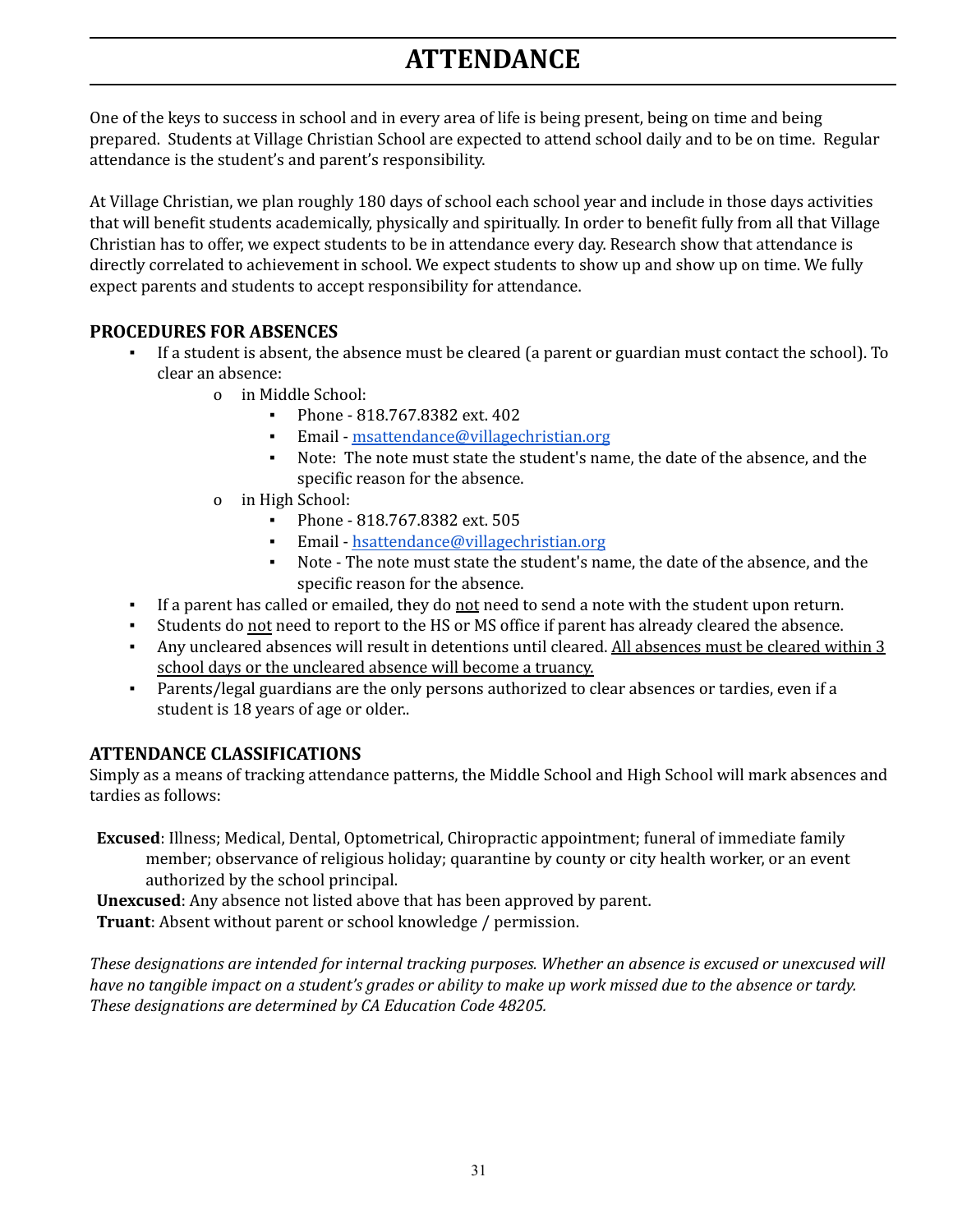## <span id="page-31-0"></span>**MISSED WORK / ASSESSMENT POLICIES**

- Student Responsibilities:
	- Students should communicate directly with teachers about what work was missed and what work was assigned while the student was absent.
	- $\circ$  If a student missed a test, quiz, or assessment, student should check with teacher about when assessment should be made up. (Usually Tuesday or Thursday after school.)
	- Students should expect makeup quizzes and tests to be different from the ones given on the scheduled day.
	- $\circ$  It is the responsibility of students to make up all work missed and to find out from the teacher what and when assignments are due.
- Teacher Responsibilities:
	- Teachers should give students a reasonable amount of time in which to complete work assigned during cleared absences.
	- If student missed a quiz, test, or other assessment, teacher should prepare alternative assessment and leave with HS Office staff. Admin will proctor make-up assessments after school on Tuesdays and Thursdays.
	- Please do not send students to the office to take make up tests.
- Administration Responsibilities:
	- Administration or designee will proctor make-up tests after school on Tuesdays and Thursdays.

### <span id="page-31-1"></span>**WHEN ATTENDANCE BECOMES AN ISSUE**

While attendance issues are not always viewed as a discipline issue, some consequences have been built into the system as a guideline. An intervention team meets regularly to review potential students in need of intervention *with attendance.*

Chronic Absenteeism (absent 10% or more of elapsed school year after at least 15 days of enrollment) will result in referral to Intervention Team

Chronic Tardiness may result in referral to Intervention Team

### <span id="page-31-2"></span>**TARDIES**

- Only AM tardies (tardies to the first period of the day, usually due to traffic, transportation, and/or oversleeping) may be cleared by parents / guardians.
- Students more than 10 minutes late to the first class of the day must first report to MS or HS office before proceeding to class.
- A student is tardy to class if he/she is not in the classroom in their assigned seat prepared to work at the class starting time.
- An uncleared tardy of more than 5 minutes will be counted as an truancy and should be referred to Dean for possible disciplinary action.
- Excessive tardies may be referred to Intervention Team.

After the 3rd tardy to a class / semester - 10 minute Campus Beautification After the 5th tardy to a class / semester - 20 Minute Detention After the 7th tardy to a class / semester - 60 minute Detention After the 9th tardy to a class / semester - Saturday School After the 10th tardy to a class / semester - Attendance Contract

### <span id="page-31-3"></span>**TRUANCY**

Absences without the knowledge and consent of parent or approval from an administrator are considered a truancy. Students leaving campus at any time, without permission, will be considered truant. Truancy will be referred to the Deans for disciplinary action, typically detention for every period for which student was truant. See discipline matrix for more information regarding consequences.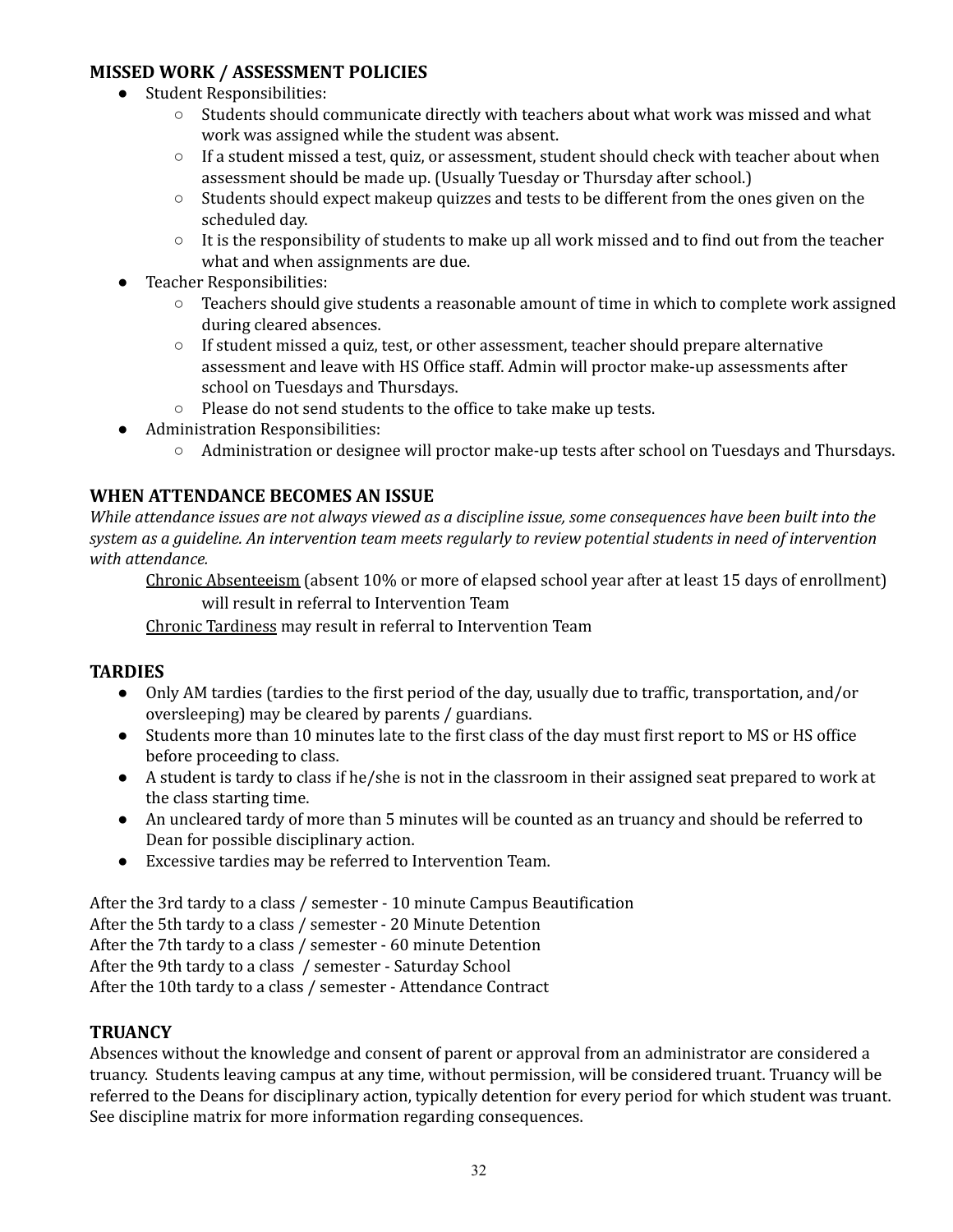### <span id="page-32-0"></span>**COVID-19 RELATED ABSENCES**

Students who are feeling ill should stay home. Students may work on assignments while at home if possible. Please communicate with the school as usual with any absence. While classes will not be Hybrid, teachers will be posting classwork in Google Classroom.

## <span id="page-32-1"></span>**NON-ILLNESS RELATED PLANNED ABSENCES**

If parents are out of town and must leave their student in the care of an adult relative/guardian, the school must have the following information on file: name of the adult guardian, address, home, work and cell phone numbers, email address, dates/length of stay.

The administration understands that unique opportunities may arise and necessitate family travel during the school year. An opportunity such as this will not be considered as chronic absence *IF* it has been *pre-approved* by the administration. Students will not receive any assignments from teachers without administrative approval. Only the principal or assistant principal may grant pre-approval.

### <span id="page-32-2"></span>**PLANNED ABSENCES DURING FINALS**

A planned absence during 1st or 2nd semester finals is highly discouraged and MUST BE approved in advance by Administration. These requests may not always be honored.

### <span id="page-32-3"></span>**EXTENDED ABSENCES DUE TO ILLNESS / INJURY**

In the case of <u>long- term absences</u>, parents should communicate with the student's counselor to make special arrangements for the student to complete class credits.

### <span id="page-32-4"></span>**ATTENDANCE REQUIREMENTS FOR ATHLETIC AND EXTRACURRICULAR PARTICIPATION**

In order to participate in a practice, rehearsal, performance, show, or game scheduled for after school, students must be in school by 10:30am. The Principal or designee may grant exceptions as needed but this will usually involve making up time during lunch or detention on subsequent days.

Students scheduled for a pre-lunch release time must be in school by 8:30am or by the start or the first class of the day if not scheduled for a first period class.

Students participating in any extracurricular or cocurricular activities such as athletics, performing arts, field trips, pep rallies, special school sanctioned events, etc. must notify their teachers in advance if they will be absent from a class. Students must still turn in all assignments due that day and make arrangements to complete all other assignments, tests, quizzes, labs, etc. that will be missed due to these absences. Teachers may require students to take quizzes or tests before the scheduled release time.

### <span id="page-32-5"></span>**EARLY DEPARTURES DUE TO ILLNESS OR PARENT REQUEST**

Students may not leave campus before the end of the school day without permission. If a student needs to leave school early, students *MUST* check out through the office. Failure to follow this procedure will result in disciplinary action.

### <span id="page-32-6"></span>**STUDENTS BECOMING ILL WHILE AT SCHOOL**

If a student becomes ill at school, the student must be referred to the nurse by a teacher or the office. If the nurse deems it appropriate to send the student home, proper arrangements will be made through the nurse's office.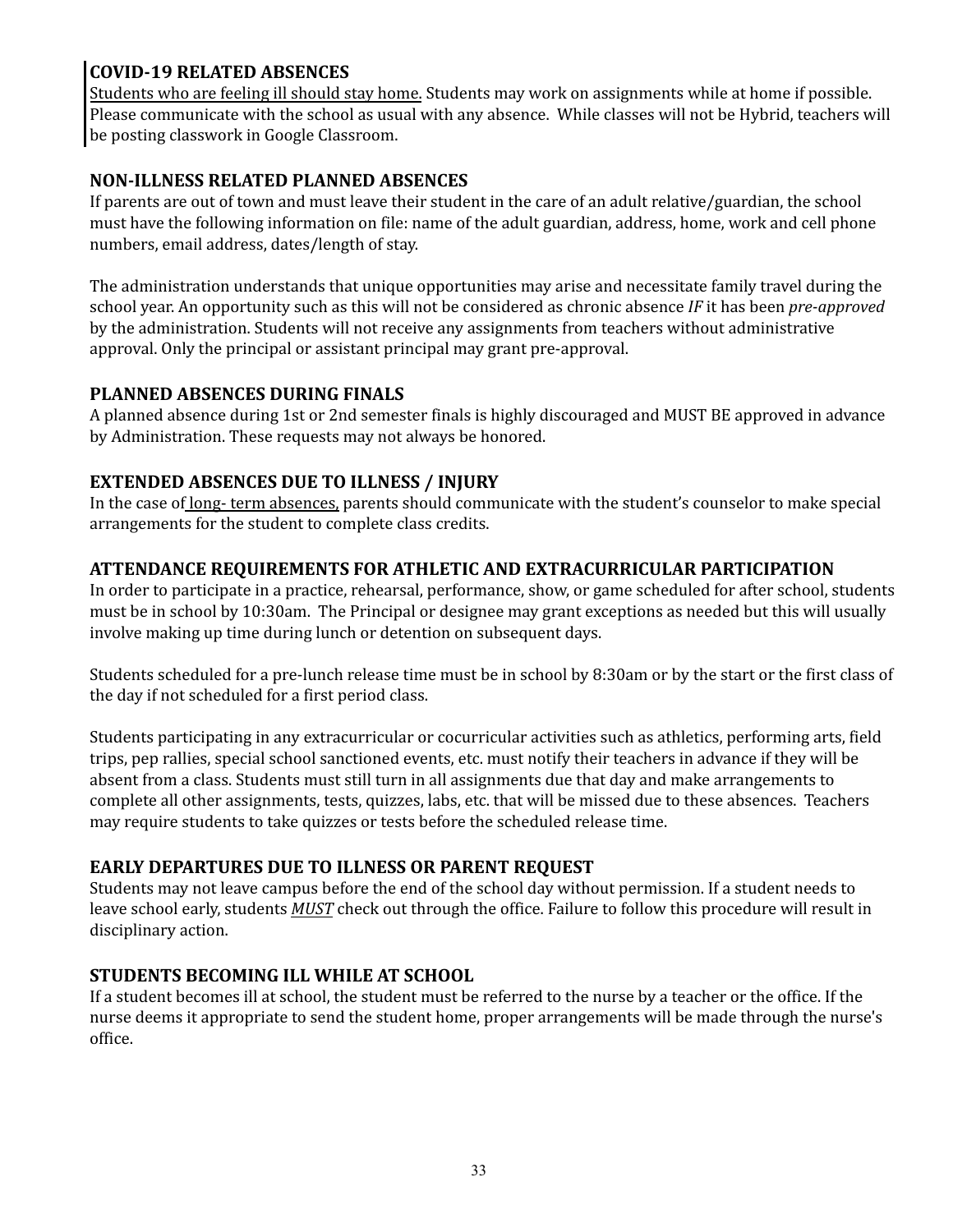### <span id="page-33-0"></span>**HOME 1, HOME 2, AND EARLY DISMISSAL 6, 7**

These are not classes per se; rather, they indicate that the student does not have a scheduled class that period. The student is not required to be on campus during that period of the day. Once a student arrives on campus, he or she is not permitted to leave campus without school permission until he or she is finished with classes for the day and is authorized to leave.

Students with *Home 1, Home 2 or Early Dismissal* who need to arrive early or stay later while school is in session for other students should respect the fact that other students are in class and not disturb any classes or activities.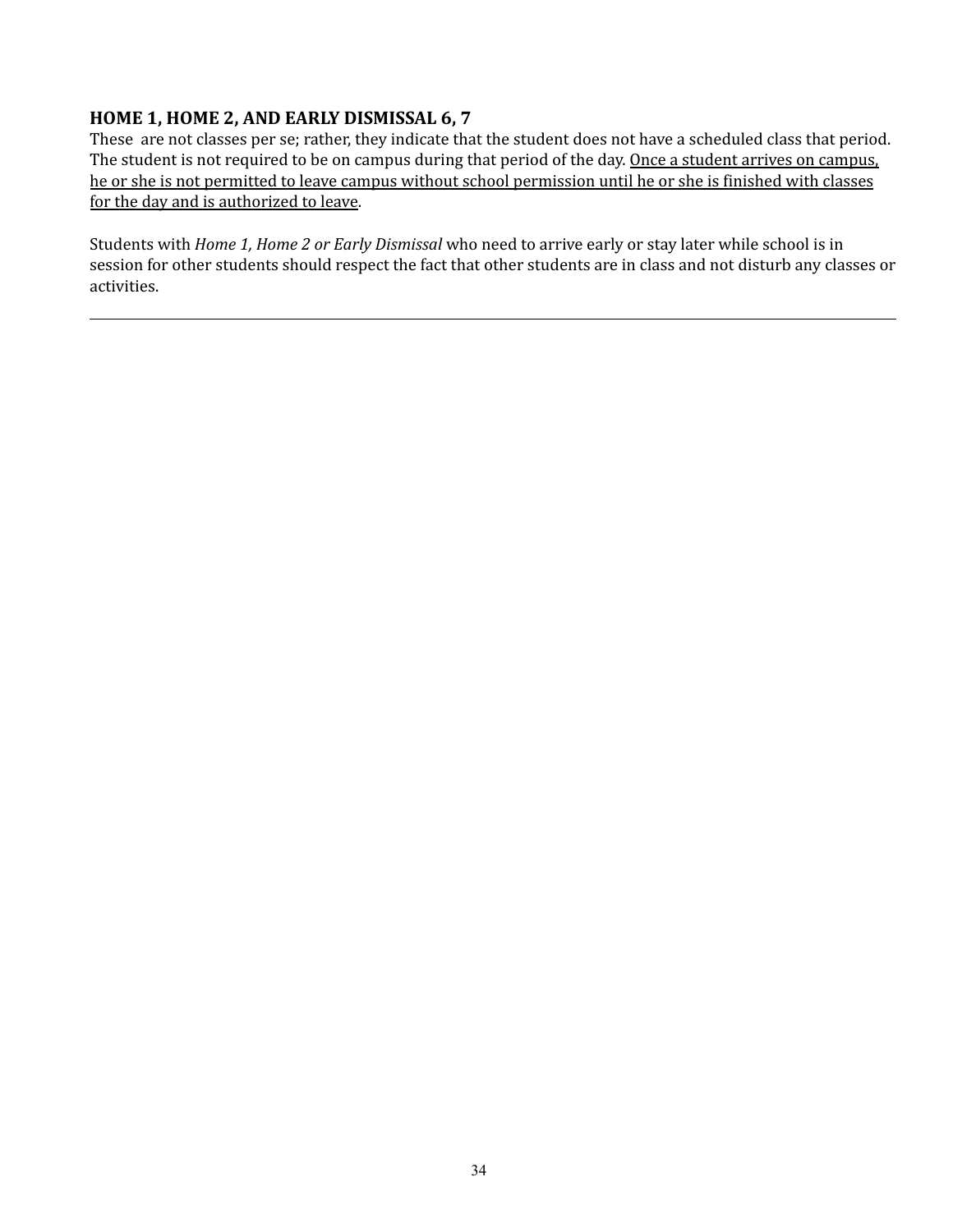# **ATHLETICS**

### <span id="page-34-1"></span><span id="page-34-0"></span>**PHILOSOPHY**

Athletics play a vital role in the development of young men and women at Village Christian School. Beyond simply competing, at Village Christian, we want to first exemplify Christlike character and then develop each player's abilities, talents and skills. Excellence in these areas will translate into success in the competitive arena.

## <span id="page-34-2"></span>**SCHOLASTIC ELIGIBILITY**

At Village Christian School, students are given opportunities to participate in athletics, fine arts, and student activities that further the school's mission. For continued eligibility to participate in any extra-curricular program associated with Village Christian School, or to receive school privileges, students must meet the required academic standards, exhibit personal responsibility, comply with school policies, and fulfill all guidelines for the athletic team, fine art group, or student activity.

In order to be eligible to participate in Middle School and / or High School athletics, student-athletes must meet the eligibility requirements of CIF-SS (California Interscholastic Federation - Southern Section) and of Village Christian School Athletics. To remain scholastically eligible to play sports at VCS, student-athletes must maintain a GPA above 2.3.

### VCS Probationary Status

If a student-athlete's GPA falls between a 2.0 and a 2.29, the student-athlete will be placed on Athletic Probation. Students on athletic probation are allowed to participate in competition and are deemed "eligible" but must work to improve the GPA above 2.29 by the end of the grading period. A student-athlete will not able to remain on Athletic Probationary Status for two consecutive grading periods. Student-athletes who are unable to bring their GPAs above a 2.29 after being on Athletic Probation will become ineligible.

### Ineligible Status

- Student-athletes deemed ineligible are not able to participate in athletic contests. Participation of ineligible student-athletes in competitions will result in the forfeiture of that competition and the student-athlete will be deemed ineligible to participate in high school athletics for 12 months.
- Students who are ineligible are required to attend (but not participate during) home games but are not allowed to travel with the team to away games or participate in early dismissal.
- Students who are ineligible are required to attend all team practices and rehearsals unless otherwise instructed by the coach or a teacher.

### **Appeal**

Each middle school student has one opportunity to appeal ineligibility while in grades 6-8th (including Velocity). Each high school student has two opportunities to appeal ineligibility: Once in 9<sup>th</sup> and 10<sup>th</sup> grade, and once in 11<sup>th</sup> and 12<sup>th</sup> grade. All appeals will be decided by a 3 person panel who is not directly involved with the student.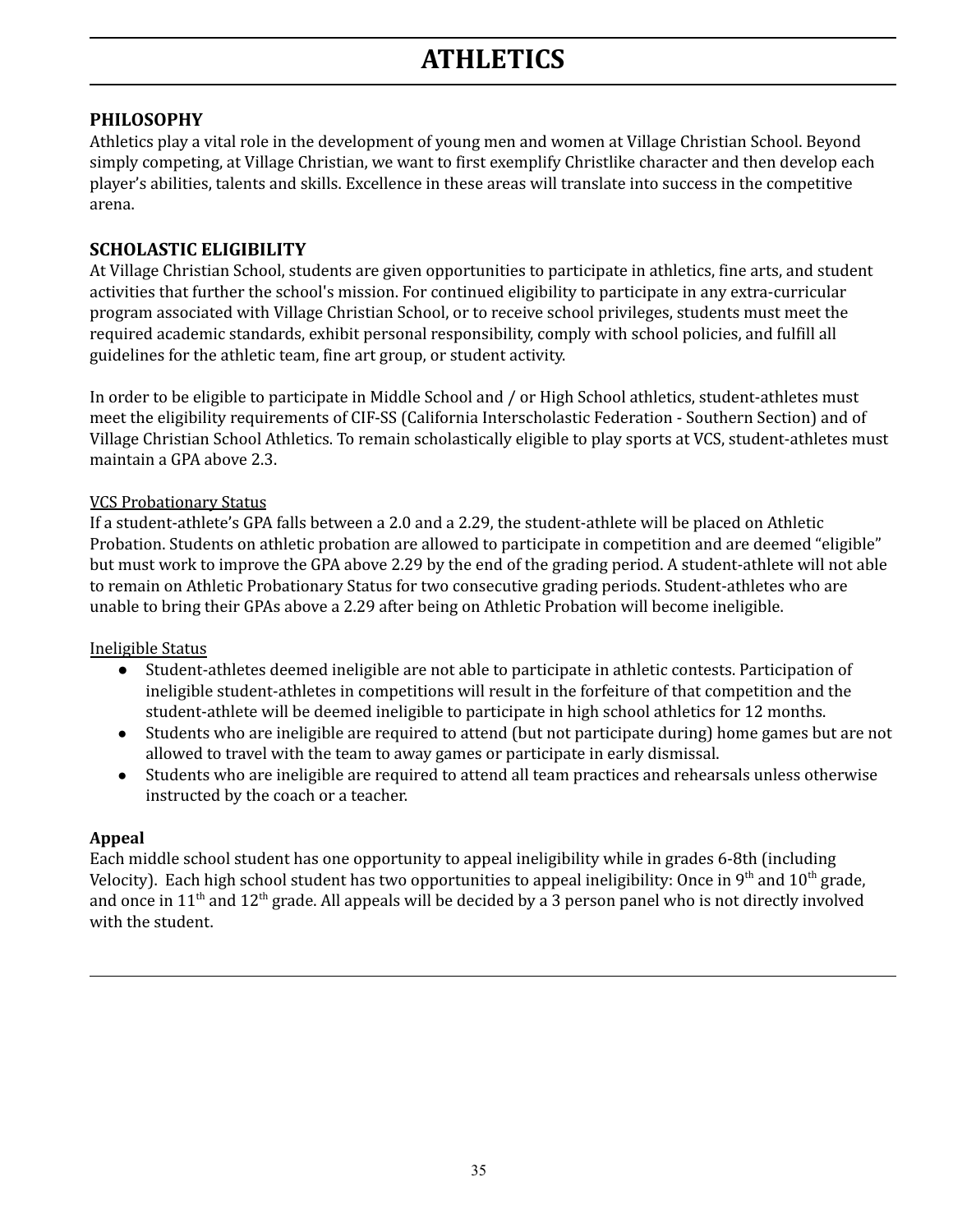# **STUDENT LIFE**

### <span id="page-35-1"></span><span id="page-35-0"></span>*CHAPEL AND ASSEMBLIES*

Students are required to attend chapel and sit in their assigned area. Students are to enter chapel promptly, courteously, and respectfully..

### <span id="page-35-2"></span>*LIBRARY*

The library will be *open* during scheduled school days from 7:30 a.m. to 5:30 p.m.

The library is a place for quiet study and research. To maintain this environment please follow the posted rules.

Library books may be checked out for two (2) weeks. Students are responsible to return books on time. There will be a charge of 25 cents per day, excluding weekends, holidays and excused absences, for all overdue books. Full payment must be made for lost books. Damaged books will be charged according to the type and extent of the damage.

### <span id="page-35-3"></span>*TEXTBOOKS*

All textbooks will be furnished by the school in either a digital or hardbound format, depending on the course. All students will be charged a textbook rental fee on their September bill. Students are expected to take care of these books and return them in a usable condition (similar to the condition the book was in when they received it). Books that are not returned when the student drops a course or at the end of the term will be assessed a replacement cost fee. Books that are returned in unusable condition will also be assessed a replacement cost fee. Unpaid fees will be added to the student's final bill. The textbook rental fee covers core textbooks and not supplemental texts such as novels for English classes or AP exam preparation books.

#### <span id="page-35-4"></span>*LOCKERS*

Lockers are provided for students to store textbooks and personal belongings. Students have the responsibility to keep their lockers locked, clean and orderly at all times. Students are not to write on any portion of any locker, whether it is assigned to them or to someone else. Lockers may not be decorated on with anything other than blue painter's tape so it can be removed without damaging the locker. Any decorations (ie: birthday) on the outside of lockers must be removed after one week. Locker combinations are not to be given to other students. In addition, students are not to exchange lockers nor use another student's locker. After a student graduates or withdraws from the school, any articles left in lockers will be disposed of or donated to charity at the discretion of administration. Lockers are subject to search by school administration.

All food stored in lockers should be cleaned out by the student before leaving for summer. During the summer, VCS will clean out all lockers assigned to Seniors / 8th graders / students who have withdrawn and dispose of any materials or items left in lockers. VCS is not responsible for any items left in lockers or any items disposed of during the summer.

#### <span id="page-35-5"></span>*PERSONAL PROPERTY*

**Village Christian School is not responsible for any personal property that students bring to school, including personal electronic devices.** Students are encouraged to keep their books, backpacks, purses, etc., with them, in a locked locker or in areas designated by School Staff for temporary use (bags and backpacks are not allowed in the cafeteria).

#### <span id="page-35-6"></span>*ELECTRONIC DEVICES*

Students who bring electronic devices to school are responsible for them. Electronic devices are not to be used during class time without teacher permission. Any electronic devices, including phone and/or tablet, may not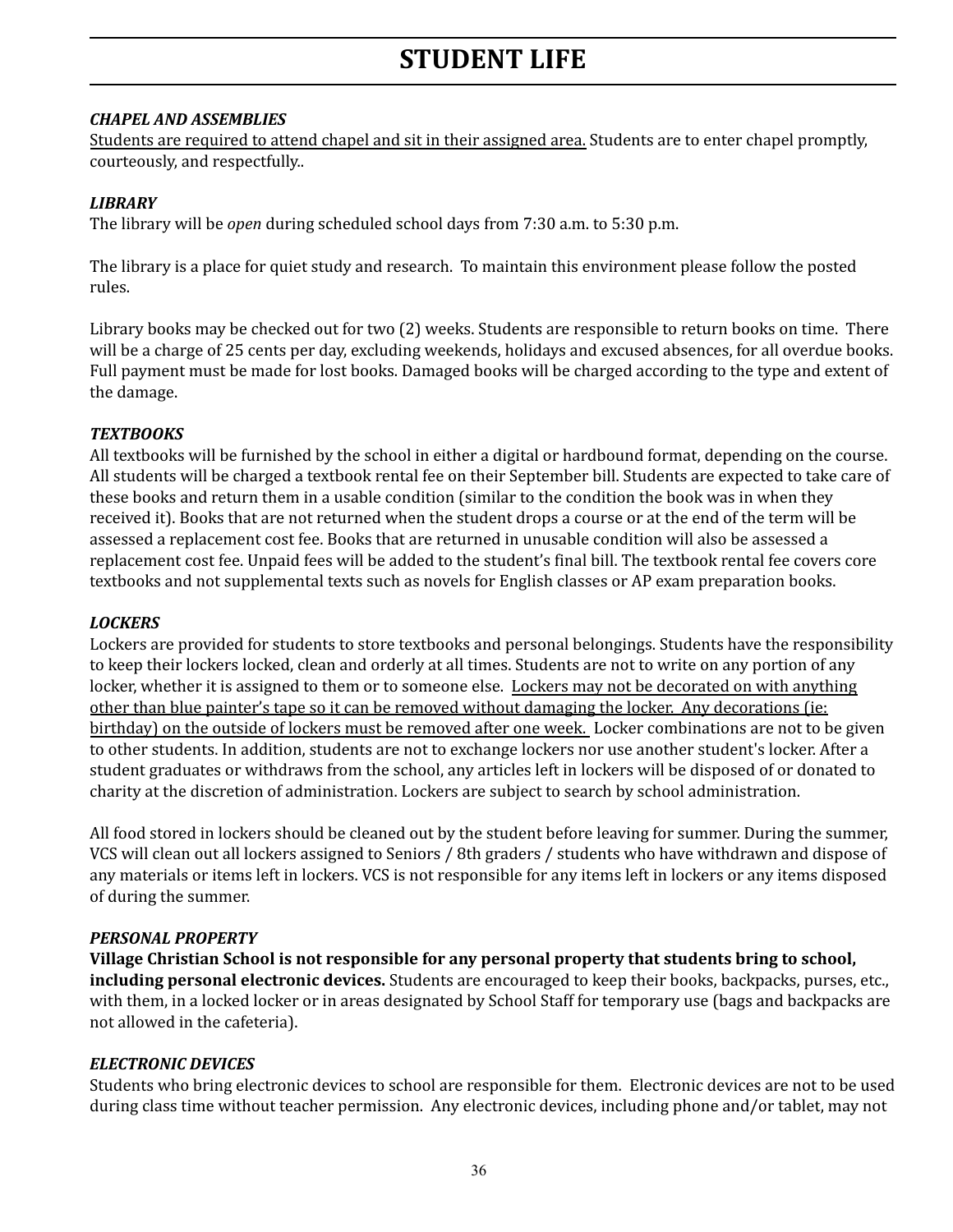be used to record or photograph students, teachers, or staff during school hours or at school events unless specifically instructed to do so by a teacher or staff.

### <span id="page-36-0"></span>*NOTICES AND ANNOUNCEMENTS*

Students must obtain permission from the MS/HS office before posting any notices, flyers or announcements at school.

### <span id="page-36-1"></span>**AFTER-SCHOOL PROCEDURES**

### MIDDLE SCHOOL

All Middle School students who have not been picked up by 3:15pm must be in After School Care. Students may not be on campus and unsupervised while waiting for evening events (practices, games, Non-Fire, concerts, etc.).

- When school is dismissed at 2:40 p.m. students should report directly to the pick-up area (if they will be picked up by 3:15 p.m.) or to the Middle School Triangle. All students should be in one of these areas no later than 3:15 p.m.
- Middle School students found in other areas after 3:15 p.m. will be sent to VCS After School Care.
- Students in After School Care must check out with the childcare staff when leaving. Failure to check out properly may result in higher childcare fees being charged to the student's account.
- Students still in the pick-up area at 3:15 p.m. **must check-in to After School Care** and must be checked out at the childcare window.
- Athletes waiting for practice to begin or Fine Arts students waiting for classes or lessons which begin after 3:15 p.m. **must check-in to After School Care** until their practice/lesson. Students may not be in other areas of campus while waiting. Students who are not picked up immediately after their lesson or practice should return to the Middle School After School Care area. Charges will be incurred for this before and/or after practice supervision.
- The Middle School After School Care area will consist of the middle school triangle area and the lower field blacktop area. Students may not be in any other area of campus.
- Students who need to go to the cafeteria can do so before 3:15 p.m. Snacks will be available in room 70 after that time.
- Students may get a pass from After School Care to go to the library. These students are understood to be in After School Care and will be charged accordingly. Middle school students should not be in the library after 3:15 p.m. without a pass.
- Middle School students who are not picked up by 5:00 p.m. will come to the Elementary Child Care area and must remain in the Child Care room or on the first grade playground. Students must be released to an approved adult. Any students who are not picked up by 5:30pm will incur late charges.
- Students who fail to comply with these procedures will be assigned a lunch time or after school detention by the Dean of Students.

HIGH SCHOOL:

- When school is dismissed students without after-school commitments should arrange to leave campus by 3:30pm.
- Students remaining on campus are welcome to remain on campus in areas that are easily supervisable: the shield area, the library, the picnic tables in the high school area. Students should avoid hanging out behind "A" or "B" hall, in the elementary school areas or loitering in the parking lots.
- Students who are remaining after school but are unruly, disrespectful, or who are found in unsupervised areas after 3:30 p.m. may be sent home or otherwise disciplined.
- Students may not be in any area of campus unsupervised.
- Students may not be on athletic fields, locker rooms, or in weight room without adult supervision.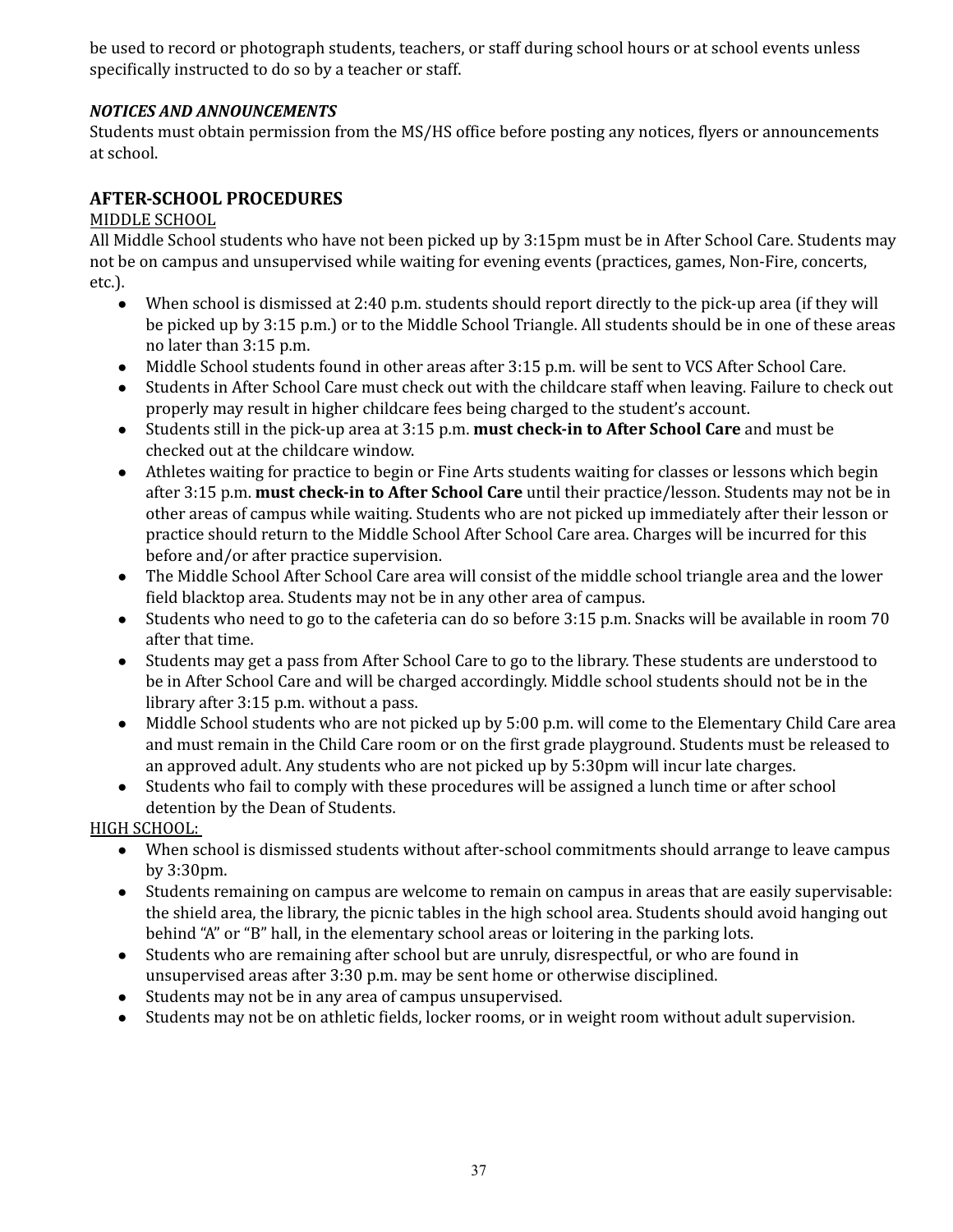### <span id="page-37-0"></span>**BICYCLES AND SKATEBOARDS**

Bicycles are to be placed in the designated area, where they are to remain during school hours. Bicycles, hoverboards, roller skates, rollerblades, skateboards and similar equipment may not be used on campus at any time.

### <span id="page-37-1"></span>**STUDENT DROP OFF AND PICK UP**

Traffic safety is a concern for VCS as well as for the neighboring community. It is essential that everyone obey all traffic laws as well as the traffic rules of VCS. Failure to comply may not only result in a ticket from the police, but also discipline by the school. As a reminder, every parent and student must comply with the following:

- Parents cannot stop, park, drop off or pick up their student(s) on the city streets surrounding the school. Students must remain within the school grounds.
- Students must be dropped off on school property in the designated areas (elementary students in the elementary school drop-off area and middle/high school students in B parking lot near the library and A Hall). The service road behind A, B and C Halls is off limits to parents and students for drop-off/pick-up and parking during school hours.
- All designated areas are accessed through the front entrance gate. Students may not be dropped off or picked up at or near the back exit gate. Students may not be dropped off or picked up in the parking lot beside the auditorium.
- Traffic on the city streets must reasonably move at all times, or the police will ticket drivers. In order to keep traffic moving in the afternoons, parents should either arrive on campus early enough to park in a designated area (on campus) or arrive after school has dismissed.
- Students are not permitted to walk off campus through any of the school entrances or exits, they must be picked up in the designated areas.
- **● Students are not permitted to use Uber/Lyft or like services without prior parent/guardian permission. Waivers can be completed on the Family Portal website through FACTS. Once the waiver is completed, the student will be issued an Uber pass.**

*The school's Conditional Use Permit (City of Los Angeles) requires full compliance with the above conditions. There are no exceptions.*

## <span id="page-37-2"></span>**JUNIOR/SENIOR LUNCH PASS**

A Junior or Senior in good standing may request a pass to leave campus during long lunch on Wednesday. Students in good standing maintain a 2.5 GPA, have no unexcused absences, no U marks in citizenship, no suspensions and no more than 3 tardies. Lunch pass eligibility is reviewed every quarter. Students must submit an application signed by a parent or guardian to be considered for a lunch pass. Pass may be revoked by administration at any time. Passes are available on the VCS website.

All students arriving or returning to campus after 10:30am must present driver's license or school ID to the front gate staff. Front gate staff will document arrival / return time of every student in vehicle and will confirm possession of the appropriate off campus pass.

### <span id="page-37-3"></span>**STUDENT GUIDELINES FOR DRIVING AND PARKING ON CAMPUS**

In order to help with the shortage of student parking, VCS will now issue ANNUAL Student Parking Passes for \$5 in the HS Office. Students should pay for and obtain their new parking permits within the first week of school to avoid parking fines.

Students may NOT park their vehicles on local streets (Penrose, Wildwood, Village Ave, or Ledge). Student vehicles parked off campus may be fined, towed or have other disciplinary procedures enacted. All student parking must be in "C" lot unless express written approval is obtained from HS Administration prior to parking in any other Village Christian Parking lot.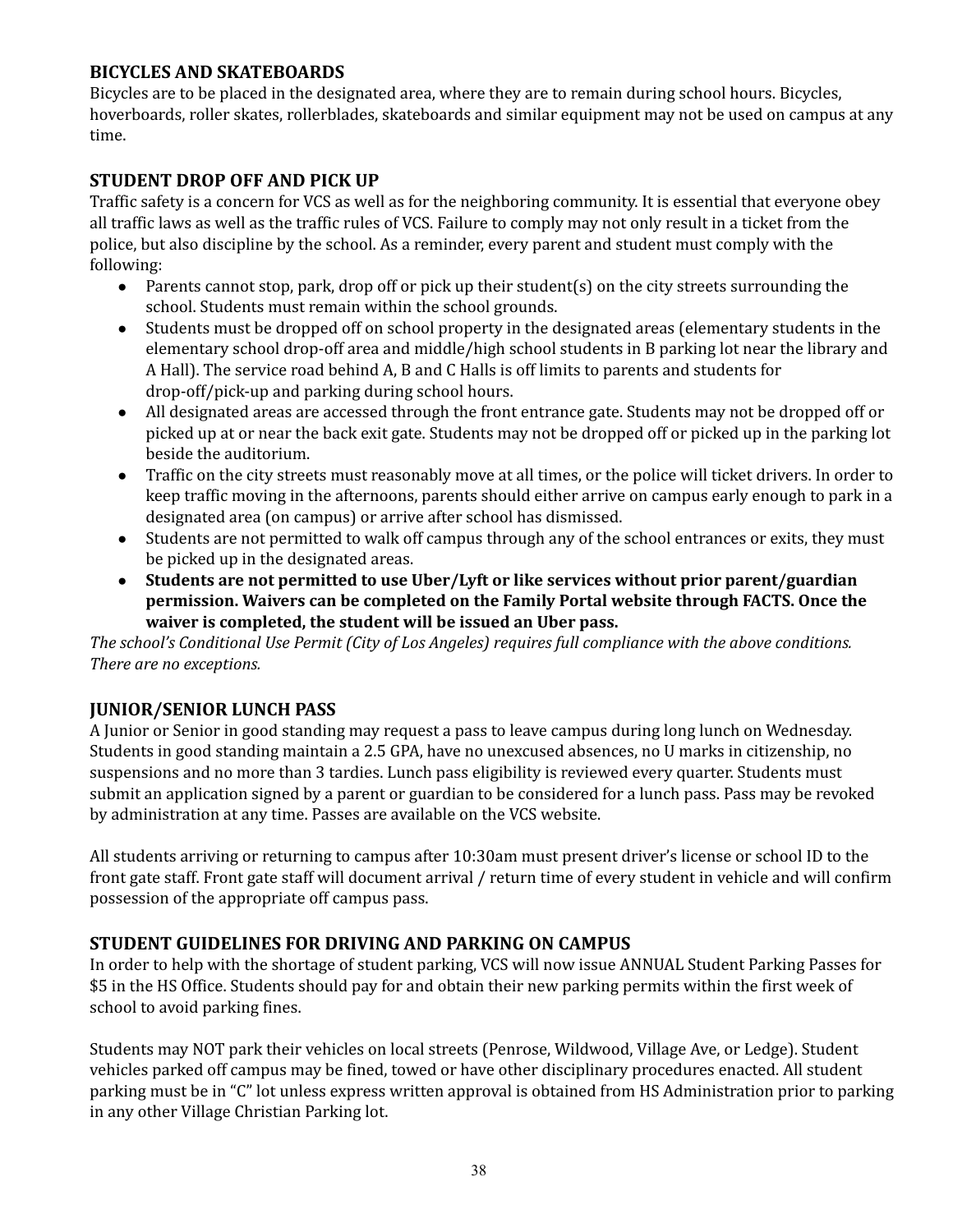Parking/driving fines: \$25 for illegal parking; \$50 for reckless driving or speeding on campus. Students may have driving/parking privileges suspended or denied if unwise and unsafe driving/parking practices persist.

Village Christian School is not responsible for any damages to vehicles on school property and all student vehicles are subject to search if parked on the Village Christian School campus.

## <span id="page-38-0"></span>**WORK PERMITS**

Any student under age 18 who is employed during the school year is required by state law to have a work permit. Once the student is hired, the student must pick up a work permit application in the high school office. The work permit will be issued when the completed application is submitted to the office. A new work permit must be obtained every time there is a job change, and at the beginning of each school year. The school reserves the right to revoke a work permit if a student's academic progress or school attendance is adversely affected.

# **STUDENT UNIFORM / DRESS CODE POLICY**

<span id="page-38-1"></span>The VCS uniform/dress code policy is designed to promote a positive and professional learning environment that fosters pride, self-esteem, and community. All students are expected to wear appropriate school uniforms every day.

### **The administration makes the final decision regarding the appropriateness of student attire at school and school activities.**

Only Lands' End brand uniforms (with VCS logos on shirts, pants, skorts, and shorts) may be worn. Please visit the official Lands' End Village Christian School portal available under the Lands' End link at [www.villagechristian.org/parents](http://www.villagechristian.org/parents). The Lands' End VCS portal is up-to-date with all the appropriate uniform options.

The Uniform Guide can be accessed through the following link: [https://www.villagechristian.org/documents/Current-Families/2017-2018/UG\\_18\\_19.pdf](https://www.villagechristian.org/documents/Current-Families/2017-2018/UG_18_19.pdf)

Students are expected to be in uniform at all times while in school, unless a special event specifically states otherwise (Spirit week, Athletic jerseys on game days, etc.).

Students wearing acceptable sweatshirts (VCS branded or official College apparel) are still not required to wear a VCS polo underneath the sweatshirt; however, if the student removes the sweatshirt at any point, a VCS polo is required.

### <span id="page-38-2"></span>**SPIRIT FRIDAYS**

<span id="page-38-3"></span>Students are permitted to wear any VCS branded shirts with jeans on Fridays.

### **TATTOOS**

Students with tattoos containing offensive images or language that are not consistent with the values of Village Christian School will be asked to cover them up while on campus or while participating in any Village Christian School activity. Failure to cover them up could prevent them from participation in school activities. Administration makes the final decision regarding the appropriateness of student attire, including tattoos and piercings, on campus and at school activities.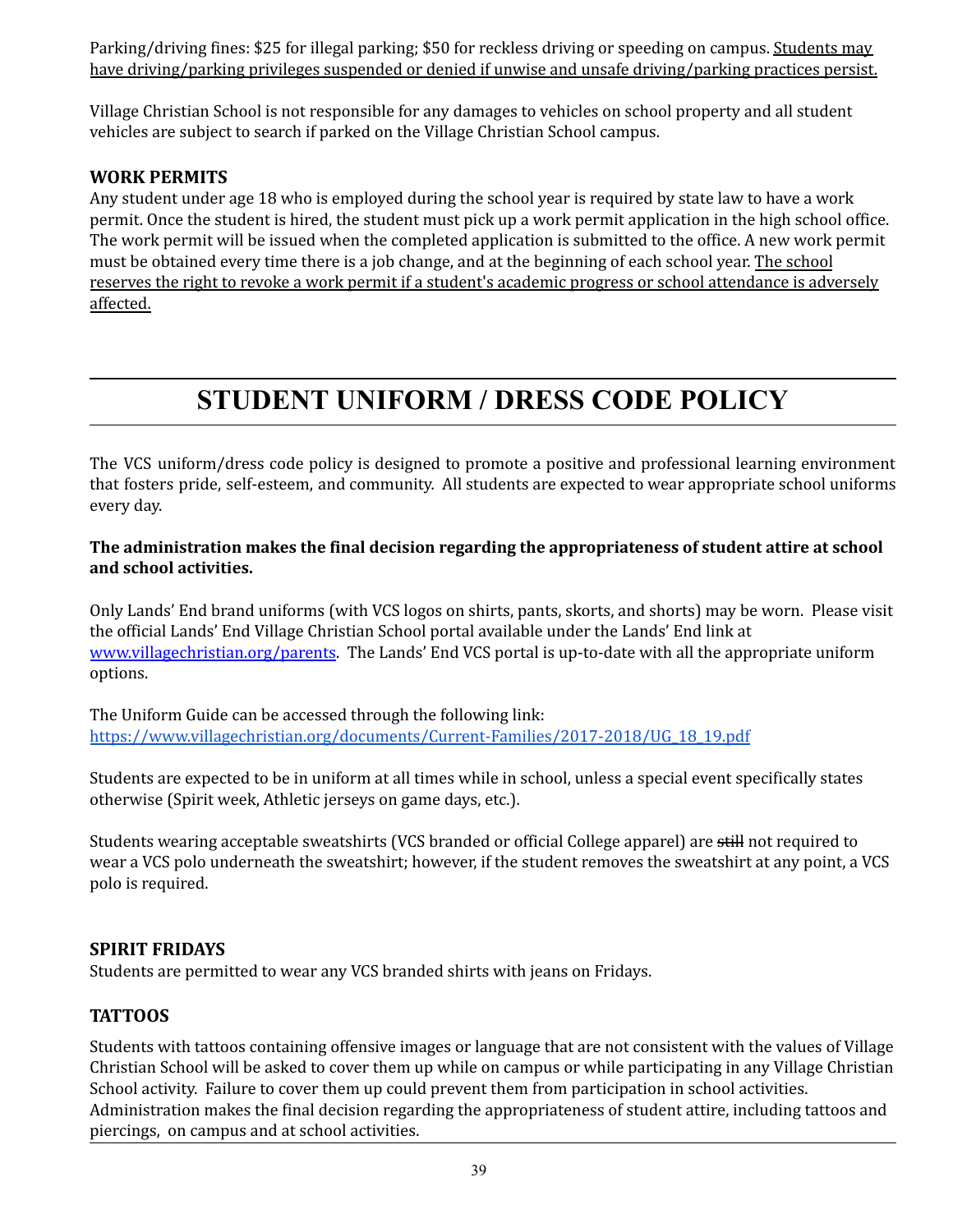# **STUDENT HEALTH**

# <span id="page-39-1"></span><span id="page-39-0"></span>**WHEN A STUDENT BECOMES ILL/INJURED AT SCHOOL**

The Village Christian Health Office is open each school day from 7:30 to 4:00. The health office staff, or any designated school personnel, are empowered to render basic first aid and emergency care. A parent, or guardian, is contacted if the services of a physician appear to be necessary.

In case of a serious emergency, school personnel will call 911 and every effort will be made to contact a parent or guardian. If they cannot be reached, Village Christian School (VCS) has the authority to arrange for the student to receive emergency medical care, including transportation via ambulance to the hospital if deemed necessary.

If a student must be sent home due to illness or injury, a parent or guardian will be notified. A student who vomits, or has a fever of 100.4 or higher, is required to be sent home. A student is never sent home alone without parental permission, even if he/she is 18 years old. Students sent to the health office may rest for up to 15 minutes; after that time, they must return to class or go home. Students must ask for a pass from a teacher or the school office to go to the health office.

VCS has a policy that every family is to have a plan for the prompt pick up of their student from school in the event of injury or illness. The health office cannot provide long-term care for students waiting to go home. Students need to be picked-up as soon as possible from the time contact is made.

# <span id="page-39-2"></span>**RE-ADMISSION AFTER ABSENCE FROM ILLNESS/INJURY**

A student who has vomited or has a fever of 100.4 degrees or higher, should not be brought to school until free of fever and symptoms (without medications) for 24 hours prior to re-admission. Students must be re-admitted through the health office if they are returning to school with a cast, braces, sutures, or using crutches. A physician's note must be obtained releasing them to return to school. For the student's protection, no student will be allowed to play or even be on the athletic field with sutures, casts, or braces.

Any student with contagious diseases (chicken pox, measles, pink eye, etc) must also be re-admitted through the health office.

PE excuses are to be processed through the health office. A parent's note will be adequate for up to three days. A physician's note is required if an excuse is needed for an extended period of time.

## <span id="page-39-3"></span>**ADMINISTRATION OF MEDICATION**

All medication to be taken during the school day must be brought to the health office. The school nurse or another designated adult will administer the medication.

All prescription medications brought to school must be in the original pharmacy labeled container. The following information should be on the container: student's name, physician's name/phone number, name of medication, dosage, schedule, and date of expiration.

Over the counter (OTC) medications, including acetaminophen and ibuprofen, are not to be carried by students on campus at any time, unless they have a signed student contract form on file in the health office, including a physician's approval.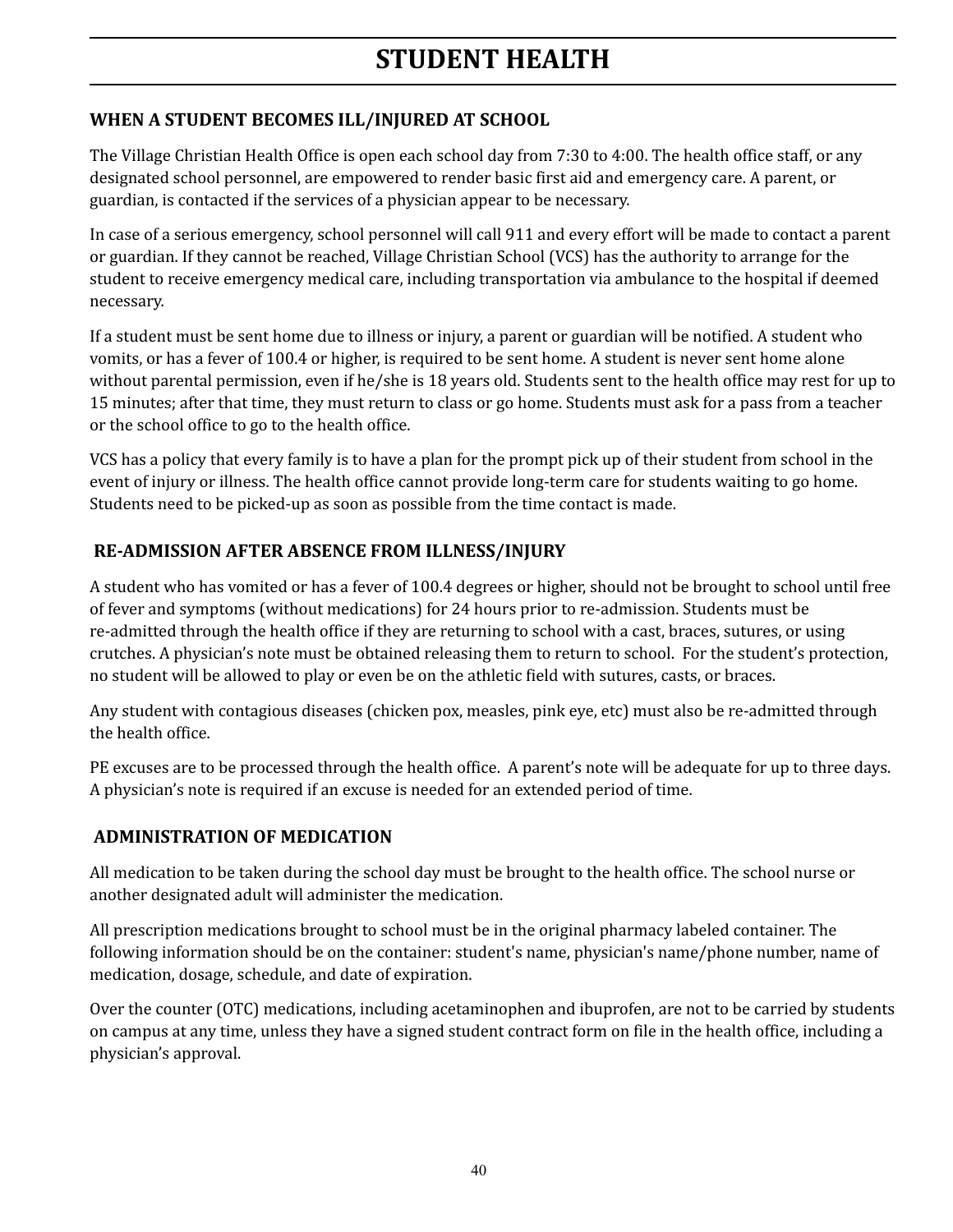The health office does have some OTC medications available for the students with the pre-approval of the parents. *To pre-approve OTC medications, please complete the linked form:* Medication [Authorization](http://forms.villagechristian.org/view.php?id=37761) Form This form is also available on the school website, health office page, forms.

If your student has severe allergies to any food or substances, the school must have a doctor's written emergency plan on file in the health office, along with medication ordered, such as Benadryl and/or Epi-Pen.

### <span id="page-40-0"></span>**IMMUNIZATION REQUIREMENTS**

All students that attend a California public, or private, elementary or secondary school must present a written immunization record to verify compliance with California State Immunization laws. VCS has the right to deny attendance to any student who is in non-compliance with the State law.

### <span id="page-40-1"></span>SCHOOL ENTRY IMMUNIZATION REQUIREMENTS

Students entering Junior Kindergarten through 6th Grade must show proof of the following immunizations:

| Diphtheria, Pertussis, and Tetanus (DPT) | Five (5) doses  |
|------------------------------------------|-----------------|
| Polio                                    | Four (4) doses  |
| Measles, Mumps, and Rubella (MMR)        | Two (2) doses   |
| Hepatitis B                              | Three (3) doses |
| Varicella (chickenpox)                   | One (1) dose    |

Students entering Grade 7 through 12 must show proof of all of the above as well as the following boosters:

| Tetanus, reduced Diphtheria, and<br>acellular Pertussis (Tdap) | One $(1)$ dose |
|----------------------------------------------------------------|----------------|
| Measles, Mumps, and Rubella (MMR)                              | Two (2) doses  |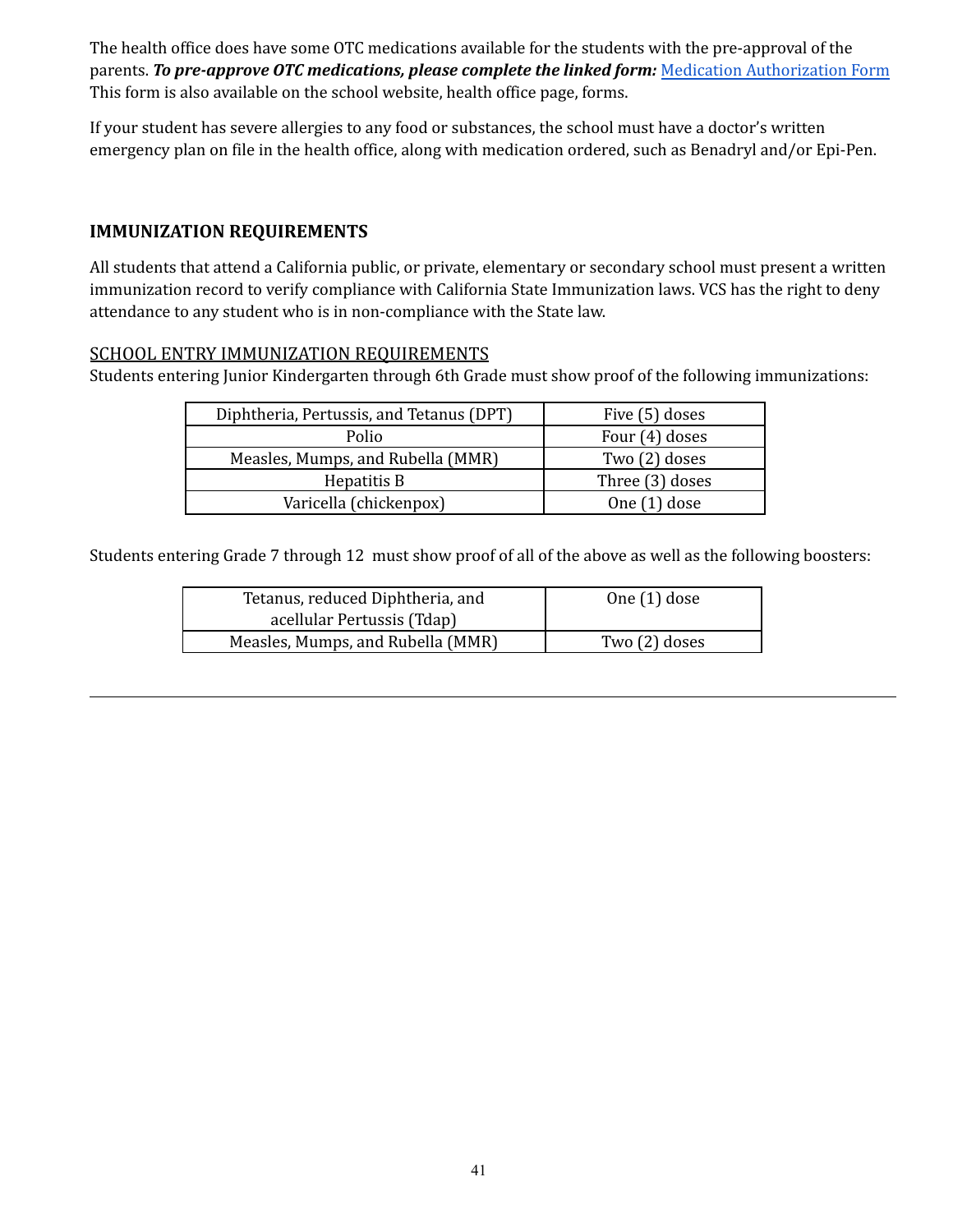# **TECHNOLOGY AND DIGITAL CITIZENSHIP**

<span id="page-41-0"></span>As new technologies continue to change the world in which we live, they also provide many new and positive educational benefits for classroom instruction. As Village Christian School commits to providing learning opportunities through technology, it is critical that parents and students are familiar with the responsibilities of being digitally connected citizens. Parents must be aware of the impacts of student participation in the digital world so that they can recognize "teachable moments" that arise as students explore, learn, and create in an online environment. Students must become aware of the benefits and risks that are associated with digital interactions and that ultimately they themselves must be able to make responsible choices and decisions as they navigate and interact within the digital world. VCS students are expected to become responsible digital citizens in a 21st Century learning environment.

### <span id="page-41-1"></span>**PRIVILEGE OF ACCESS AND USE**

Access is a privilege, not a right. Access entails responsibility, and inappropriate use may result in cancellation of those privileges.

### <span id="page-41-2"></span>**GUIDING PRINCIPLE**

Students have an active role and responsibility to ensure they are engaging in the appropriate use of technology (digital citizenship) within our school community, to ensure they are: engaging in quality learning and are considerate of the physical and mental well-being of each student.

### <span id="page-41-3"></span>**PURPOSE OF VCS NETWORK**

The purpose of a VCS user account is to access the VCS network and facilitate creativity and innovation. We use this network to support communication and collaboration. We use technology to extend research and information fluency, to collect and analyze data, and to solve problems.

### <span id="page-41-4"></span>**DEFINITIONS**

- Digital Citizen- a digital citizen is an individual who interacts with other individuals using digital tools and resources such as computers of varying types and the internet as a means to connect to other people and interact with them using a variety of means such as email, blogs, websites, and various social media. The responsible digital citizen is aware of and practices proper behaviors and socially accepted conventions in these online interactions. A responsible digital citizen is a person who has developed the skills and habits that promote positive interactions with others in the digital world.
- Technology**-** means a privately owned wireless and/or portable electronic handheld device that includes, but is not limited to, existing and emerging mobile communication systems and smart technologies, portable internet devices, Personal Digital Assistants (PDAs), handheld entertainment systems or portable information technology systems that can be used for word processing, wireless Internet access, image capture/recording, sound recording and information transmitting/receiving/storing, etc.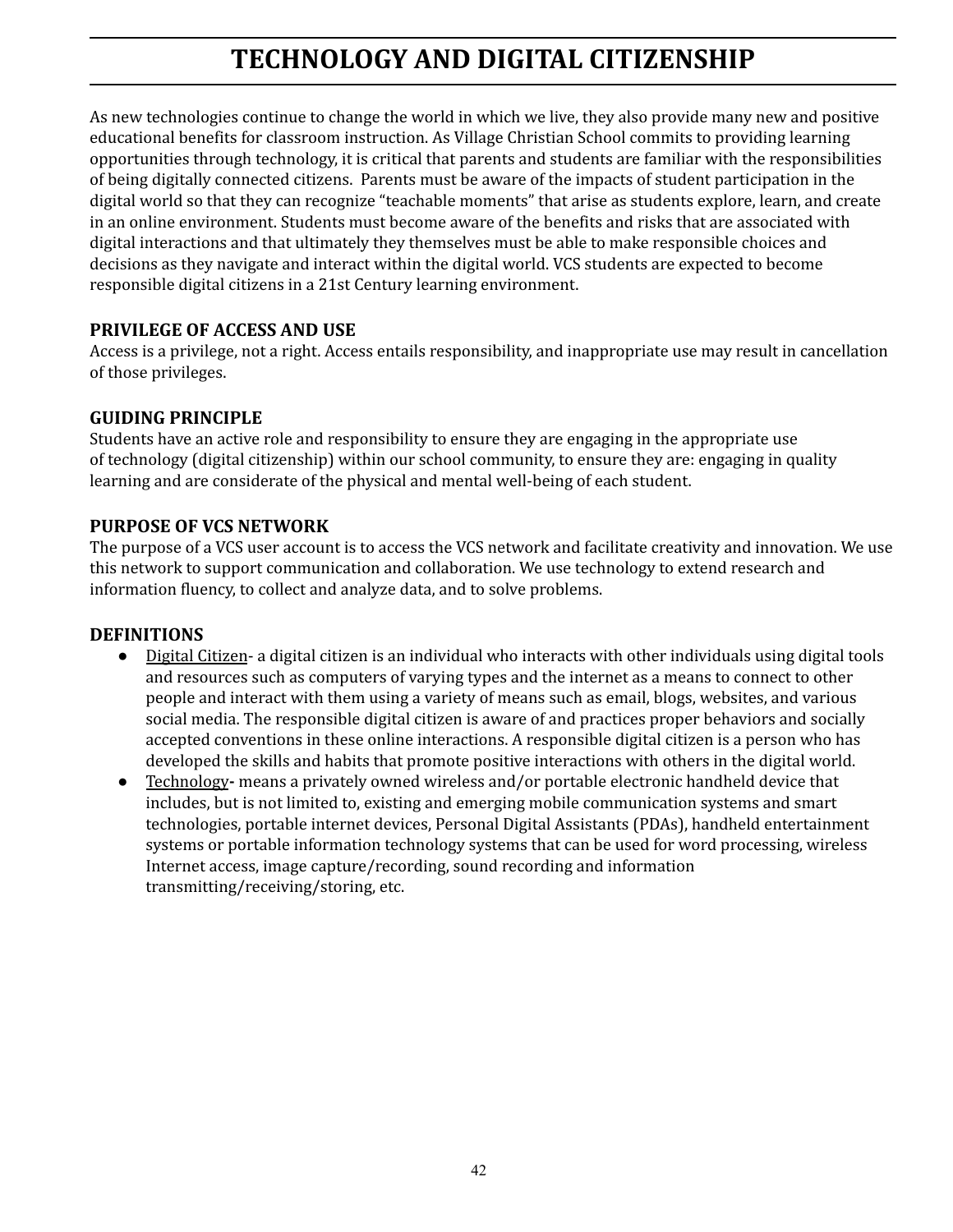### <span id="page-42-0"></span>**INTERNET / WIRELESS NETWORKS**

A content filtering solution is in place in order to prevent access to certain sites that may contain inappropriate material, including pornography, weapons, illegal drugs, gambling, and any other topics deemed to be of non-educational value by VCS. VCS is not responsible for the content accessed by users who connect via their own cellular type service (cellphones, air-cards, etc.).

Therefore, VCS recommends, but cannot enforce, that only the internet provided by the school be accessed while on campus. Personal internet connective devices such as but not limited to cell phones / cell network adapters are not recommended to be used to access outside internet sources at any time and all school rules and policies apply if using other means of accessing the internet.

### <span id="page-42-1"></span>**SECURITY AND DAMAGES**

Responsibility to keep the device secure rests with the individual owner. Village Christian Schools, nor its staff or employees, is not liable for any device stolen or damaged on campus. If a device is stolen or damaged, it will be handled through the administrative office similar to other personal artifacts that are impacted in similar situations. It is recommended that skins (decals) and other custom touches are used to physically identify your device from others. Additionally, protective cases for technology are encouraged.

### <span id="page-42-2"></span>**GOOGLE APPS AND OTHER THIRD PARTY ACCOUNTS**

In accordance with our school mission, goals and our vision for technology our students may require accounts in third party systems. Many of these accounts will be used at school for school related projects but may also be accessed outside of school with their parents' permission. The use of these accounts will help our students to master effective and proper online communications as required in Technology Applications Standards. Teachers should always confer with IT to ensure that third party accounts and apps are secure and the best means of achieving the desired educational goals.

### <span id="page-42-3"></span>**GOVERNMENT LAWS**

Technology is to be utilized in conformity with laws of the United States and the State of California. Violations include, but are not limited to, the following:

- Criminal Acts These include, but are not limited to: unauthorized tampering, cyber-stalking, vandalism, harassing email, child pornography, and cyber-bullying.
- Libel Laws You may not publicly defame people through published material.
- Copyright Violations Copying, selling or distributing copyrighted material without the express written permission of the author or publisher (users should assume that all materials available on the Internet are protected by copyright), and/or engaging in plagiarism.

## <span id="page-42-4"></span>**REMEDIAL AND DISCIPLINARY ACTION**

Individuals who do not comply with this Policy will be subject to appropriate consequences consistent with the school Code of Conduct and behavior matrix policy. The Director of Technology and the school administrators will deem what is considered to be inappropriate use of the VCS computer network. Consequences *may* include, but are not limited to, the following, either singularly or in combination depending on the individual circumstances:

- limitations being placed on access privileges to technology resources
- suspension of access privileges to technology resources
- revocation of access privileges to technology resources
- appropriate disciplinary measures
- legal action and prosecution by the relevant authorities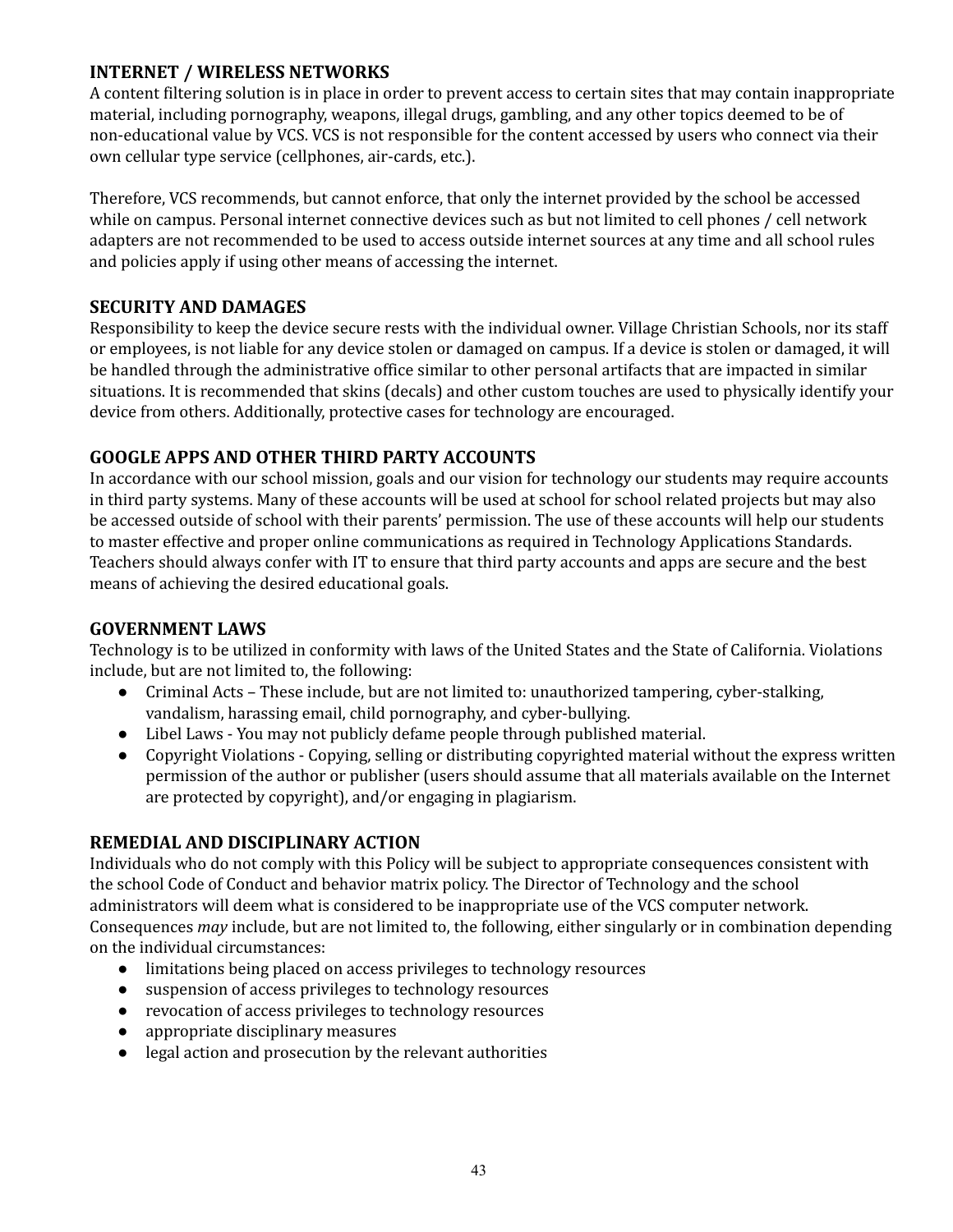## <span id="page-43-0"></span>**STUDENT RESPONSIBLE USE POLICY\* (DIGITAL CITIZENSHIP EXPECTATIONS)**

### 1. **I AM RESPONSIBLE FOR PROTECTING MY COMPUTER ACCOUNT, NETWORK ACCOUNTS, AND EMAIL**

**ACCOUNTS.** I understand that passwords are private and that I should not share my password with anyone. I understand that I am responsible for all activities done through my account. I will not allow others to use my account name and password, or try to use the usernames and passwords of others. I understand that I will be in violation of the law if I attempt to electronically capture another person's password. I understand that is important to log off a computer at the end of every session so another user cannot use my password.

- 2. **I AM RESPONSIBLE FOR RESPECTING MYSELF AND OTHERS THROUGH MY LANGUAGE.** I will use appropriate language in my email messages, online postings, usernames, online names, and other digital communications with others. I will not use profanity, vulgarities, or any other inappropriate language as determined by school administrators.
- 3. **I AM RESPONSIBLE FOR RESPECTING OTHERS BY TREATING THEM JUSTLY.** I will use email and other means of communications (e.g. blogs, wikis, chat, instant-messaging, discussion boards, social media, etc.) responsibly. I will not send or post hateful or harassing communications, make discriminating or derogatory remarks about others, or engage in bullying, harassment, or other antisocial behaviors while in school or out of school. If I become aware of such behavior, I will not participate in the conversation and will report it to a teacher / administrator.
- 4. **I AM RESPONSIBLE FOR RESPECTING MY USE OF THE VILLAGE CHRISTIAN SCHOOL NETWORK.** I will use VCS technology resources responsibly. I will not search, retrieve, save, circulate, or display hate-based, offensive or sexually explicit material. I will not search, retrieve, save or circulate images or information about weapons using any VCS technology resources unless authorized by school administrators/teachers as part of a school assignment. I understand the use of the VCS network for illegal, political, or commercial activities is prohibited. I understand that I have no expectation of personal privacy in any matters stored in, created, received, or sent through the VCS computer network. These are subject to review by VCS at any time, with or without notice, with or without cause and without the permission of any student or parent/guardian.
- 5. **I AM RESPONSIBLE FOR MY RESPECTFUL CONDUCT ON ALL ONLINE SITES**. I understand that what I do on social networking websites should not negatively impact the school learning environment and/or my fellow students, teachers, and administrators. I will avoid sites that are disrespectful, promote violence, show people behaving inappropriately or illegally, or are racist, bigoted, or sexually inappropriate. If I accidentally visit such a site, I will close it and tell a teacher or school administrator**.**
- 6. **I AM RESPONSIBLE TO BE HONEST WHILE I AM ONLINE AND WHEN USING TECHNOLOGY.** I understand that impersonating, spoofing, or pretending to be someone else if forbidden. This includes, but is not limited to, sending out email, creating accounts, or posting messages or online content (e.g. text, images, audio, or video) in someone else's name. I understand that devices, including smart watches, cannot be used during assessments unless otherwise authorized by a teacher.
- 7. **I AM RESPONSIBLE FOR PROTECTING THE SECURITY OF THE VILLAGE CHRISTIAN SCHOOL NETWORK.** I will not attempt to bypass security settings or internet filters, or interfere with the operation of the network. I will not try to illegally access or manipulate information of VCS databases, including, but not limited to, gradebooks and student information systems. I will not install any software, legal or illegal, including file sharing, shareware, or freeware on school computers or the VCS network. I will help maintain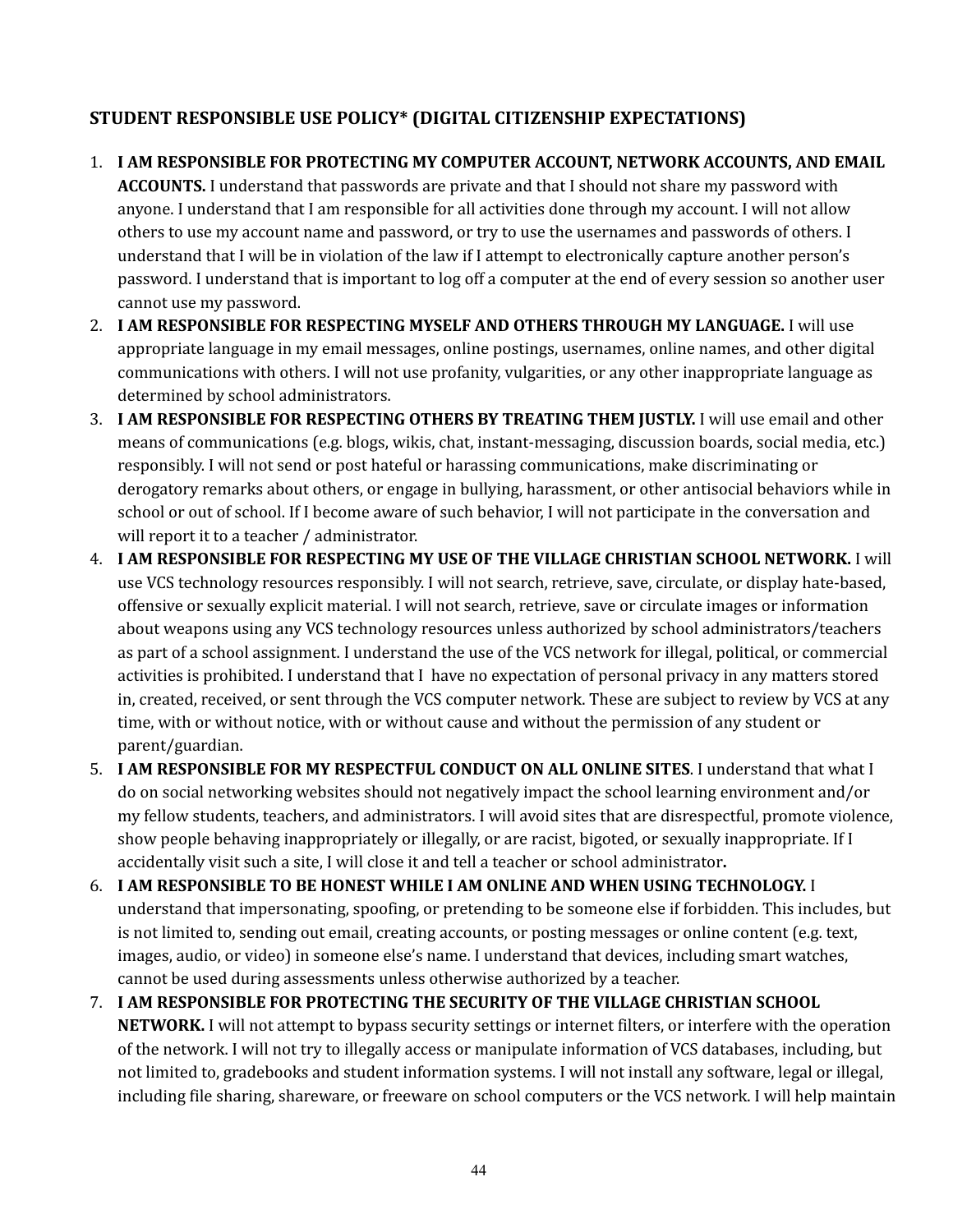a safe computing environment by notifying teachers / administrators of inappropriate behavior, vulnerabilities, risks, and breaches involving campus technology.

- 8. **I AM RESPONSIBLE FOR PROTECTING MY PROPERTY, SCHOOL PROPERTY AND THE PROPERTY OF OTHERS.** I understand that the school is not responsible for the security of my property. I will not leave my personal devices at school before or after school hours. I will not share my devices with others nor will I ask others to share their devices with me. Tampering with, accessing, modifying or destroying equipment, programs, files, or settings on any computer or technology resource is prohibited. I understand that the school has the right to collect, confiscate, and inspect the content of any device that I bring to school. I will log on to my device to grant access to a school administrator if asked to do so.
- 9. **I AM RESPONSIBLE FOR RESPECTING OTHER PEOPLE'S PROPERTY ONLINE.** I will obey copyright laws. I will not plagiarize or use other's work without proper citation and permission. I will not illegally download materials protected by copyright including, but not limited to, music, movies, and images.
- 10. **I AM RESPONSIBLE FOR FOLLOWING SCHOOL RULES WHENEVER I PUBLISH ANYTHING ONLINE.** I will follow all guidelines set forth by VCS and/or my teachers when publishing schoolwork online (e.g. to a website, blog, wiki, discussion board, podcasting server, video server, social media, or homework submission service). I understand that it is unsafe to post any personal information about myself, including but not limited to: my name, address, phone number, or school. I will be wise about whom I choose as "friends" or allow into my network in the online world. I will not post photos of students with their first and last names on any online site, including, but not limited to: blogs, wikis, social media, and discussion forums. I will report to my teachers or school administrators anything that happens online or digitally (including social media and text messages) that are inappropriate, offensive, or make me feel uncomfortable.

IF IN DOUBT OR IF YOU HAVE A QUESTION ABOUT WHETHER SOMETHING YOU ARE ABOUT TO DO IS ACCEPTABLE OR RESPONSIBLE, ASK A TEACHER OR SCHOOL ADMINISTRATOR.

**By initialing the section on the student handbook signature page, I understand and will abide by the above policy and guidelines. I further understand that any violation is unethical and may result in the loss of my technology privileges as well as other disciplinary action.**

*\* Acceptable Use Policy was based on the Acceptable Use Policy of Boston Public Schools <https://www.bostonpublicschools.org/Page/1468>*